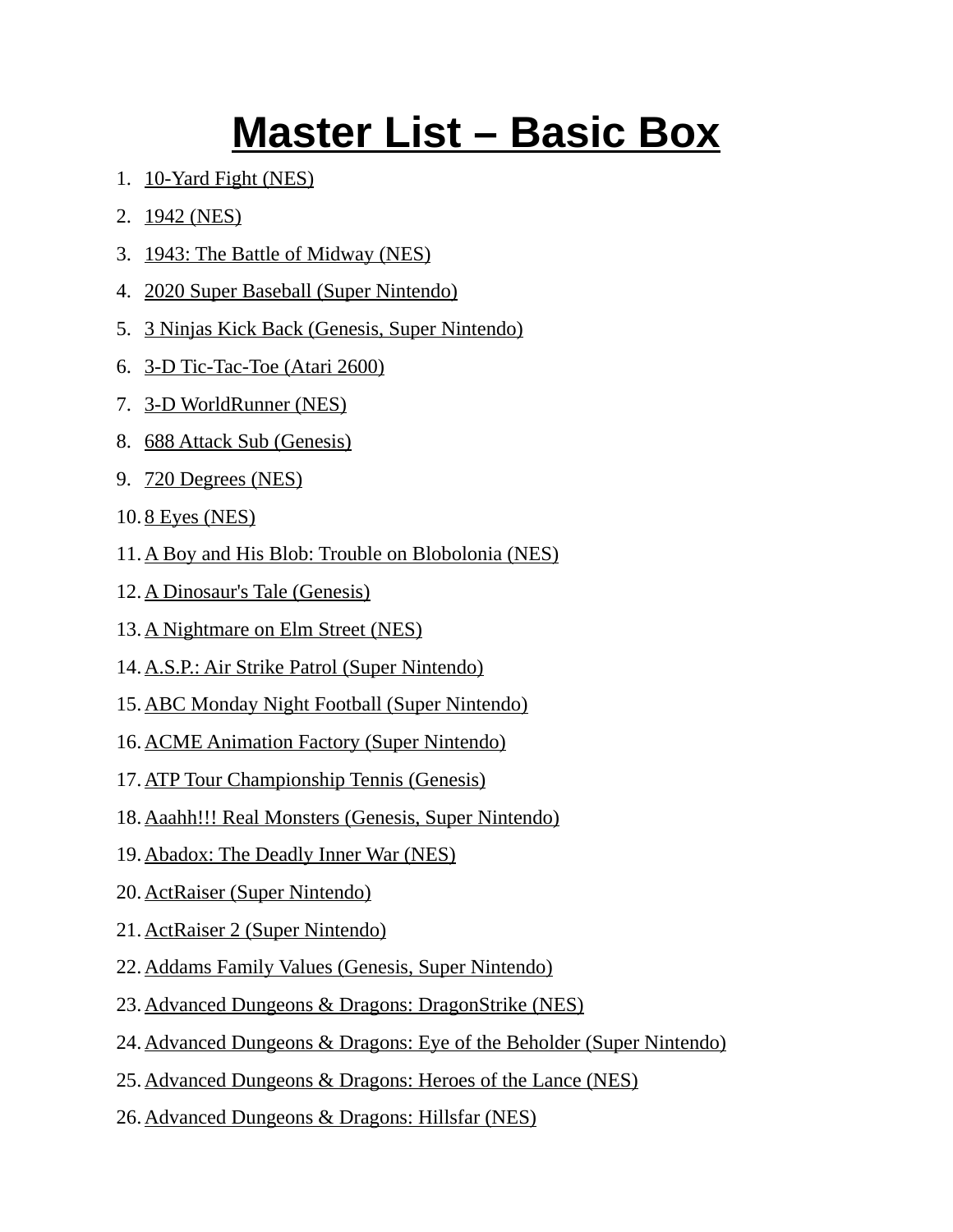- 27. Advanced Dungeons & Dragons: Pool of Radiance (NES)
- 28. Adventure (Atari 2600)
- 29. Adventure Island (NES)
- 30. Adventure Island 3 (NES)
- 31. Adventure Island II (NES)
- 32. Adventure Island IV (NES)
- 33.Adventures in the Magic Kingdom (NES)
- 34. Adventures of Dino Riki (NES)
- 35. Adventures of Lolo (NES)
- 36. Adventures of Lolo 2 (NES)
- 37. Adventures of Lolo 3 (NES)
- 38. Adventures of TRON (Atari 2600)
- 39. Adventures of Tom Sawyer (NES)
- 40.Adventures of Yogi Bear (Super Nintendo)
- 41. Aero Blasters (Genesis)
- 42. Aero Fighters (Super Nintendo)
- 43.Aero the Acro-Bat (Genesis, Super Nintendo)
- 44.Aero the Acro-Bat 2 (Genesis, Super Nintendo)
- 45. Aerobiz (Super Nintendo)
- 46.Aerobiz Supersonic (Genesis, Super Nintendo)
- 47. After Burner (NES)
- 48. After Burner II (Genesis, NES)
- 49. Air Cavalry (Super Nintendo)
- 50. Air Diver (Genesis)
- 51. Air Fortress (NES)
- 52. Air Raid (Atari 2600)
- 53. Air Raiders (Atari 2600)
- 54. Air-Sea Battle (Atari 2600)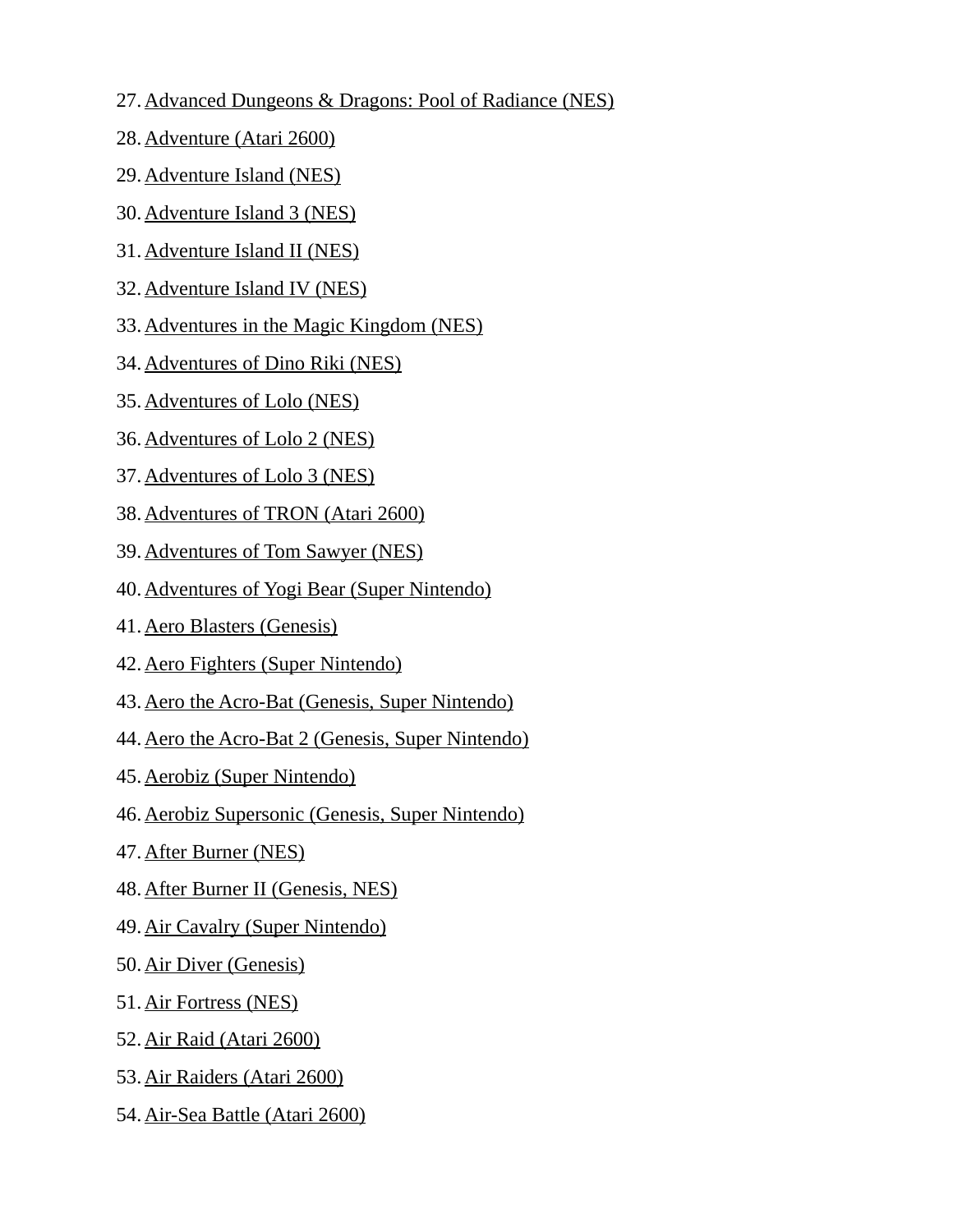- 55. Airlock (Atari 2600)
- 56. Airwolf (NES)
- 57. Al Unser Jr. Turbo Racing (NES)
- 58.Al Unser Jr.'s Road to the Top (Super Nintendo)
- 59. Aladdin (Super Nintendo)
- 60.Alex Kidd in the Enchanted Castle (Genesis)
- 61. Alfred Chicken (NES)
- 62. Alien (Atari 2600)
- 63.Alien 3 (Genesis, NES, Super Nintendo)
- 64. Alien Soldier (Genesis)
- 65. Alien Storm (Genesis)
- 66. Alien Syndrome (NES)
- 67. Alien vs Predator (Super Nintendo)
- 68. Alisia Dragoon (Genesis)
- 69. All-Pro Basketball (NES)
- 70. Alpha Beam with Ernie (Atari 2600)
- 71. Alpha Mission (NES)
- 72. Altered Beast (Genesis)
- 73. Amagon (NES)
- 74.American Gladiators (Genesis, NES, Super Nintendo)
- 75. Amidar (Atari 2600)
- 76.An American Tail: Fievel Goes West (Super Nintendo)
- 77.Andre Agassi Tennis (Super Nintendo)
- 78.Animaniacs (Genesis, Super Nintendo)
- 79. Another World (Genesis)
- 80. Antarctic Adventure (NES)
- 81. Anticipation (NES)
- 82. Arcade Classics (Genesis)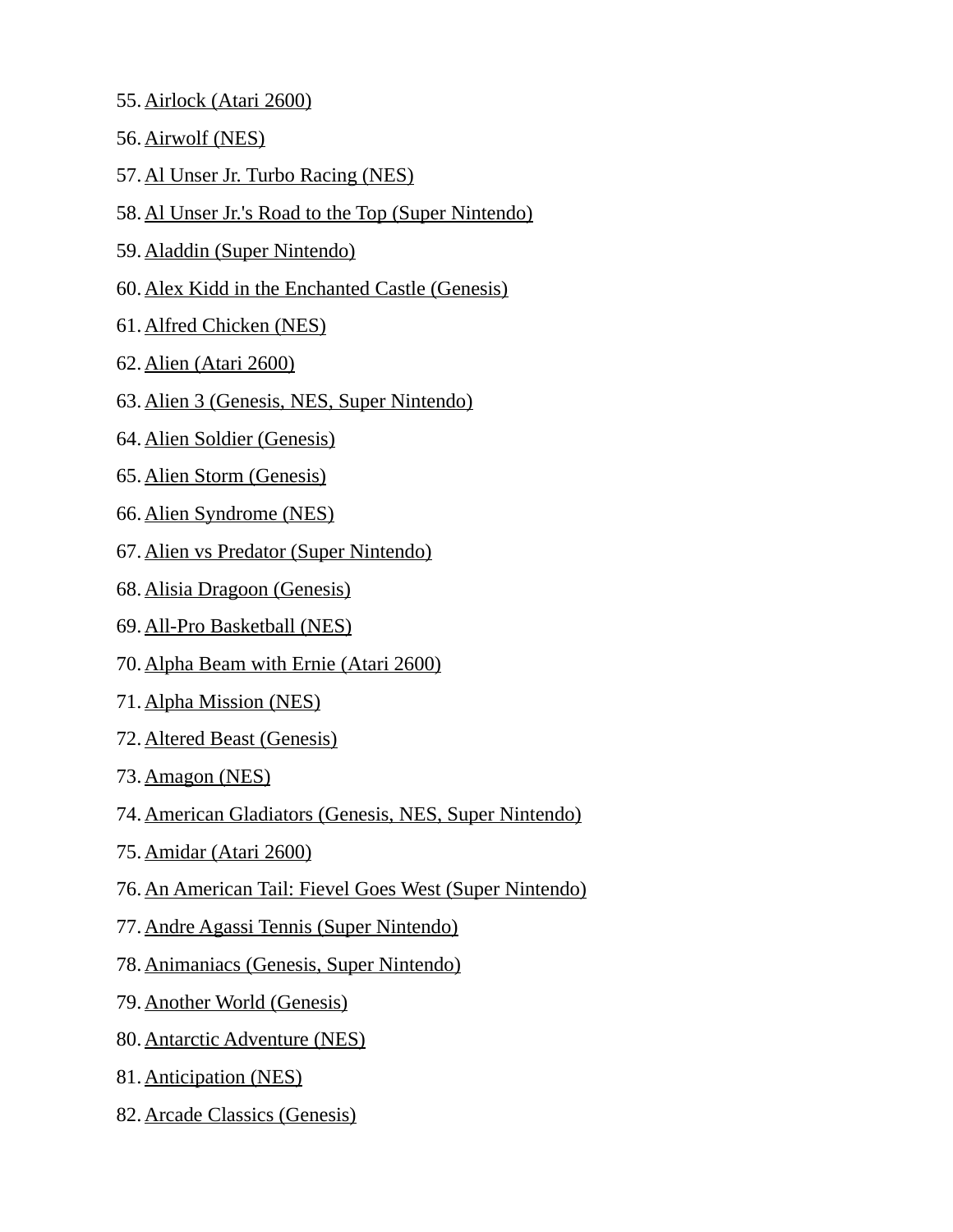- 83. Arcade's Greatest Hits: The Atari Collection 1 (Super Nintendo)
- 84. Arcana (Super Nintendo)
- 85. Arch Rivals: A Basketbrawl! (NES)
- 86.Arch Rivals: The Arcade Game (Genesis)
- 87. Archon (NES)
- 88. Arcus Odyssey (Genesis)
- 89. Ardy Lightfoot (Super Nintendo)
- 90. Argus (NES)
- 91. Ariel the Little Mermaid (Genesis)
- 92. Arkanoid (NES)
- 93.Arkanoid: Doh It Again (Super Nintendo)
- 94. Arkista's Ring (NES)
- 95. Armor Ambush (Atari 2600)
- 96.Arnold Palmer Tournament Golf (Genesis)
- 97. Arrow Flash (Genesis)
- 98. Art Alive (Genesis)
- 99.Art of Fighting (Genesis, Super Nintendo)
- 100. Artillery Duel (Atari 2600)
- 101. Asterix and the Great Rescue (Genesis)
- 102. Asterix and the Power of the Gods (Genesis)
- 103. Asteroids (Atari 2600)
- 104. Astroblast (Atari 2600)
- 105. Astyanax (NES)
- 106. Atari Soccer (NES)
- 107. Atari Video Cube (Atari 2600)
- 108. Athena (NES)
- 109. Athletic World (NES)
- 110. Atlantis (Atari 2600)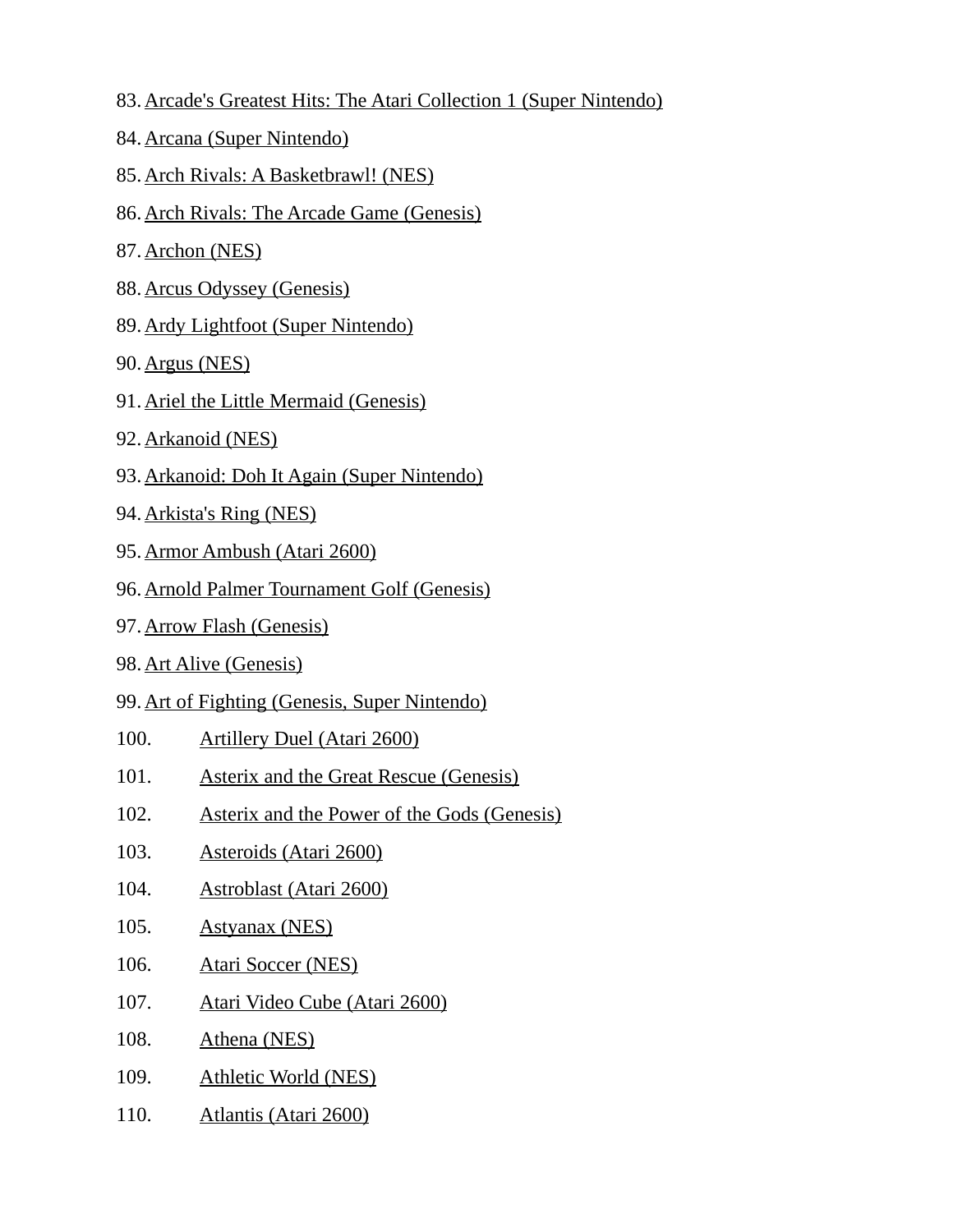- 111. Atomic Robo-Kid (Genesis)
- 112. Atomic Runner (Genesis)
- 113. Attack of the Killer Tomatoes (NES)
- 114. Australian Rugby League (Genesis)
- 115. Awesome Possum (Genesis)
- 116. Axelay (Super Nintendo)
- 117. Ayrton Senna's Super Monaco GP II (Genesis)
- 118. B.O.B. (Genesis, Super Nintendo)
- 119. BMX Air Master (Atari 2600)
- 120. Baby Boomer (NES)
- 121. Baby's Day Out (Genesis)
- 122. Back to the Future (NES)
- 123. Back to the Future Part II & III (NES)
- 124. Back to the Future Part III (Genesis)
- 125. Backgammon (Atari 2600)
- 126. Bad Dudes (NES)
- 127. Bad News Baseball (NES)
- 128. Bad Omen (Genesis)
- 129. Bad Street Brawler (NES)
- 130. Ball Jacks (Genesis)
- 131. Balloon Fight (NES)
- 132. Ballz 3D (Super Nintendo)
- 133. Ballz 3D: Fighting at Its Ballziest (Genesis)
- 134. Baltron (NES)
- 135. Banana (NES)
- 136. Bandai Golf: Challenge Pebble Beach (NES)
- 137. Bandit Kings of Ancient China (NES)
- 138. Bank Heist (Atari 2600)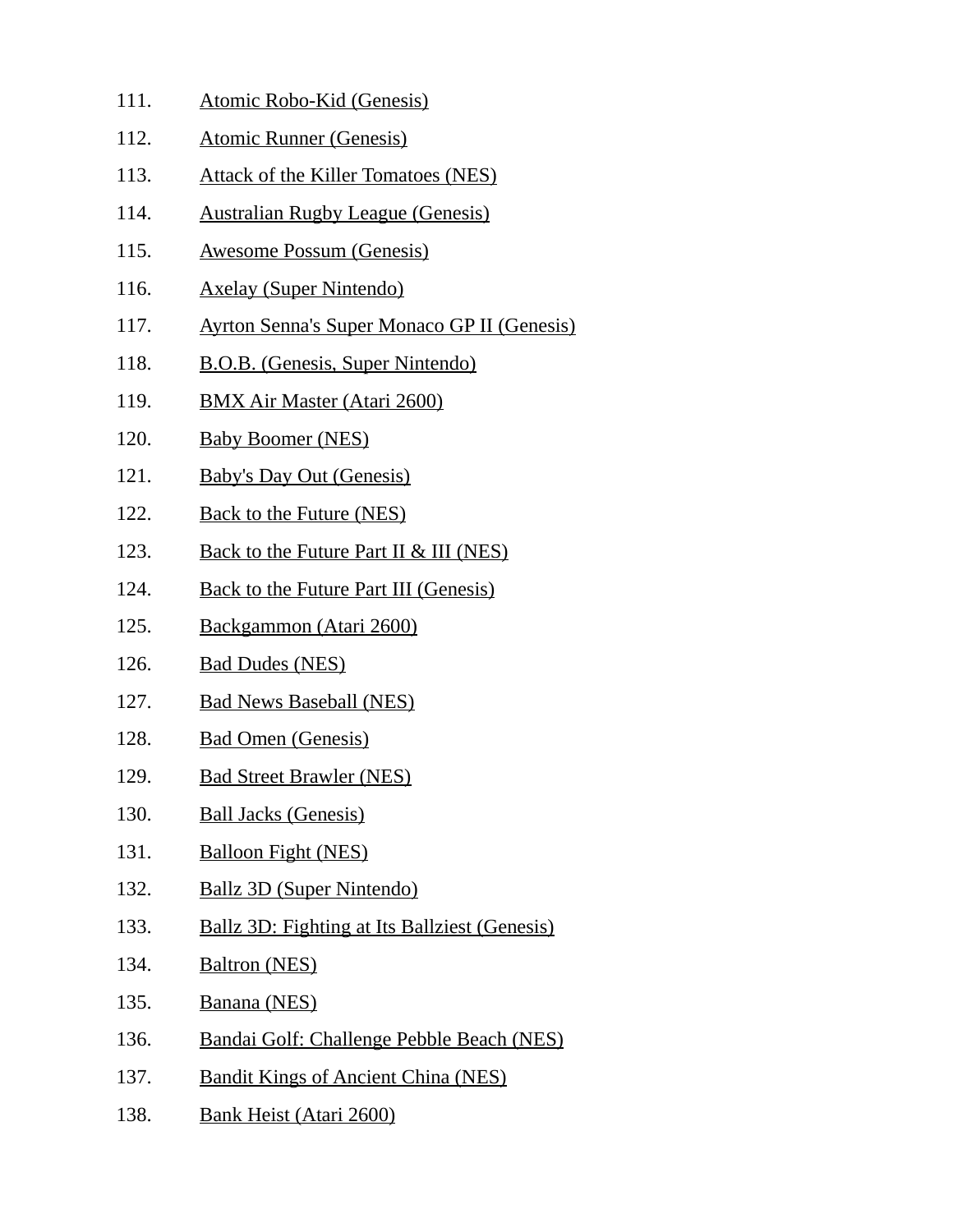- 139. Barbie (NES)
- 140. Barbie Super Model (Genesis, Super Nintendo)
- 141. Barbie Vacation Adventure (Genesis, Super Nintendo)
- 142. Barker Bill's Trick Shooting (NES)
- 143. Barkley Shut Up and Jam! (Genesis, Super Nintendo)
- 144. Barney's Hide & Seek Game (Genesis)
- 145. Barnstorming (Atari 2600)
- 146. Baseball (NES)
- 147. Baseball Simulator 1.000 (NES)
- 148. Baseball Stars (NES)
- 149. Baseball Stars II (NES)
- 150. Bases Loaded (NES)
- 151. Bases Loaded 3 (NES)
- 152. Bases Loaded 4 (NES)
- 153. Bases Loaded II: Second Season (NES)
- 154. Basic Math (Atari 2600)
- 155. Basketball (Atari 2600)
- 156. Bass Masters Classic (Genesis, Super Nintendo)
- 157. Bass Masters Classic: Pro Edition (Genesis, Super Nintendo)
- 158. Bassin's Black Bass (Super Nintendo)
- 159. Batman Forever (Genesis, Super Nintendo)
- 160. Batman Returns (Genesis, NES, Super Nintendo)
- 161. Batman3 (NES)
- 162. Batman: Return of the Joker (NES)
- 163. Batman: Revenge of the Joker (Genesis, Super Nintendo)
- 164. Batman: The Video Game (Genesis, NES)
- 165. Battle Blaze (Super Nintendo)
- 166. Battle Cars (Super Nintendo)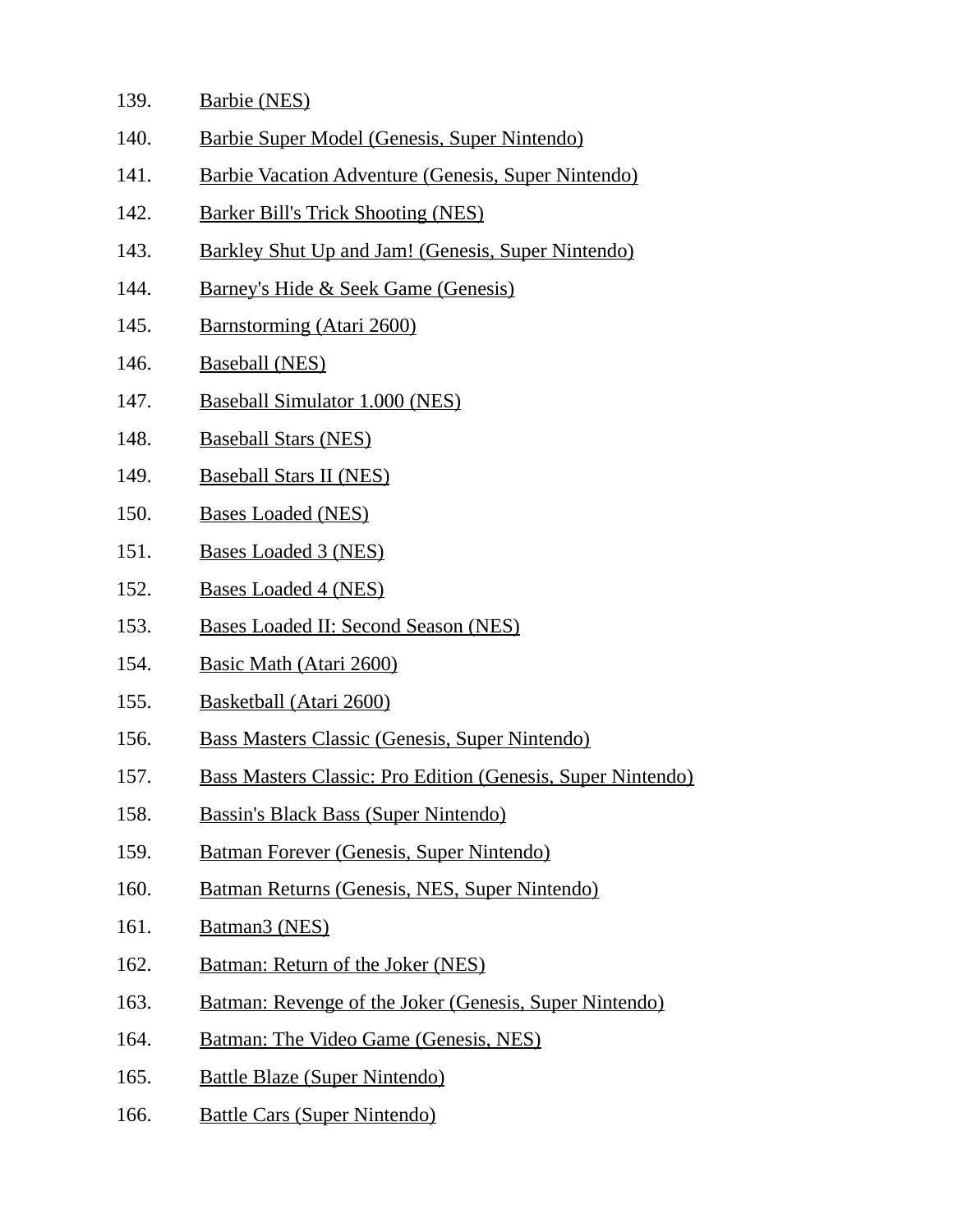| 167. | <b>Battle Chess (NES)</b>                                       |
|------|-----------------------------------------------------------------|
| 168. | <b>Battle Clash (Super Nintendo)</b>                            |
| 169. | <b>Battle Grand Prix (Super Nintendo)</b>                       |
| 170. | <b>Battle Mania (Genesis)</b>                                   |
| 171. | <b>Battle Squadron (Genesis)</b>                                |
| 172. | <b>Battle Tank (NES)</b>                                        |
| 173. | <b>BattleCity (NES)</b>                                         |
| 174. | <b>BattleTech: A Game of Armored Combat (Genesis)</b>           |
| 175. | <b>Battlemaster (Genesis)</b>                                   |
| 176. | <b>Battleship (NES)</b>                                         |
| 177. | <b>Battletoads (Genesis, NES)</b>                               |
| 178. | <b>Battletoads in Battlemaniacs (Super Nintendo)</b>            |
| 179. | <b>Battletoads-Double Dragon (Genesis, NES, Super Nintendo)</b> |
| 180. | Battlezone (Atari 2600)                                         |
| 181. | <b>Bazooka Blitzkrieg (Super Nintendo)</b>                      |
| 182. | Beamrider (Atari 2600)                                          |
| 183. | <b>Beany Bopper (Atari 2600)</b>                                |
| 184. | <b>Beast Wrestler (Genesis)</b>                                 |
| 185. | <b>Beauty and the Beast (Super Nintendo)</b>                    |
| 186. | Beauty and the Beast: Belle's Quest (Genesis)                   |
| 187. | Beavis and Butt-Head (Genesis, Super Nintendo)                  |
| 188. | Bebe's Kids (Super Nintendo)                                    |
| 189. | <b>Bee 52 (NES)</b>                                             |
| 190. | Beethoven: The Ultimate Canine Caper! (Super Nintendo)          |
| 191. | <b>Beetlejuice (NES)</b>                                        |
| 192. | Berenstain Bears (Atari 2600)                                   |
| 193. | Bermuda Triangle (Atari 2600)                                   |
| 194. | Berzerk (Atari 2600)                                            |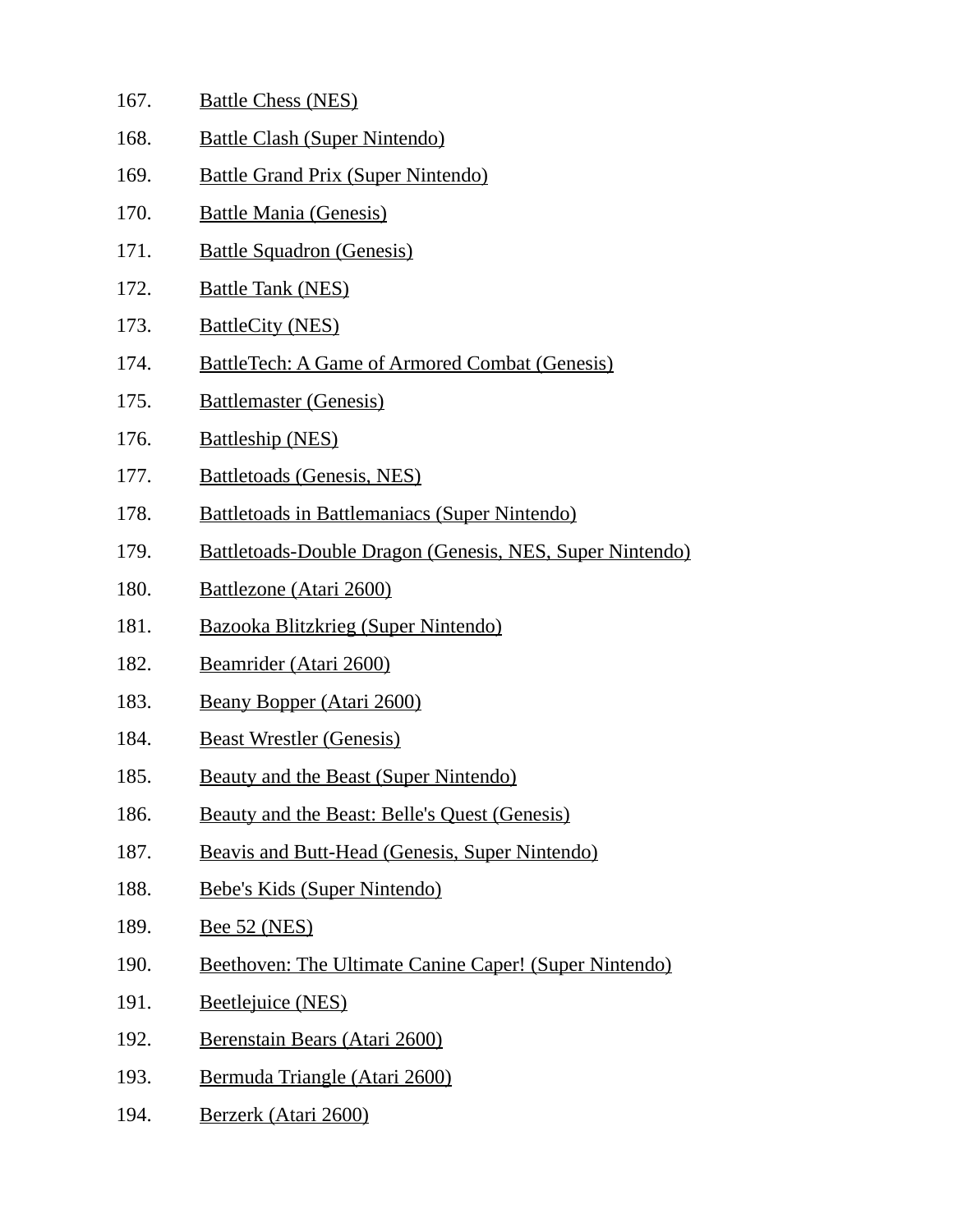- 195. Best of the Best: Championship Karate (Genesis, NES, Super Nintendo)
- 196. Beyond Oasis (Genesis)
- 197. Big Bird's Egg Catch (Atari 2600)
- 198. Big Nose Freaks Out (NES)
- 199. Big Nose the Caveman (NES)
- 200. Big Sky Trooper (Super Nintendo)
- 201. Bigfoot (NES)
- 202. Biker Mice from Mars (Super Nintendo)
- 203. Bill & Ted's Excellent Video Game Adventure (NES)
- 204. Bill Elliott's NASCAR Challenge (NES)
- 205. Bill Laimbeer's Combat Basketball (Super Nintendo)
- 206. Bill Walsh College Football (Super Nintendo)
- 207. Bill Walsh College Football '95 (Genesis)
- 208. Bimini Run (Genesis)
- 209. Binary Land (NES)
- 210. Bio Hazard Battle (Genesis)
- 211. Bio-Ship Paladin (Genesis)
- 212. BioMetal (Super Nintendo)
- 213. Bionic Commando (NES)
- 214. Bird Week (NES)
- 215. BlaZeon: The Bio-Cyborg Challenge (Super Nintendo)
- 216. Blackjack (Atari 2600, NES)
- 217. Blackthorne (Super Nintendo)
- 218. Blades of Steel (NES)
- 219. Blades of Vengeance (Genesis)
- 220. Blaster Master (NES)
- 221. Blaster Master 2 (Genesis)
- 222. Blockout (Genesis)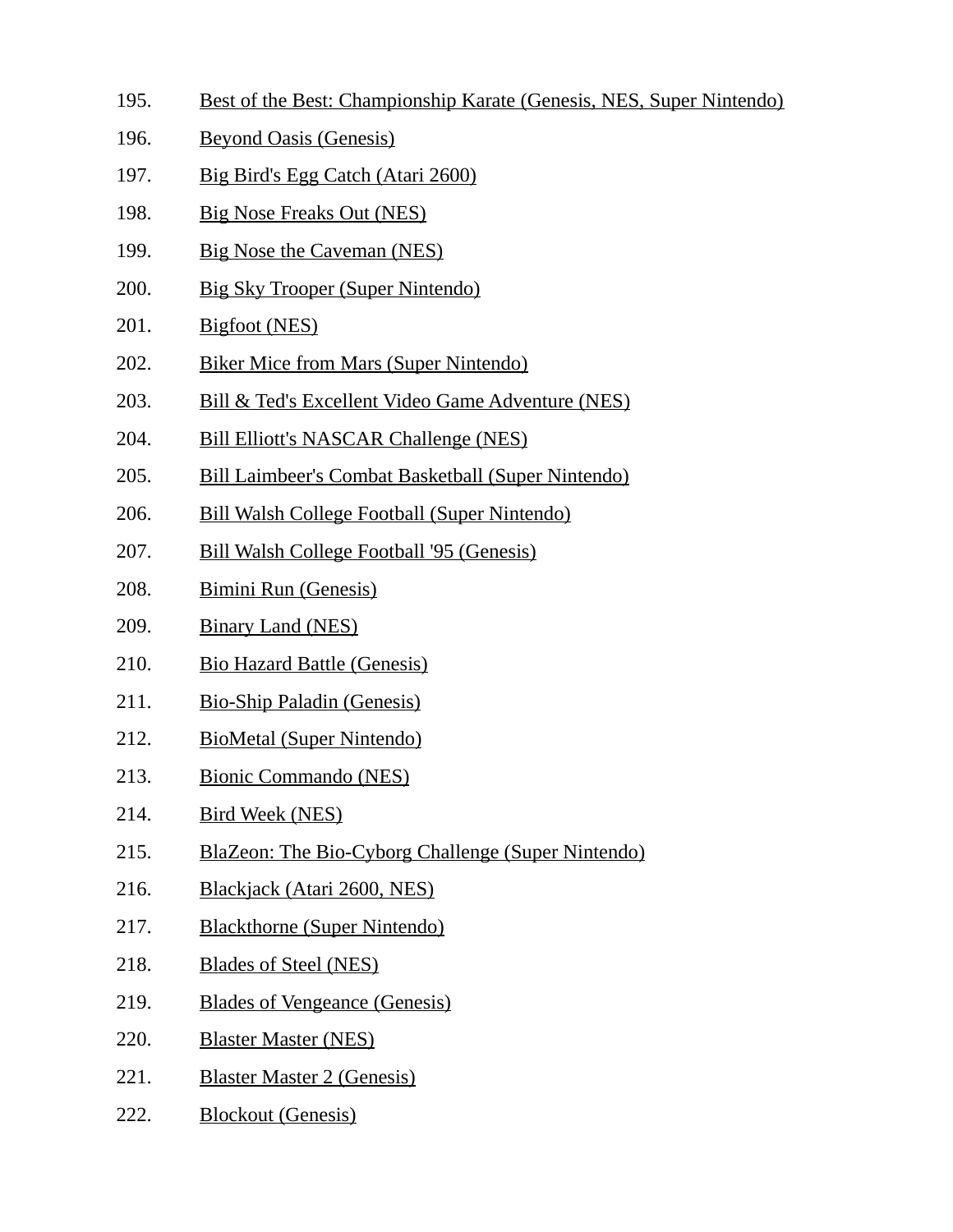| 223. | <b>Bloodshot (Genesis)</b>                                      |
|------|-----------------------------------------------------------------|
| 224. | <b>Blueprint (Atari 2600)</b>                                   |
| 225. | <b>Bo Jackson Baseball (NES)</b>                                |
| 226. | <b>Bobby's World (Super Nintendo)</b>                           |
| 227. | <b>Body Count (Genesis)</b>                                     |
| 228. | <b>Bomber King (NES)</b>                                        |
| 229. | Bomberman (NES)                                                 |
| 230. | Bomberman II (NES)                                              |
| 231. | <b>Bonanza Brothers (Genesis)</b>                               |
| 232. | <b>Bonk's Adventure (NES)</b>                                   |
| 233. | Bonkers (Genesis, Super Nintendo)                               |
| 234. | Boogerman: A Pick and Flick Adventure (Genesis, Super Nintendo) |
| 235. | <b>Boulder Dash (NES)</b>                                       |
| 236. | <b>Bowling (Atari 2600)</b>                                     |
| 237. | Boxing (Atari 2600)                                             |
| 238. | <b>Boxing Legends of the Ring (Genesis, Super Nintendo)</b>     |
| 239. | <b>Brain Games (Atari 2600)</b>                                 |
| 240. | <b>Brain Lord (Super Nintendo)</b>                              |
| 241. | Bram Stoker's Dracula (Genesis, NES, Super Nintendo)            |
| 242. | <b>Brandish (Super Nintendo)</b>                                |
| 243. | <b>Brawl Brothers (Super Nintendo)</b>                          |
| 244. | <b>Break Time: The National Pool Tour (NES)</b>                 |
| 245. | <b>BreakThru (NES)</b>                                          |
| 246. | BreakThru! (Super Nintendo)                                     |
| 247. | <b>Breakout (Atari 2600)</b>                                    |
| 248. | <b>Breath of Fire (Super Nintendo)</b>                          |
| 249. | <b>Breath of Fire II (Super Nintendo)</b>                       |
| 250. | <b>Brett Hull Hockey (Super Nintendo)</b>                       |
|      |                                                                 |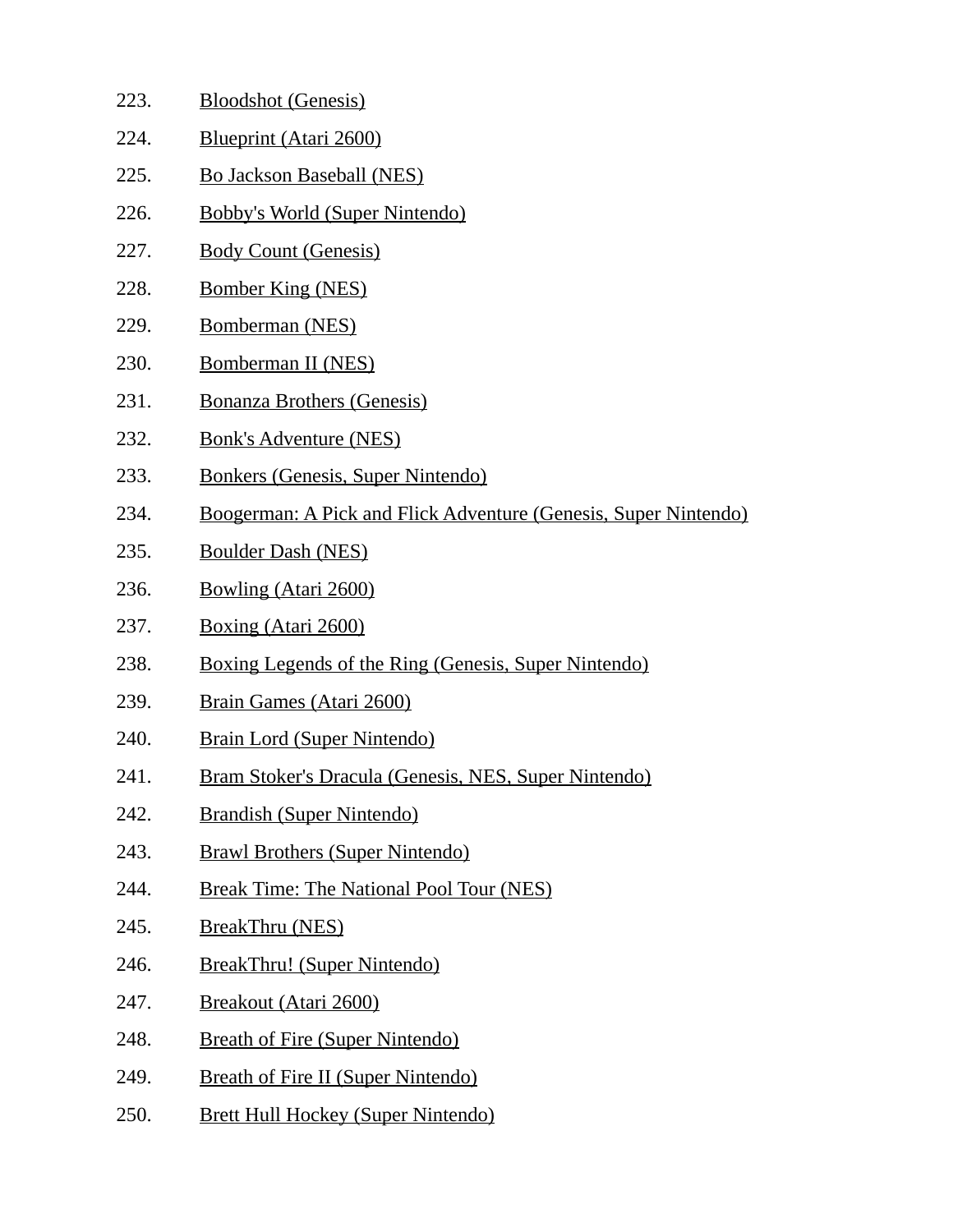- 251. Brett Hull Hockey 95 (Genesis, Super Nintendo)
- 252. Brian Lara Cricket (Genesis)
- 253. Brian Lara Cricket 96 (Genesis)
- 254. Bridge (Atari 2600)
- 255. Bronkie the Bronchiasaurus (Super Nintendo)
- 256. Brunswick World Tournament of Champions (Super Nintendo)
- 257. Brush Roller (NES)
- 258. Brutal: Paws of Fury (Genesis, Super Nintendo)
- 259. Bubba'n'Stix: A Strategy Adventure (Genesis)
- 260. Bubble Bobble (NES)
- 261. Bubble Bobble Part 2 (NES)
- 262. Bubble and Squeak (Genesis)
- 263. Bubsy II (Genesis, Super Nintendo)
- 264. Bubsy in: Claws Encounters of the Furred Kind (Genesis, Super Nintendo)
- 265. Buck Rogers: Countdown to Doomsday (Genesis)
- 266. Buck Rogers: Planet of Zoom (Atari 2600)
- 267. Bucky O'Hare (NES)
- 268. Bugs (Atari 2600)
- 269. Bugs Bunny in Double Trouble (Genesis)
- 270. Bugs Bunny: Rabbit Rampage (Super Nintendo)
- 271. Bulls versus Blazers and the NBA Playoffs (Genesis)
- 272. Bulls vs Blazers and the NBA Playoffs (Super Nintendo)
- 273. Bulls vs Lakers and the NBA Playoffs (Genesis)
- 274. Bump 'n' Jump (Atari 2600)
- 275. Bump'n'Jump (NES)
- 276. Bumper Bash (Atari 2600)
- 277. Burai Fighter (NES)
- 278. BurgerTime (Atari 2600, NES)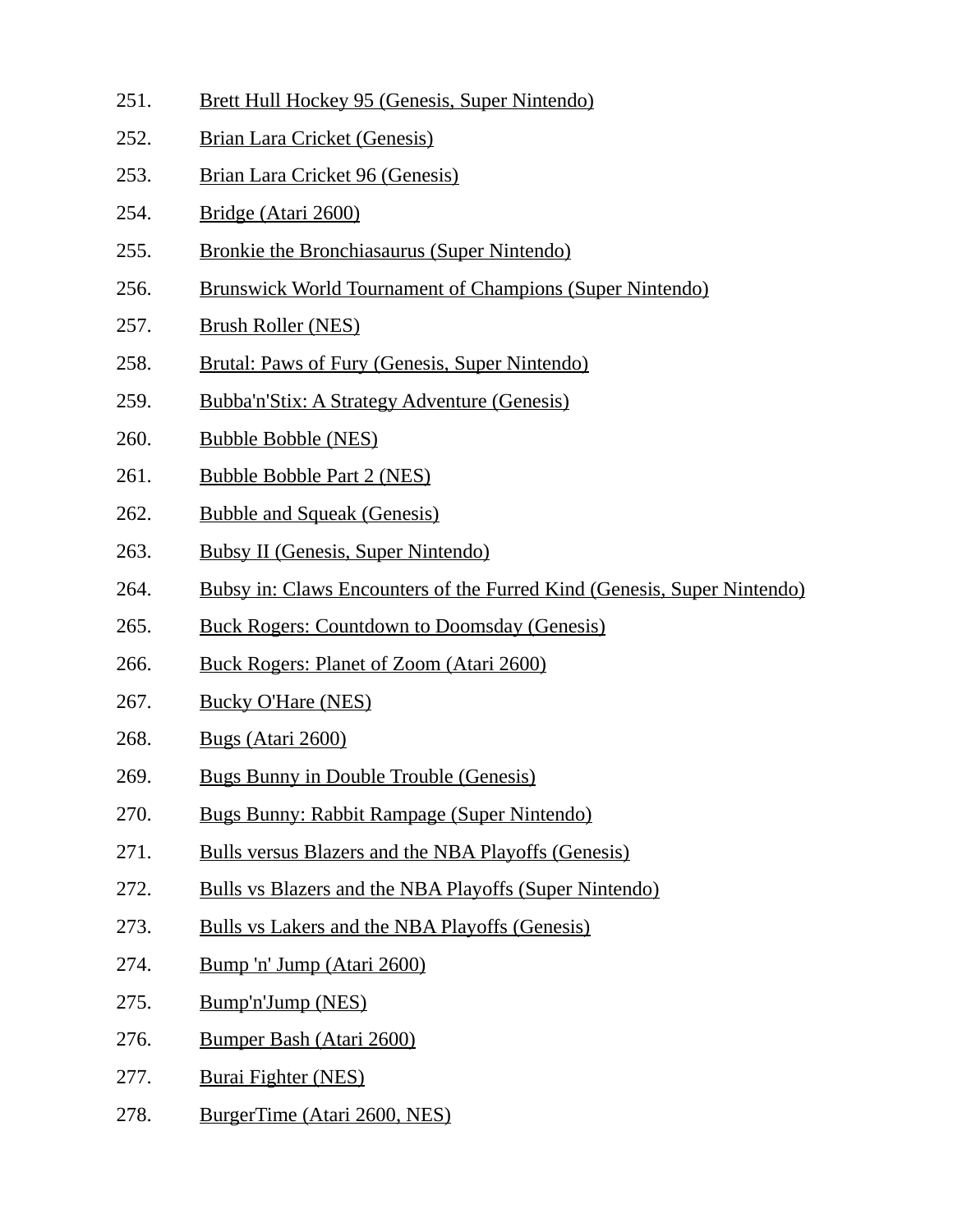- 279. Burning Force (Genesis)
- 280. Bust-A-Move (Super Nintendo)
- 281. Cabal (NES)
- 282. Cacoma Knight in Bizyland (Super Nintendo)
- 283. Cadash (Genesis)
- 284. Caesars Palace (Genesis, NES)
- 285. Cal Ripken Jr. Baseball (Super Nintendo)
- 286. Caliber.50 (Genesis)
- 287. California Games (Atari 2600, Genesis, NES)
- 288. California Games II (Super Nintendo)
- 289. Caltron 6 in 1 (NES)
- 290. Cannon Fodder (Genesis)
- 291. Cannondale Cup (Super Nintendo)
- 292. Canyon Bomber (Atari 2600)
- 293. Capcom's Gold Medal Challenge '92 (NES)
- 294. Capcom's MVP Football (Super Nintendo)
- 295. Capcom's Soccer Shootout (Super Nintendo)
- 296. Captain America and the Avengers (Genesis, NES, Super Nintendo)
- 297. Captain Comic: The Adventure (NES)
- 298. Captain Commando (Super Nintendo)
- 299. Captain Novolin (Super Nintendo)
- 300. Captain Planet and the Planeteers (Genesis, NES)
- 301. Captain Skyhawk (NES)
- 302. Carnival (Atari 2600)
- 303. Carrier Aces (Super Nintendo)
- 304. Casino (Atari 2600)
- 305. Casino Kid (NES)
- 306. Casino Kid II (NES)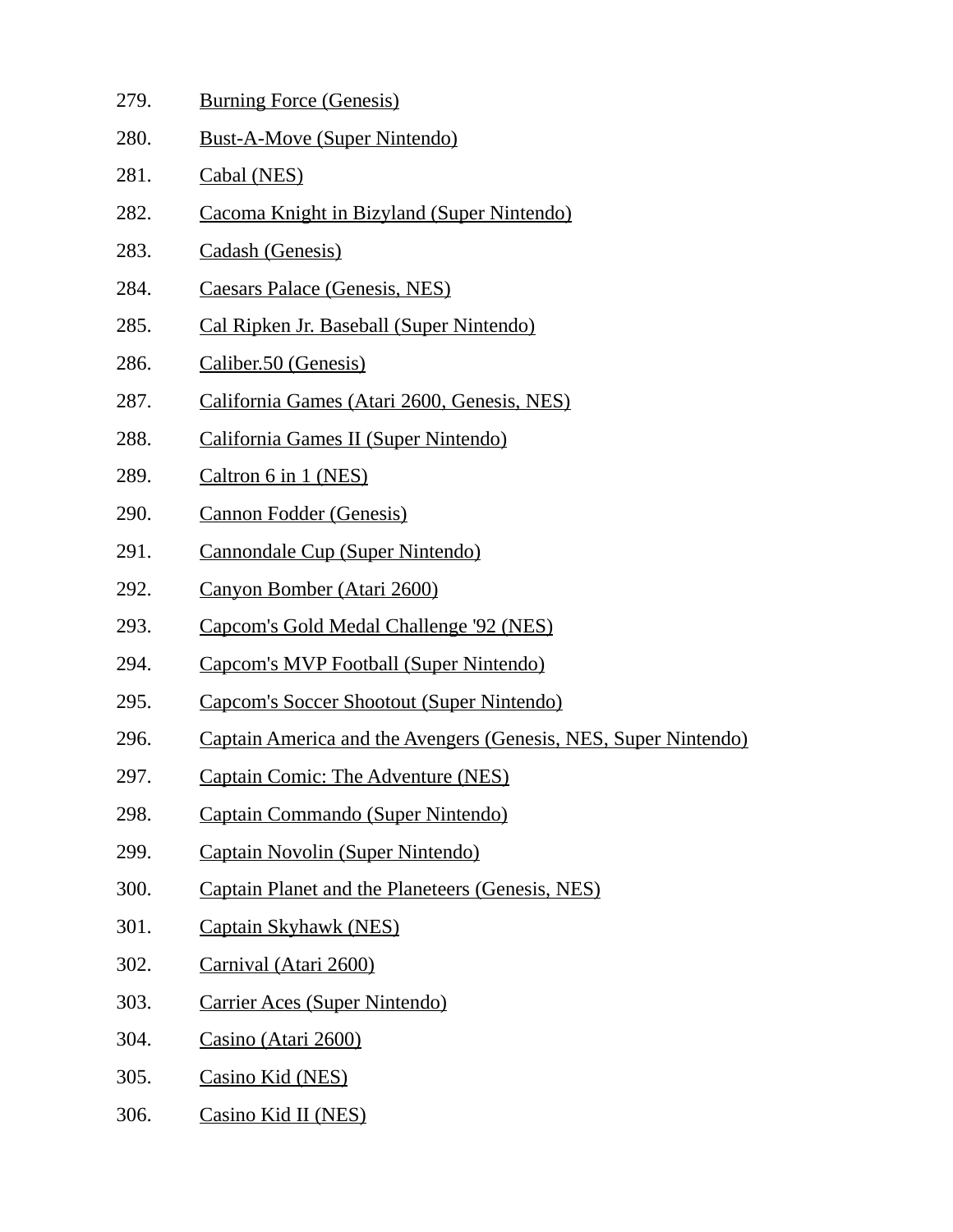307. Casper (Super Nintendo) 308. Castelian (NES) 309. Castle of Deceit (NES) 310. Castle of Dragon (NES) 311. Castle of Illusion Starring Mickey Mouse (Genesis) 312. Castlequest (NES) 313. Castlevania (NES) 314. Castlevania II: Simon's Quest (NES) 315. Castlevania III: Dracula's Curse (NES) 316. Castlevania: Bloodlines (Genesis) 317. Castlevania: Dracula X (Super Nintendo) 318. Castlevania: The New Generation (Genesis) 319. Cat Trax (Atari 2600) 320. Caveman Games (NES) 321. Centipede (Atari 2600) 322. Centurion: Defender of Rome (Genesis) 323. Chakan (Genesis) 324. Challenge (Atari 2600) 325. Challenge of the Dragon (NES) 326. Challenger (NES) 327. Champions World Class Soccer (Genesis) 328. Champions: World Class Soccer (Super Nintendo) 329. Championship Bowling (Genesis, NES) 330. Championship Lode Runner (NES) 331. Championship Pool (Genesis, NES, Super Nintendo) 332. Championship Soccer '94 (Super Nintendo) 333. Chase H.Q. II (Genesis) 334. Chase the Chuckwagon (Atari 2600)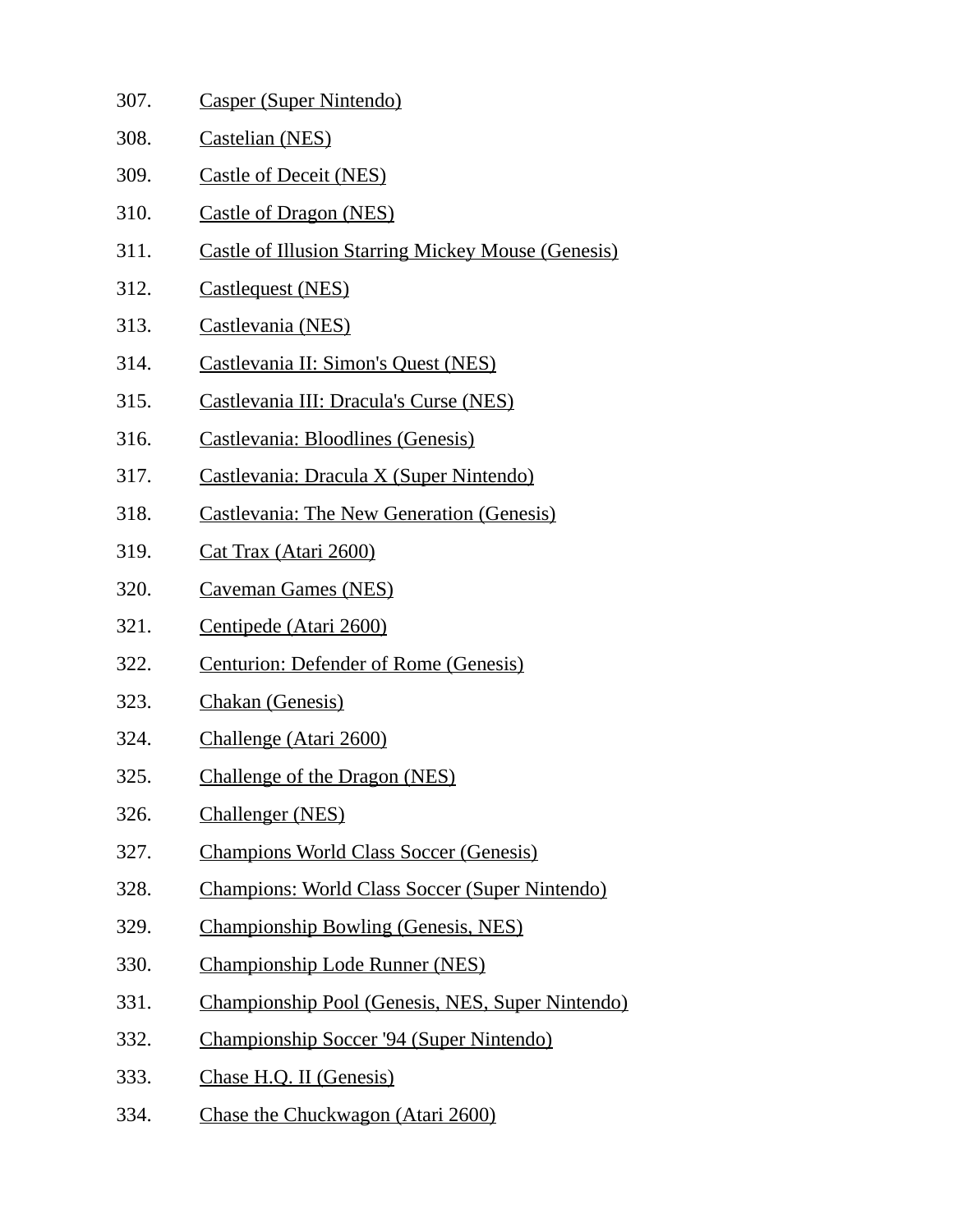- 335. Chavez (Super Nintendo)
- 336. Chavez II (Genesis, Super Nintendo)
- 337. Checkers (Atari 2600)
- 338. Cheese Cat-Astrophe Starring Speedy Gonzales (Genesis)
- 339. Cheetahmen II (NES)
- 340. Chester Cheetah: Too Cool to Fool (Genesis, Super Nintendo)
- 341. Chester Cheetah: Wild Wild Quest (Genesis, Super Nintendo)
- 342. Chi Chi's Pro Challenge Golf (Genesis)
- 343. Chiki Chiki Boys (Genesis)
- 344. Chiller (NES)
- 345. China Syndrome (Atari 2600)
- 346. Chip 'n Dale: Rescue Rangers (NES)
- 347. Chip 'n Dale: Rescue Rangers 2 (NES)
- 348. Choplifter III (Super Nintendo)
- 349. Chopper Command (Atari 2600)
- 350. Chris Evert & Ivan Lendl in Top Players' Tennis (NES)
- 351. Chrono Trigger (Super Nintendo)
- 352. Chubby Cherub (NES)
- 353. Chuck Rock (Genesis, Super Nintendo)
- 354. Chuck Rock II: Son of Chuck (Genesis)
- 355. Circus Atari (Atari 2600)
- 356. Circus Caper (NES)
- 357. Circus Charlie (NES)
- 358. City Connection (NES)
- 359. Clash at Demonhead (NES)
- 360. Classic Concentration (NES)
- 361. Clay Fighter (Super Nintendo)
- 362. Clay Fighter 2: Judgment Clay (Super Nintendo)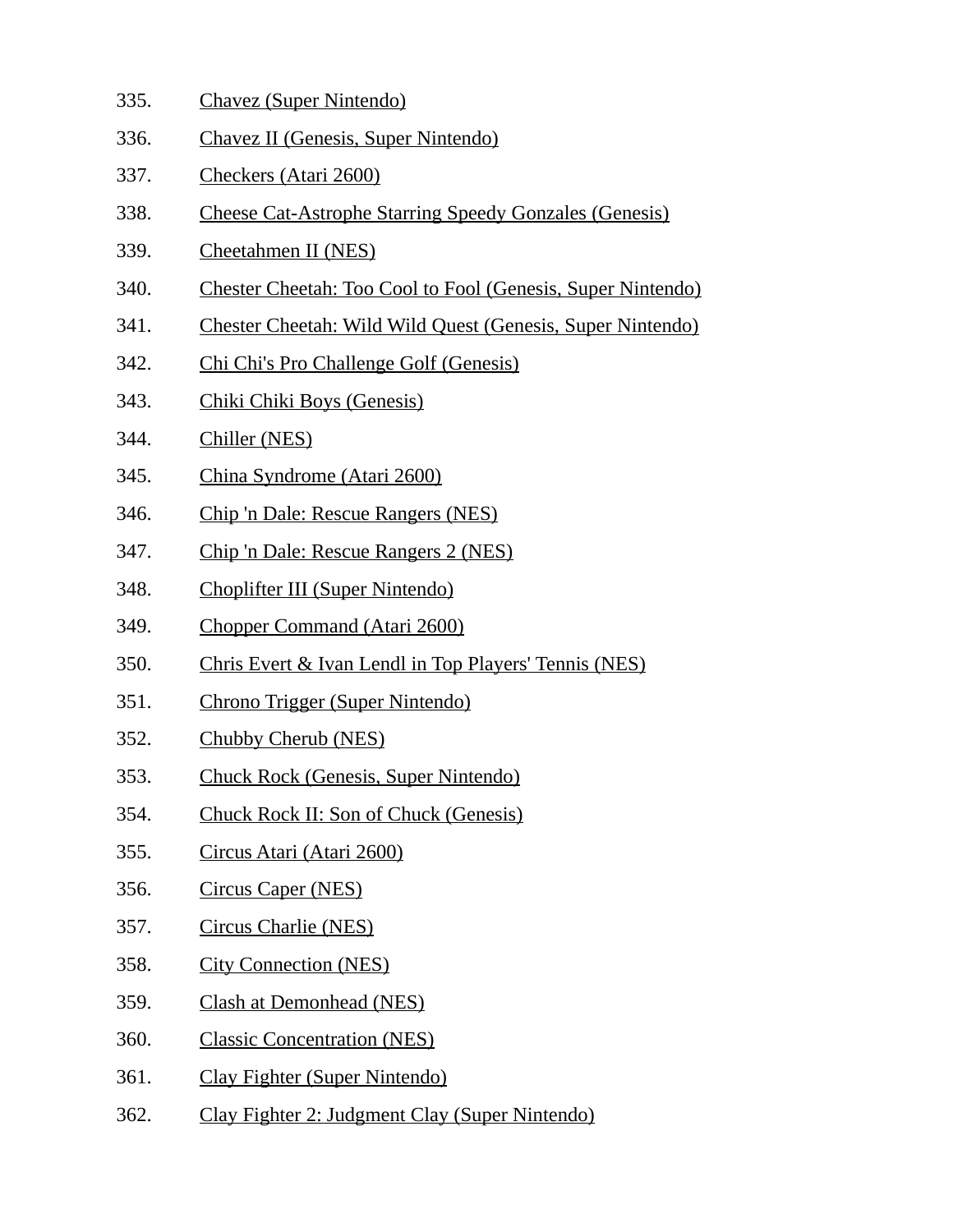- 363. Clay Fighter: Tournament Edition (Super Nintendo)
- 364. ClayFighter (Genesis)
- 365. Claymates (Super Nintendo)
- 366. Cliffhanger (Genesis, NES, Super Nintendo)
- 367. Clu Clu Land (NES)
- 368. Clue (Genesis, Super Nintendo)
- 369. Coach K College Basketball (Genesis)
- 370. Cobra Command (NES)
- 371. Cobra Triangle (NES)
- 372. Coco Nuts (Atari 2600)
- 373. Code Name: Viper (NES)
- 374. College Football USA 96 (Genesis)
- 375. College Football USA 97 (Genesis, Super Nintendo)
- 376. College Football's National Championship (Genesis)
- 377. College Slam (Genesis, Super Nintendo)
- 378. Color a Dinosaur (NES)
- 379. Columns (Genesis)
- 380. Columns III (Genesis)
- 381. Combat (Atari 2600)
- 382. Combat Cars (Genesis)
- 383. Comix Zone (Genesis)
- 384. Commando (Atari 2600, NES)
- 385. Commando Raid (Atari 2600)
- 386. Conan (NES)
- 387. Conflict (NES)
- 388. Congo Bongo (Atari 2600)
- 389. Congo's Caper (Super Nintendo)
- 390. Conquest of the Crystal Palace (NES)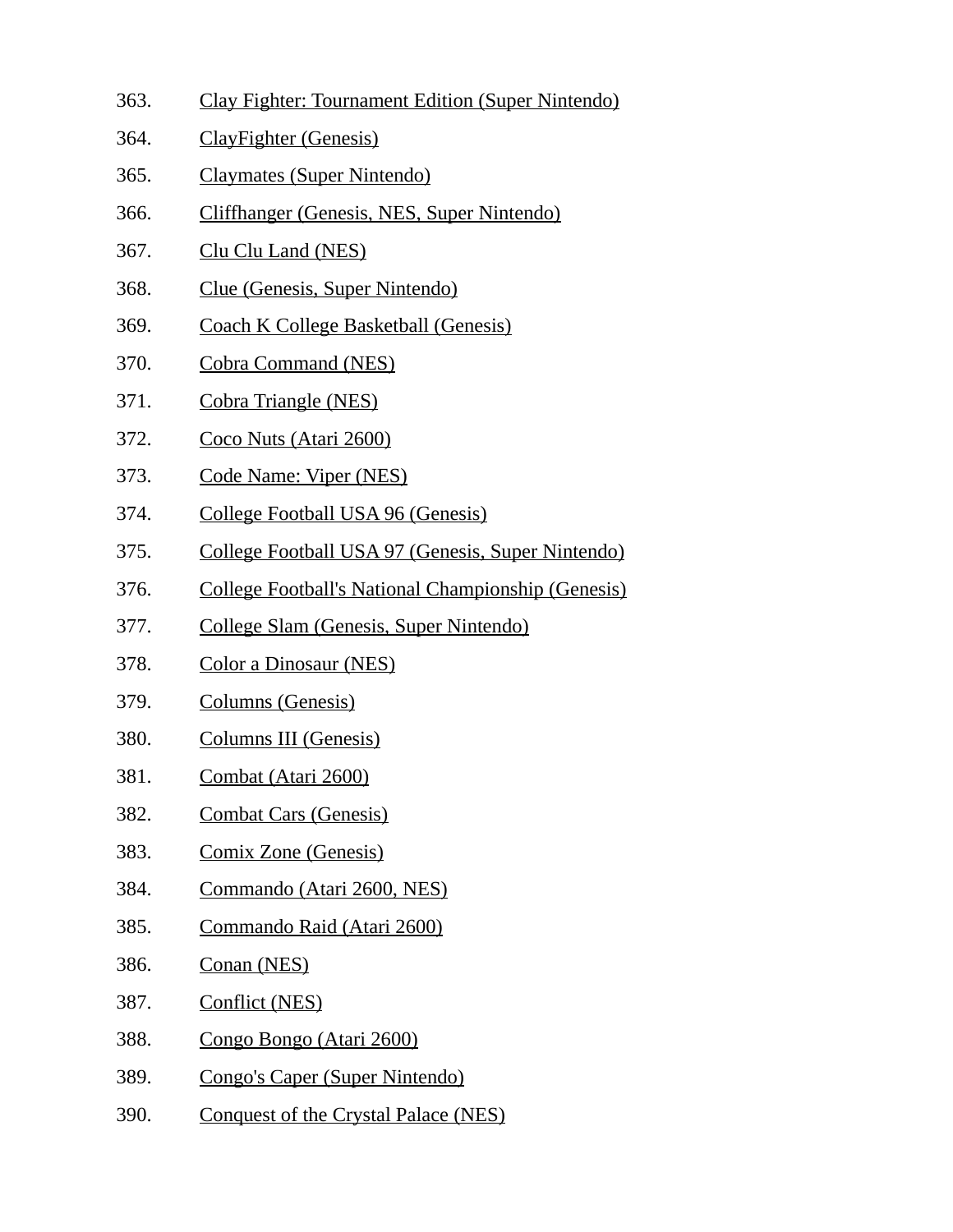| 391. | Contra (NES)                                |
|------|---------------------------------------------|
| 392. | <b>Contra Force (NES)</b>                   |
| 393. | Contra III: The Alien Wars (Super Nintendo) |
| 394. | Contra: Hard Corps (Genesis)                |
| 395. | <u>Cool Spot (Genesis, Super Nintendo)</u>  |
| 396. | Cool World (NES, Super Nintendo)            |
| 397. | Corporation (Genesis)                       |
| 398. | Cosmic Commuter (Atari 2600)                |

- 399. Cosmic Corridor (Atari 2600)
- 400. Cosmic Creeps (Atari 2600)
- 401. Cosmic Spacehead (Genesis)
- 402. Cosmic Swarm (Atari 2600)
- 403. Cowboy Kid (NES)
- 404. Crack Down (Genesis)
- 405. Crack'ed (Atari 2600)
- 406. Crackpots (Atari 2600)
- 407. Crash 'n' the Boys: Street Challenge (NES)
- 408. Crash Dive (Atari 2600)
- 409. Crazy Climber (Atari 2600)
- 410. Crazy Valet (Atari 2600)
- 411. Cross Force (Atari 2600)
- 412. Crossbow (Atari 2600)
- 413. Crue Ball (Genesis)
- 414. Cruise Missile (Atari 2600)
- 415. Crusader of Centy (Genesis)
- 416. Crypts of Chaos (Atari 2600)
- 417. Crystal Castles (Atari 2600)
- 418. Crystal Mines (NES)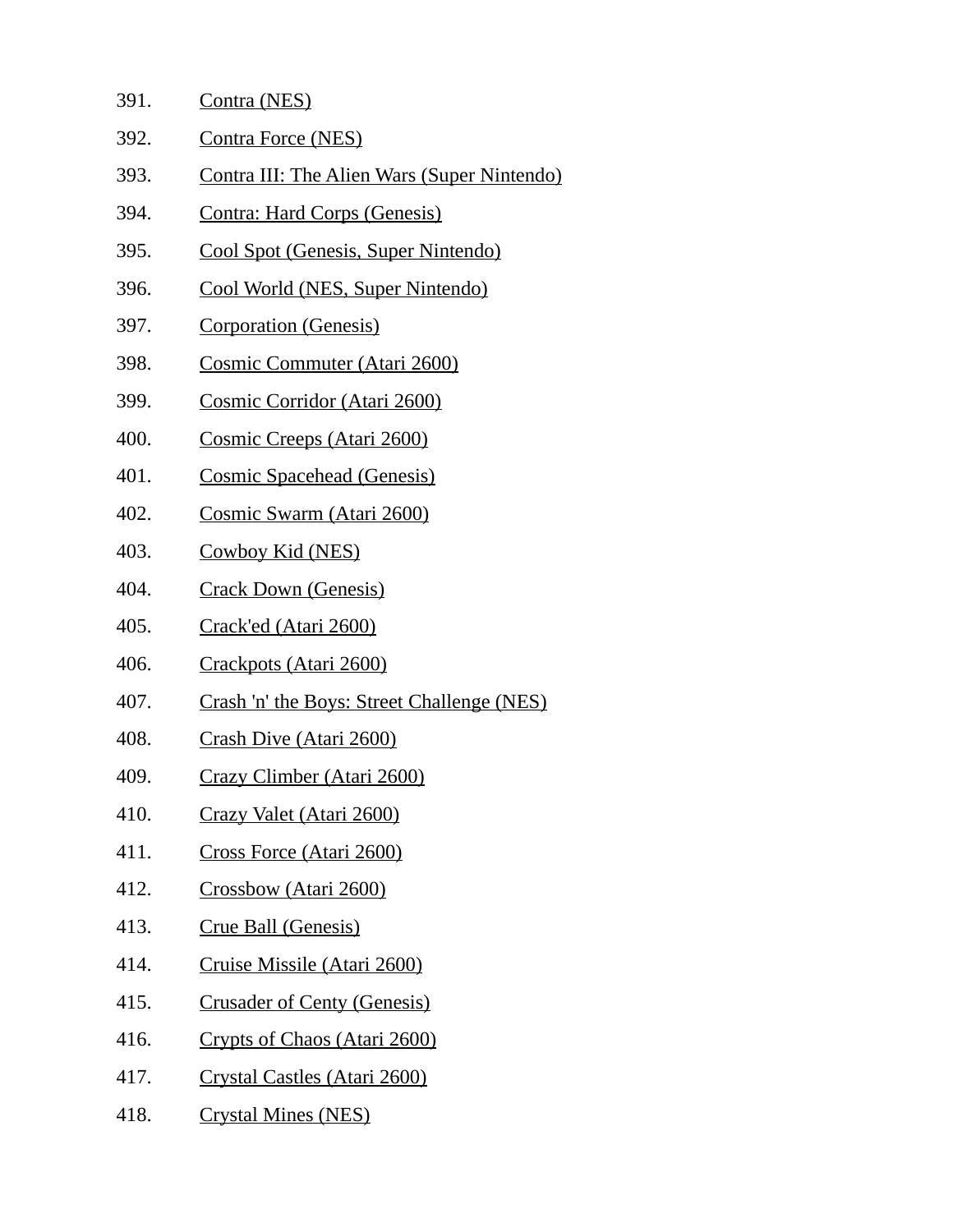| 419. | Crystal's Pony Tale (Genesis)                                 |
|------|---------------------------------------------------------------|
| 420. | Crystalis (NES)                                               |
| 421. | Curse (Genesis)                                               |
| 422. | <b>Cutthroat Island (Super Nintendo)</b>                      |
| 423. | Cyber Spin (Super Nintendo)                                   |
| 424. | <b>Cyber Stadium Series: Base Wars (NES)</b>                  |
| 425. | Cyber-Cop (Genesis)                                           |
| 426. | Cyberball (Genesis, NES)                                      |
| 427. | Cybernator (Super Nintendo)                                   |
| 428. | Cybernoid: The Fighting Machine (NES)                         |
| 429. | <b>Cyborg Justice (Genesis)</b>                               |
| 430. | D-Force (Super Nintendo)                                      |
| 431. | <b>DEcapAttack (Genesis)</b>                                  |
| 432. | DJ Boy (Genesis)                                              |
| 433. | Daffy Duck in Hollywood (Genesis)                             |
| 434. | <b>Daffy Duck: The Marvin Missions (Super Nintendo)</b>       |
| 435. | Dance Aerobics (NES)                                          |
| 436. | Danny Sullivan's Indy Heat (NES)                              |
| 437. | Darius Twin (Super Nintendo)                                  |
| 438. | Dark Castle (Genesis)                                         |
| 439. | Dark Cavern (Atari 2600)                                      |
| 440. | Dark Chambers (Atari 2600)                                    |
| 441. | Darkman (NES)                                                 |
| 442. | Darkwing Duck (NES)                                           |
| 443. | Dash Galaxy in the Alien Asylum (NES)                         |
| 444. | Dashin' Desperadoes (Genesis)                                 |
| 445. | David Crane's A Boy and His Blob: Trouble on Blobolonia (NES) |
| 446. | David Crane's Amazing Tennis (Genesis, Super Nintendo)        |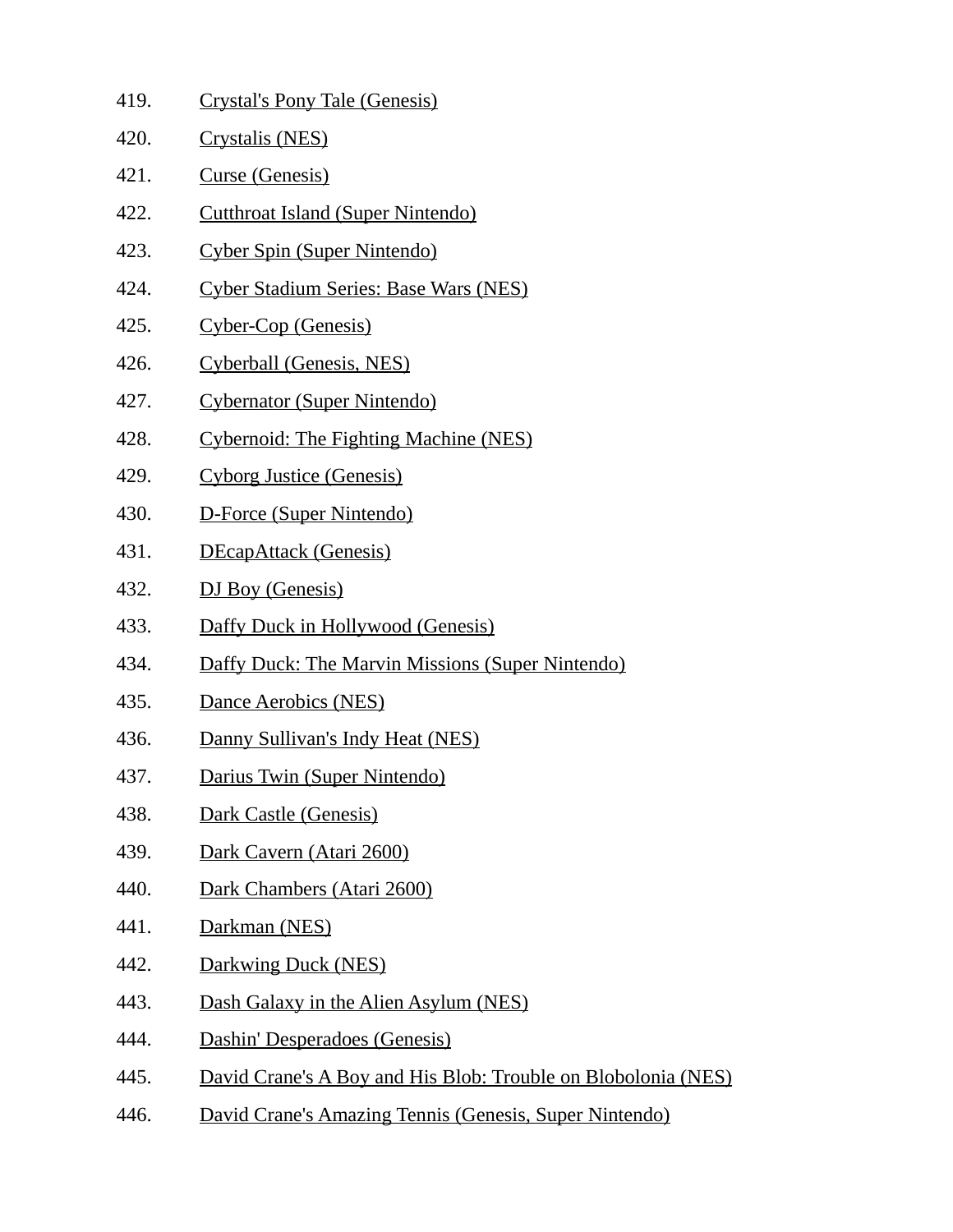- 447. David Robinson's Supreme Court (Genesis)
- 448. Davis Cup Tennis (Genesis)
- 449. Day Dreamin' Davey (NES)
- 450. Days of Thunder (NES)
- 451. Daze Before Christmas (Genesis)
- 452. Deadly Duck (Atari 2600)
- 453. Deadly Moves (Genesis)
- 454. Deadly Towers (NES)
- 455. Death Duel (Genesis)
- 456. Death Race (NES)
- 457. Death Trap (Atari 2600)
- 458. Deathbots (NES)
- 459. Defender (Atari 2600)
- 460. Defender II (Atari 2600, NES)
- 461. Defender of the Crown (NES)
- 462. Defenders of Dynatron City (NES)
- 463. Deja Vu (NES)
- 464. Demolition Herby (Atari 2600)
- 465. Demolition Man (Genesis, Super Nintendo)
- 466. Demon Attack (Atari 2600)
- 467. Demon Sword (NES)
- 468. Demon's Crest (Super Nintendo)
- 469. Demons to Diamonds (Atari 2600)
- 470. Dennis the Menace (Super Nintendo)
- 471. Desert Commander (NES)
- 472. Desert Demolition Starring Road Runner and Wile E. Coyote (Genesis)
- 473. Desert Falcon (Atari 2600)
- 474. Desert Strike: Return to the Gulf (Genesis, Super Nintendo)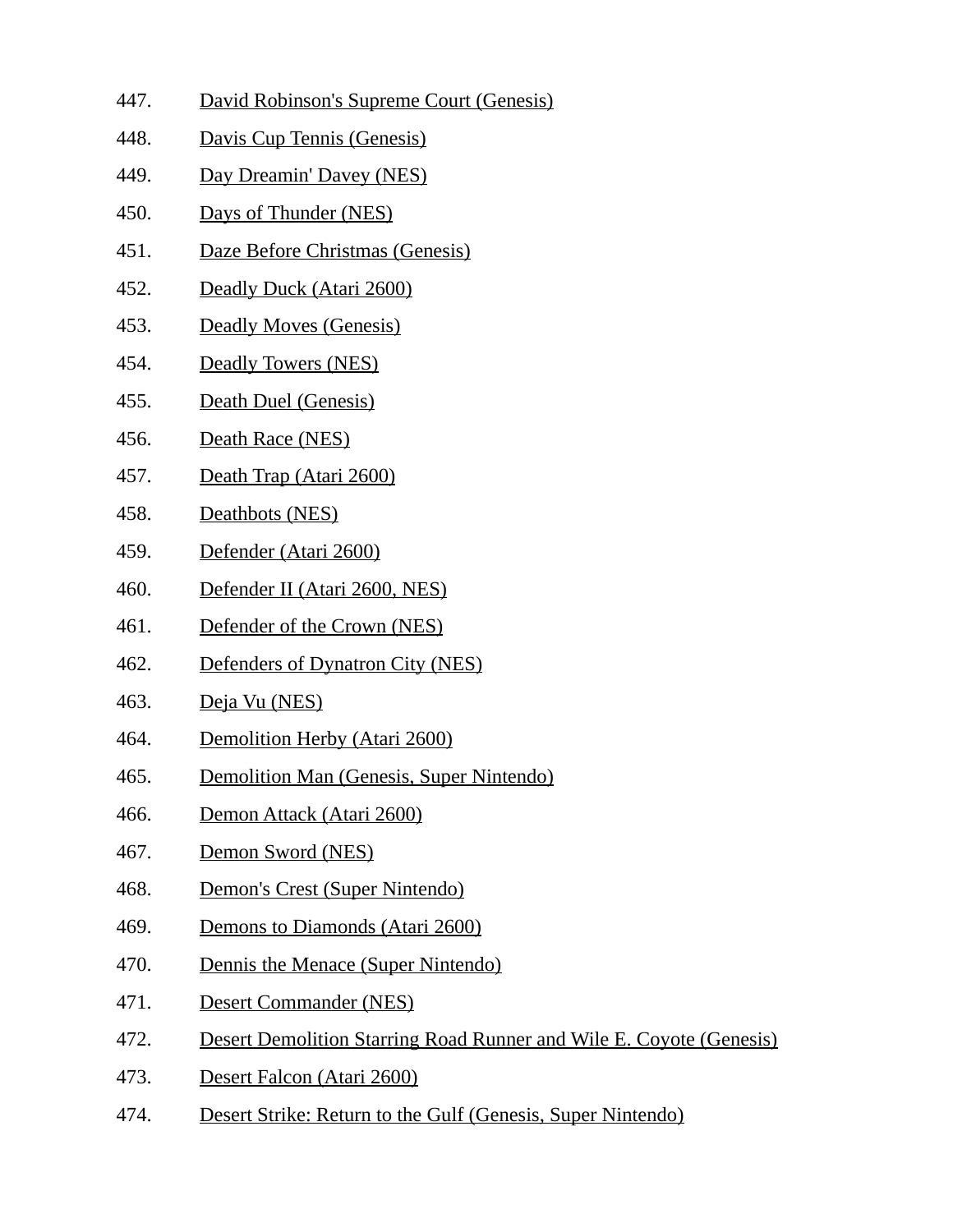- 475. Destination Earthstar (NES)
- 476. Destiny of an Emperor (NES)
- 477. Devil Crash MD (Genesis)
- 478. Devilish: The Next Possession (Genesis)
- 479. Dick Tracy (Genesis, NES)
- 480. Dick Vitale's 'Awesome, Baby!' College Hoops (Genesis)
- 481. Die Hard (NES)
- 482. Dig & Spike Volleyball (Super Nintendo)
- 483. Dig Dug (Atari 2600)
- 484. Dig Dug II: Trouble in Paradise (NES)
- 485. DigDug (NES)
- 486. Digger T. Rock: The Legend of the Lost City (NES)
- 487. Dino City (Super Nintendo)
- 488. Dino Dini's Soccer (Genesis)
- 489. Dino Land (Genesis)
- 490. Dinosaurs for Hire (Genesis)
- 491. Dirt Trax FX (Super Nintendo)
- 492. Dirty Harry (NES)
- 493. Disney Collection Castle of Illusion & Quackshot (Genesis)
- 494. Disney's Aladdin (Genesis)
- 495. Disney's Beauty and the Beast: Roar of the Beast (Genesis)
- 496. Disney's TaleSpin (Genesis)
- 497. Disney/Pixar Toy Story (Genesis)
- 498. Dodge 'Em (Atari 2600)
- 499. Dolphin (Atari 2600)
- 500. Dominus (Genesis)
- 501. Donald in Maui Mallard (Genesis)
- 502. Donkey Kong (Atari 2600, NES)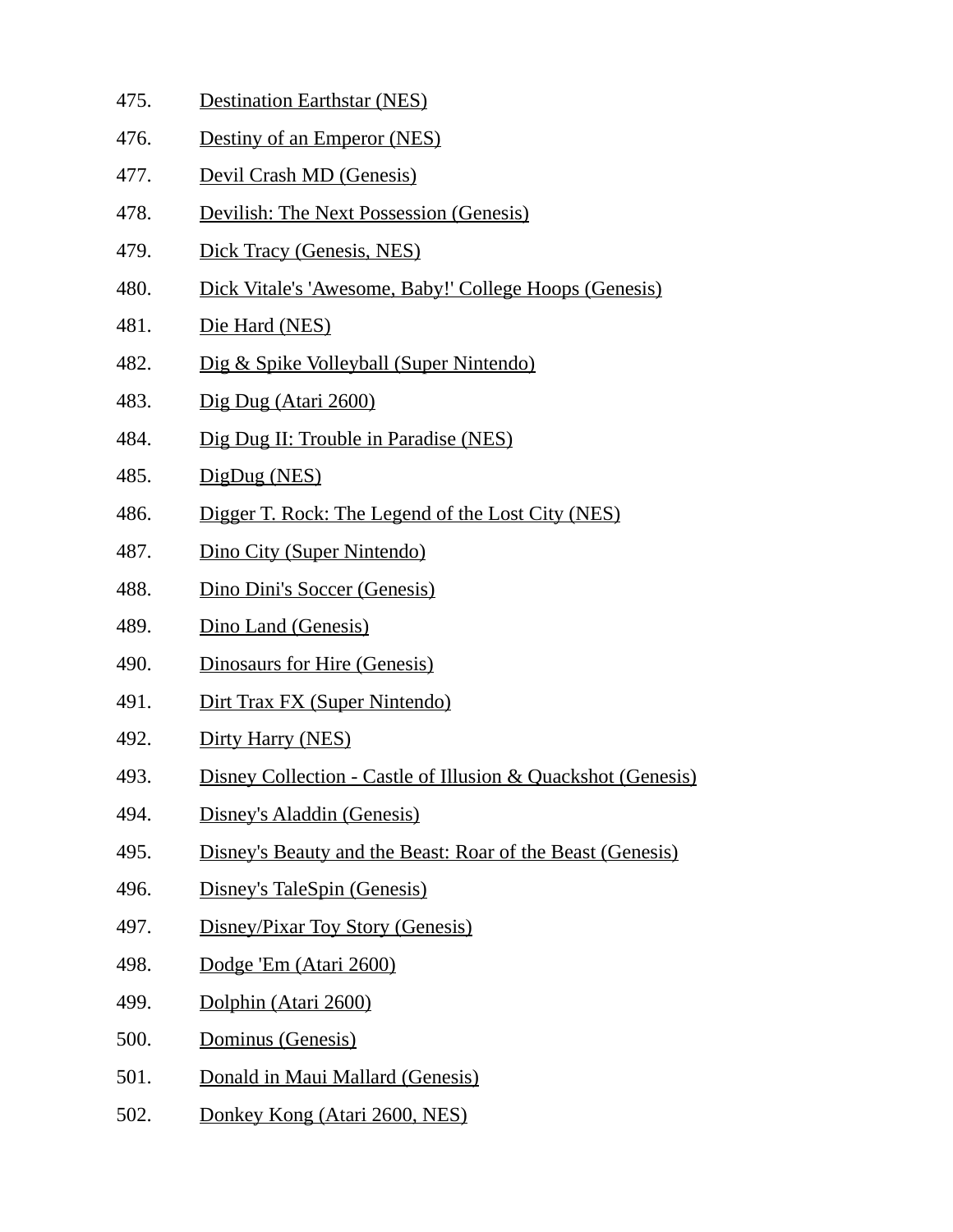- 503. Donkey Kong 3 (NES)
- 504. Donkey Kong Classics (NES)
- 505. Donkey Kong Country (Super Nintendo)
- 506. Donkey Kong Country 2: Diddy's Kong Quest (Super Nintendo)
- 507. Donkey Kong Country 3: Dixie Kong's Double Trouble! (Super Nintendo)
- 508. Donkey Kong Jr. (NES)
- 509. Donkey Kong Jr. Math (NES)
- 510. Doom (Super Nintendo)
- 511. Doom Troopers: Mutant Chronicles (Genesis, Super Nintendo)
- 512. Doomsday Warrior (Super Nintendo)
- 513. Double Clutch (Genesis)
- 514. Double Dare (NES)
- 515. Double Dragon (Atari 2600, Genesis, NES)
- 516. Double Dragon 3: The Arcade Game (Genesis)
- 517. Double Dragon II: The Revenge (Genesis, NES)
- 518. Double Dragon III: The Sacred Stones (NES)
- 519. Double Dragon V: The Shadow Falls (Genesis, Super Nintendo)
- 520. Double Dribble (NES)
- 521. Double Dribble: The Playoff Edition (Genesis)
- 522. Double Dunk (Atari 2600)
- 523. Double Strike (NES)
- 524. Dr. Chaos (NES)
- 525. Dr. Jekyll and Mr. Hyde (NES)
- 526. Dr. Mario (NES)
- 527. Dr. Robotnik's Mean Bean Machine (Genesis)
- 528. Dragon Ball 3: Goku Den (NES)
- 529. Dragon Ball Z Gaiden: Saiyajin Zetsumetsu Keikaku (NES)
- 530. Dragon Ball Z II: Gekishin Frieza!! (NES)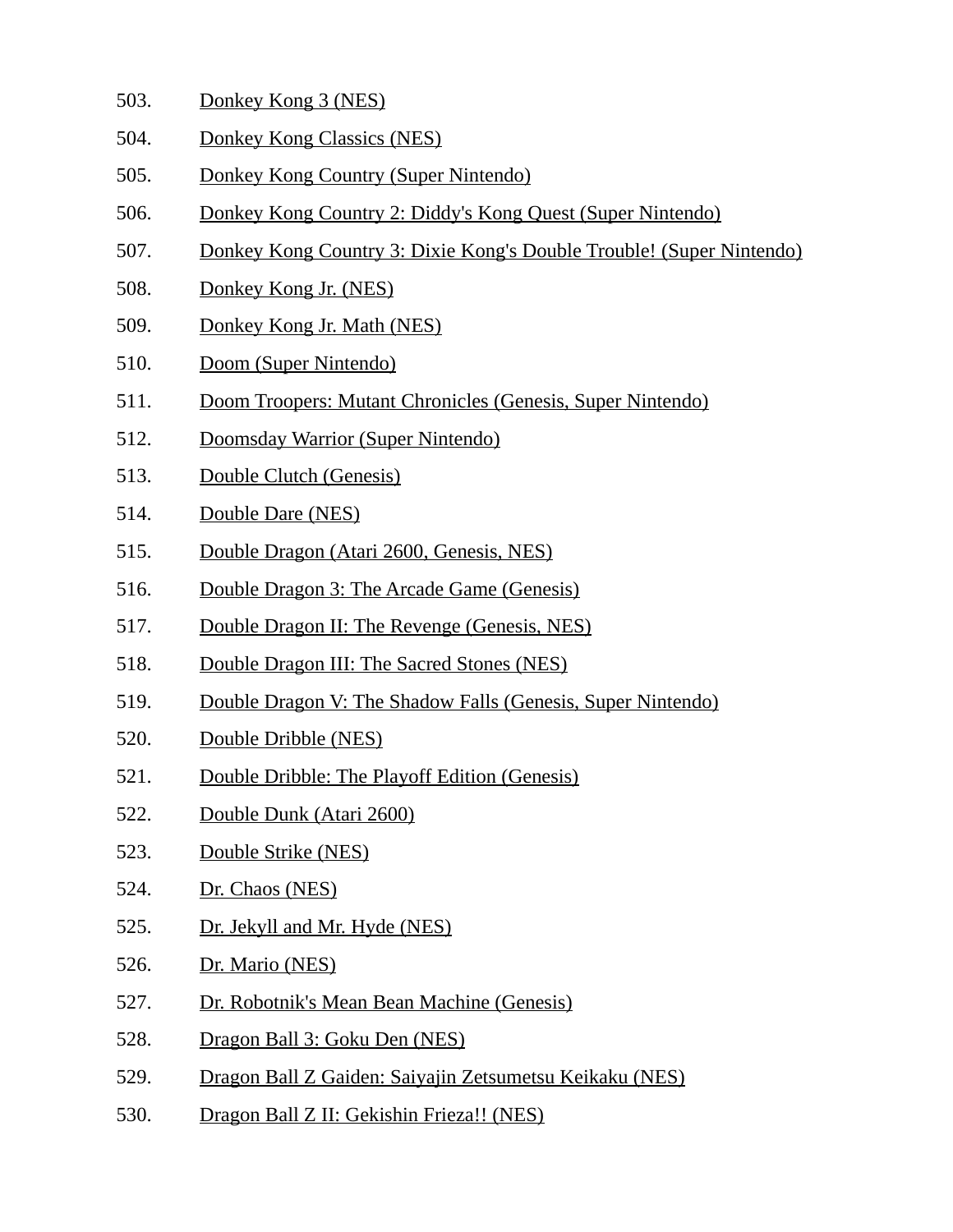- 531. Dragon Ball Z III: Ressen Jinzou Ningen (NES)
- 532. Dragon Ball Z: Kyoushuu! Saiya Jin (NES)
- 533. Dragon Ball Z: L'Appel du Destin (Genesis)
- 534. Dragon Ball: Shenlong no Nazo (NES)
- 535. Dragon Buster II: Yami no Fuuin (NES)
- 536. Dragon Fighter (NES)
- 537. Dragon Power (NES)
- 538. Dragon Spirit: The New Legend (NES)
- 539. Dragon View (Super Nintendo)
- 540. Dragon Warrior (NES)
- 541. Dragon Warrior II (NES)
- 542. Dragon Warrior III (NES)
- 543. Dragon Warrior IV (NES)
- 544. Dragon's Fury (Genesis)
- 545. Dragon's Lair (NES, Super Nintendo)
- 546. Dragon's Revenge (Genesis)
- 547. Dragon: The Bruce Lee Story (Genesis, Super Nintendo)
- 548. Dragster (Atari 2600)
- 549. Drakkhen (Super Nintendo)
- 550. Dream T.V. (Super Nintendo)
- 551. Duck Hunt (NES)
- 552. DuckTales (NES)
- 553. DuckTales 2 (NES)
- 554. Dudes with Attitude (NES)
- 555. Duke Nukem 3D (Genesis)
- 556. Dune: The Battle for Arrakis (Genesis)
- 557. Dungeon Magic: Sword of the Elements (NES)
- 558. Dungeon Master (Super Nintendo)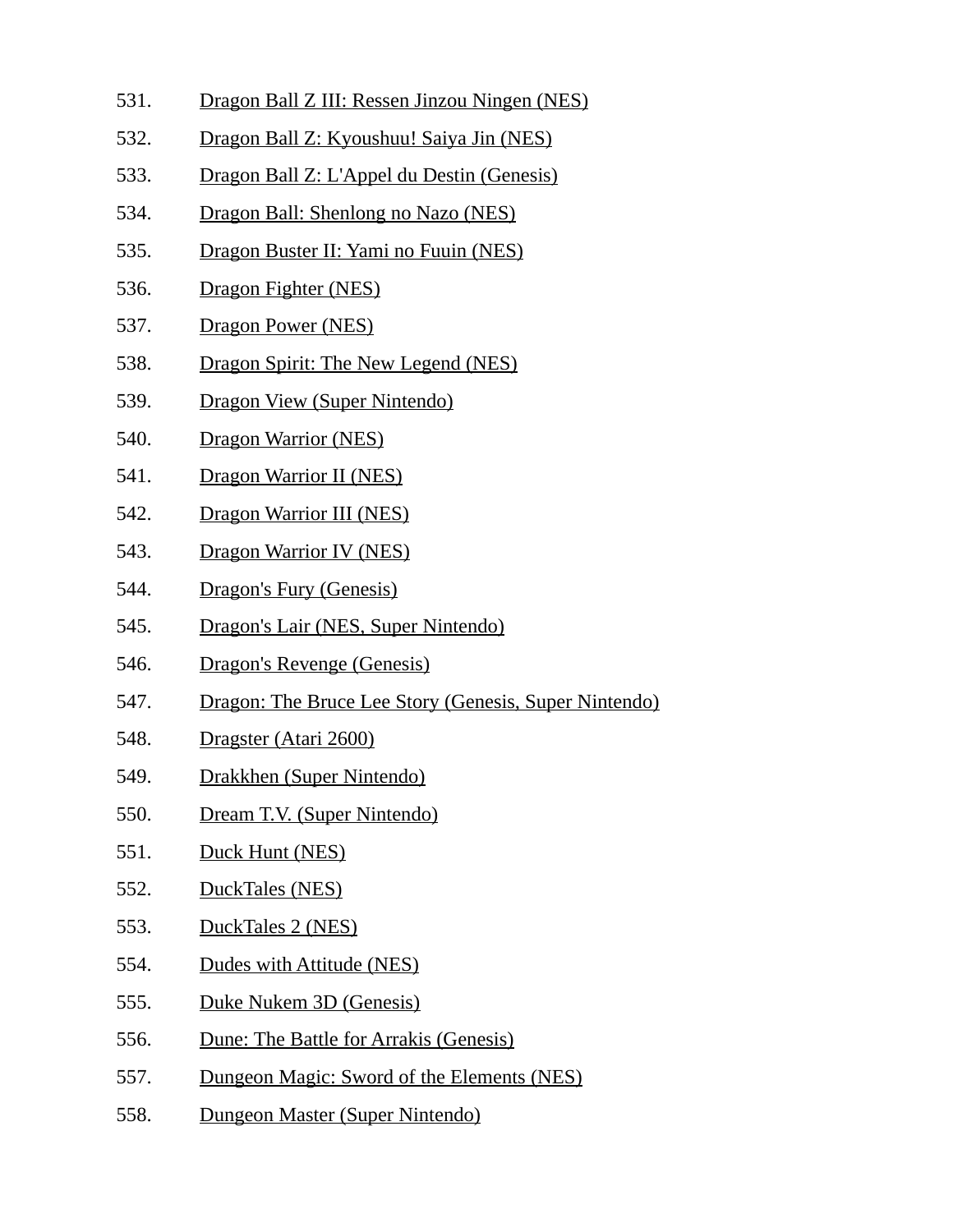- 559. Dungeons & Dragons: Warriors of the Eternal Sun (Genesis)
- 560. Dusty Diamond's All-Star Softball (NES)
- 561. Dynamite Duke (Genesis)
- 562. Dynamite Headdy (Genesis)
- 563. Dynowarz: Destruction of Spondylus (NES)
- 564. E.T.: The Extra-Terrestrial (Atari 2600)
- 565. E.V.O.: Search for Eden (Super Nintendo)
- 566. EA Hockey (Genesis)
- 567. EA Sports Double Header (Genesis)
- 568. ESPN Baseball Tonight (Genesis, Super Nintendo)
- 569. ESPN National Hockey Night (Super Nintendo)
- 570. ESPN Speed World (Genesis, Super Nintendo)
- 571. ESPN Sunday Night NFL (Genesis, Super Nintendo)
- 572. ESWAT: City under Siege (Genesis)
- 573. Earnest Evans (Genesis)
- 574. Earth Attack (Atari 2600)
- 575. Earth Defense Force (Super Nintendo)
- 576. Earth Dies Screaming (Atari 2600)
- 577. EarthBound (Super Nintendo)
- 578. Earthworm Jim (Genesis, Super Nintendo)
- 579. Earthworm Jim 2 (Genesis, Super Nintendo)
- 580. Ecco Jr. (Genesis)
- 581. Ecco the Dolphin (Genesis)
- 582. Ecco: The Tides of Time (Genesis)
- 583. Eek! The Cat (Super Nintendo)
- 584. Eggomania (Atari 2600)
- 585. El. Viento (Genesis)
- 586. Elemental Master (Genesis)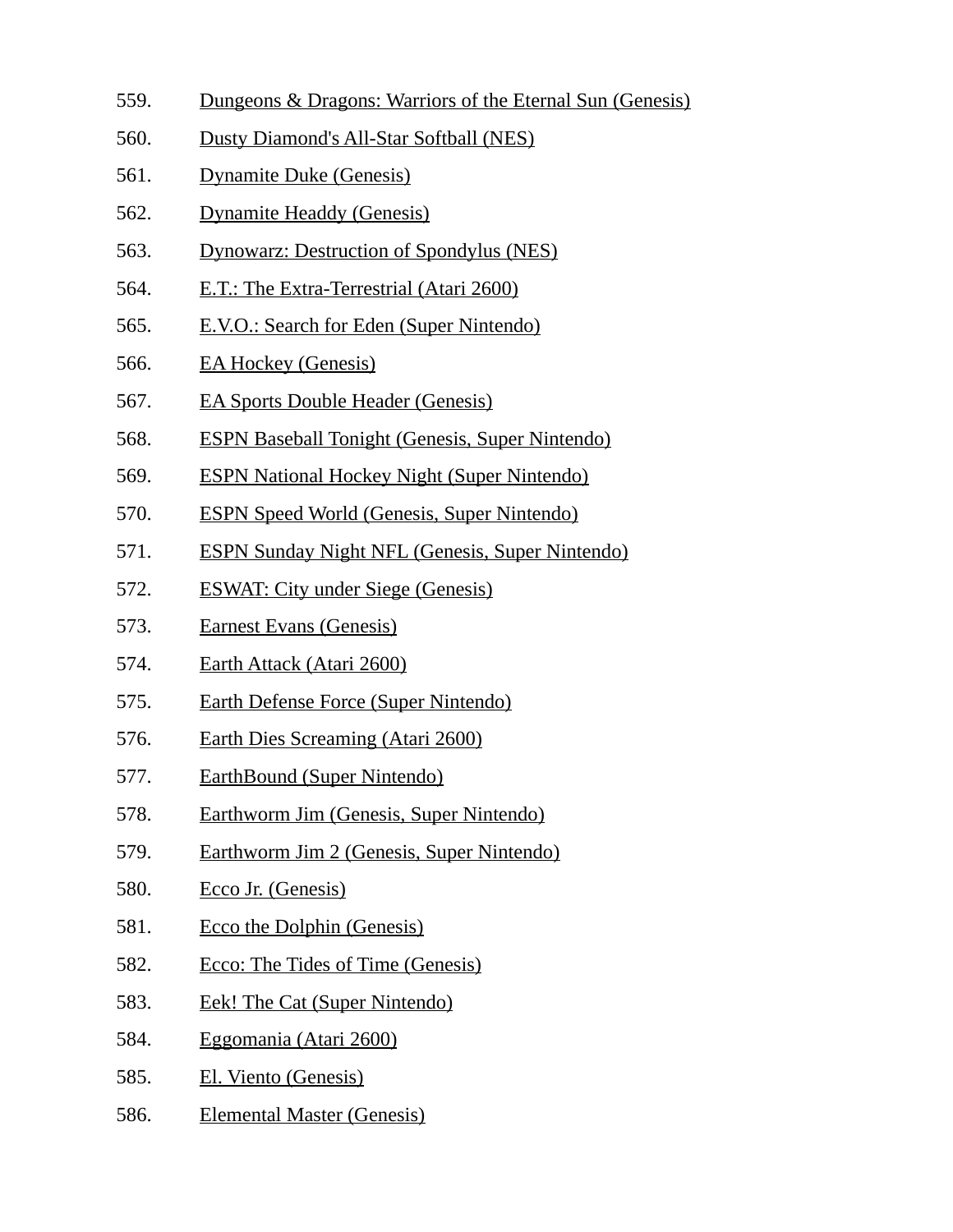- 587. Elevator Action (NES)
- 588. Eliminate Down (Genesis)
- 589. Eliminator Boat Duel (NES)
- 590. Elite Soccer (Super Nintendo)
- 591. Emmitt Smith Football (Super Nintendo)
- 592. Empire of Steel (Genesis)
- 593. Encounter at L-5 (Atari 2600)
- 594. Enduro (Atari 2600)
- 595. Entombed (Atari 2600)
- 596. Equinox (Super Nintendo)
- 597. Espial (Atari 2600)
- 598. Eternal Champions (Genesis)
- 599. Euchre (Atari 2600)
- 600. European Club Soccer (Genesis)
- 601. Evander Holyfield's Real Deal Boxing (Genesis)
- 602. Ex-Mutants (Genesis)
- 603. Excitebike (NES)
- 604. Exerion (NES)
- 605. Exertainment Mountain Bike Rally (Super Nintendo)
- 606. Exile (Genesis)
- 607. Exo Squad (Genesis)
- 608. Extra Innings (Super Nintendo)
- 609. F-117 Night Storm (Genesis)
- 610. F-117 Stealth: Operation Night Storm (Genesis)
- 611. F-117A: Stealth Fighter (NES)
- 612. F-15 City War (NES)
- 613. F-15 Strike Eagle (NES)
- 614. F-15 Strike Eagle II (Genesis)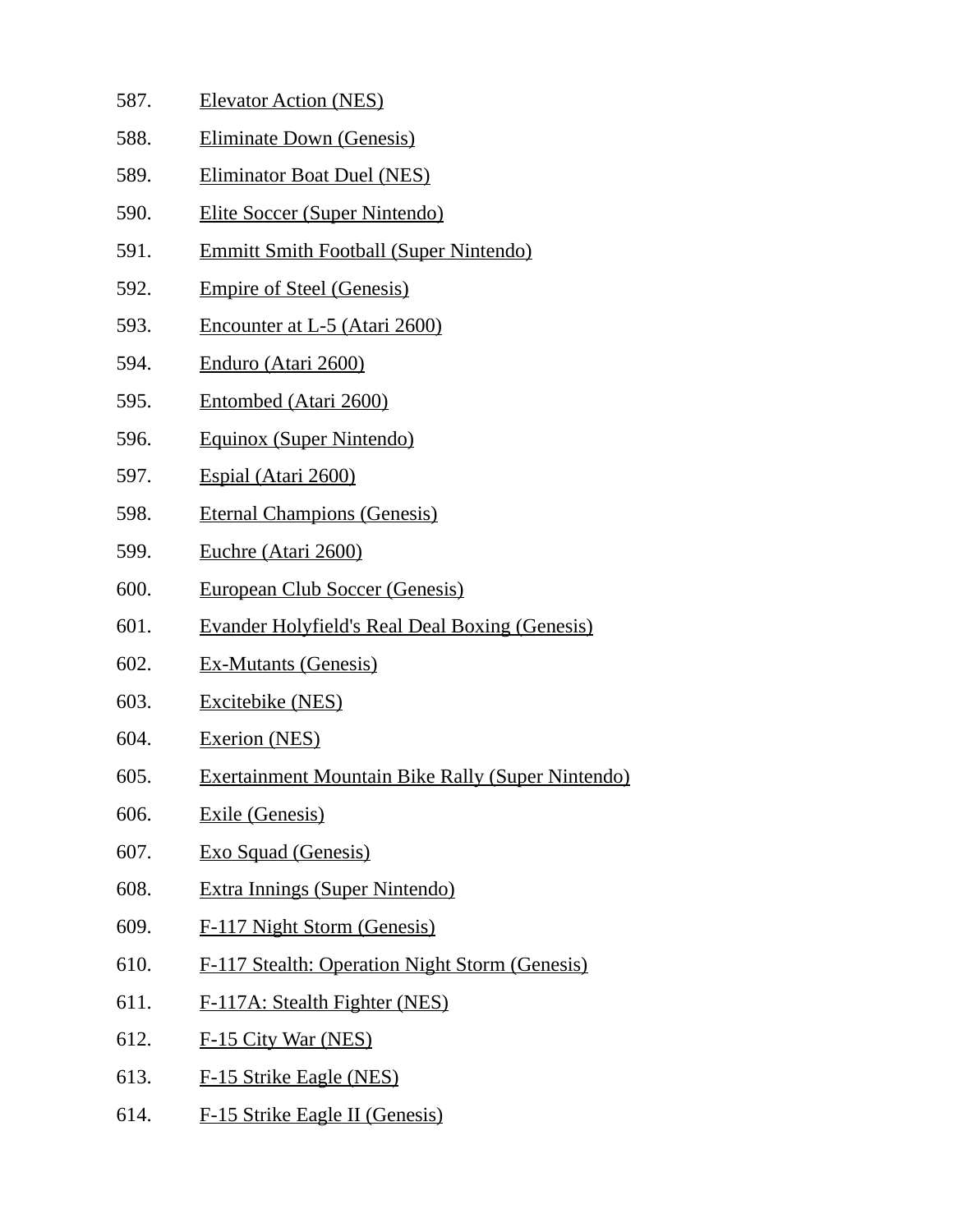- 615. F-22 Interceptor (Genesis)
- 616. F-Zero (Super Nintendo)
- 617. F1 (Genesis)
- 618. F1 Circus MD (Genesis)
- 619. F1 Pole Position (Super Nintendo)
- 620. F1 ROC: Race of Champions (Super Nintendo)
- 621. F1 Race (NES)
- 622. F1-ROC II: Race of Champions (Super Nintendo)
- 623. FIFA International Soccer (Genesis, Super Nintendo)
- 624. FIFA Soccer 95 (Genesis)
- 625. FIFA Soccer 96 (Genesis, Super Nintendo)
- 626. FIFA Soccer 97 (Genesis, Super Nintendo)
- 627. FIFA: Road to World Cup 98 (Genesis)
- 628. Faceball 2000 (Super Nintendo)
- 629. Family Dog (Super Nintendo)
- 630. Family Feud (Genesis, NES, Super Nintendo)
- 631. Fantasia (Genesis)
- 632. Fantastic Dizzy (Genesis)
- 633. Fantastic Voyage (Atari 2600)
- 634. Fantasy Zone (NES)
- 635. Faria: A World of Mystery & Danger! (NES)
- 636. Fast Eddie (Atari 2600)
- 637. Fast Food (Atari 2600)
- 638. Fatal Fury (Genesis, Super Nintendo)
- 639. Fatal Fury 2 (Genesis, Super Nintendo)
- 640. Fatal Fury Special (Super Nintendo)
- 641. Fatal Labyrinth (Genesis)
- 642. Fatal Rewind (Genesis)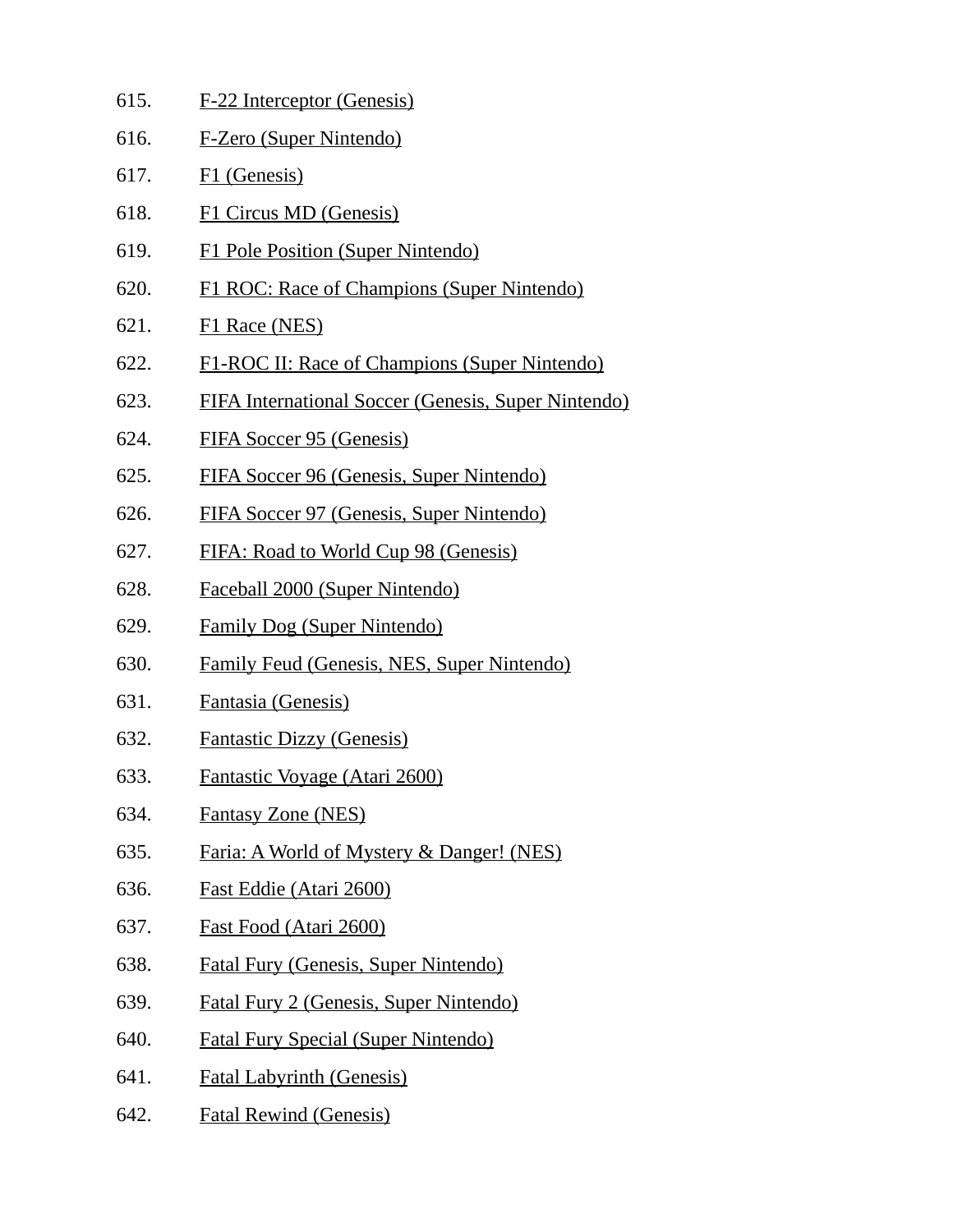| 643. | Faxanadu (NES)                                      |
|------|-----------------------------------------------------|
| 644. | Felix the Cat (NES)                                 |
| 645. | Ferrari Grand Prix Challenge (Genesis, NES)         |
| 646. | <b>Fester's Quest (NES)</b>                         |
| 647. | Fido Dido (Genesis)                                 |
| 648. | <b>Field Combat (NES)</b>                           |
| 649. | <b>Fighter's History (Super Nintendo)</b>           |
| 650. | <b>Fighting Masters (Genesis)</b>                   |
| 651. | <b>Final Approach (Atari 2600)</b>                  |
| 652. | <b>Final Blow (Genesis)</b>                         |
| 653. | <b>Final Combat (NES)</b>                           |
| 654. | <b>Final Fantasy (NES)</b>                          |
| 655. | <b>Final Fantasy II (NES, Super Nintendo)</b>       |
| 656. | <b>Final Fantasy III (Super Nintendo)</b>           |
| 657. | <b>Final Fantasy: Mystic Quest (Super Nintendo)</b> |
| 658. | <b>Final Fight (Super Nintendo)</b>                 |
| 659. | <b>Final Fight 2 (Super Nintendo)</b>               |
| 660. | <b>Final Fight 3 (Super Nintendo)</b>               |
| 661. | <b>Final Fight Guy (Super Nintendo)</b>             |
| 662. | <b>Final Zone (Genesis)</b>                         |
| 663. | Fire 'n Ice (NES)                                   |
| 664. | Fire Fly (Atari 2600)                               |
| 665. | <b>Fire Hawk (NES)</b>                              |
| 666. | <b>Fire Mustang (Genesis)</b>                       |
| 667. | <b>Fire Shark (Genesis)</b>                         |
| 668. | <b>FireStriker (Super Nintendo)</b>                 |
| 669. | Firepower 2000 (Super Nintendo)                     |
| 670. | <u>First Samurai (Super Nintendo)</u>               |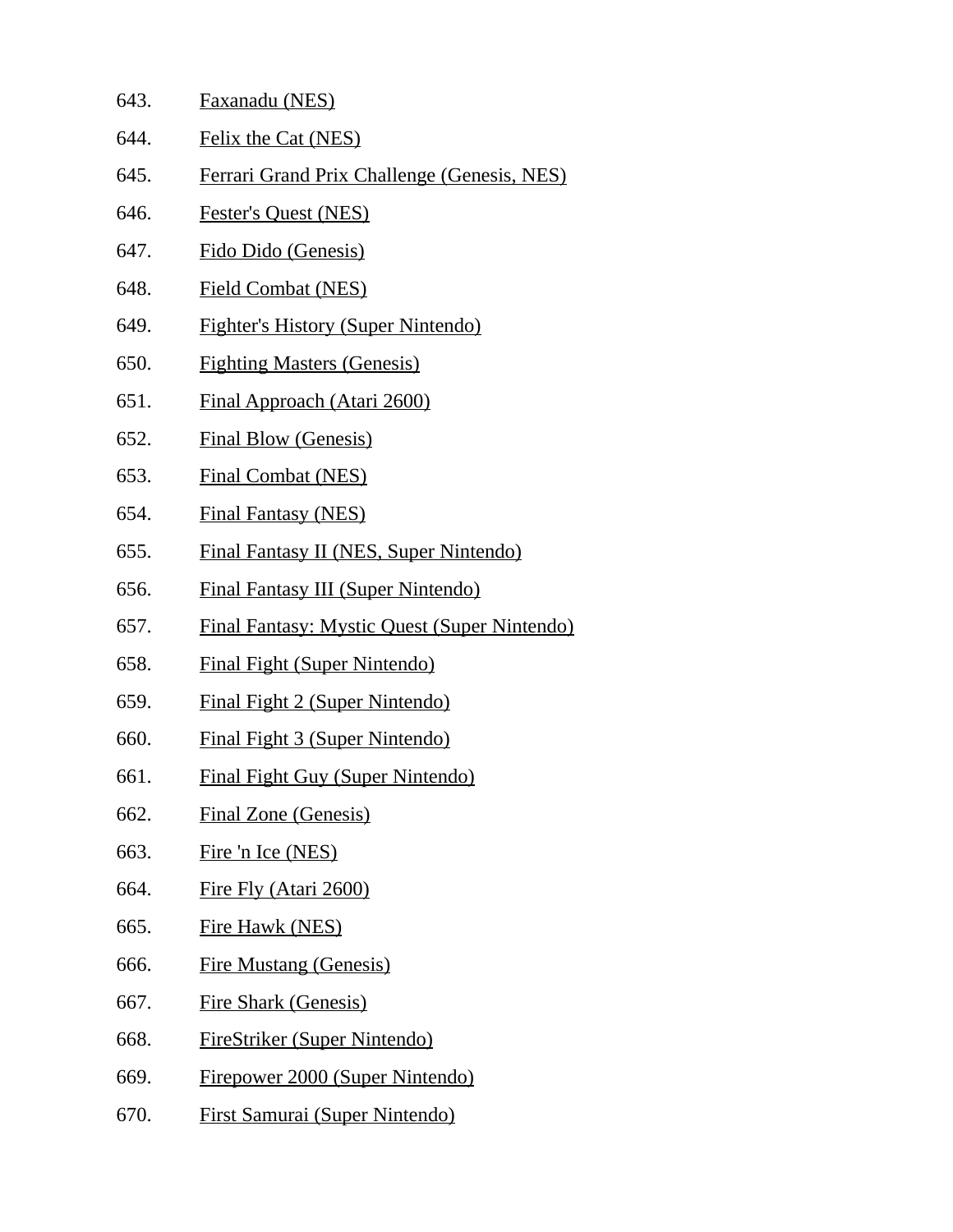- 671. Fisher-Price: Firehouse Rescue (NES)
- 672. Fisher-Price: I Can Remember (NES)
- 673. Fisher-Price: Perfect Fit (NES)
- 674. Fishing Derby (Atari 2600)
- 675. Fist of the North Star (NES)
- 676. Flag Capture (Atari 2600)
- 677. Flash Gordon (Atari 2600)
- 678. Flashback: The Quest for Identity (Genesis, Super Nintendo)
- 679. Flicky (Genesis)
- 680. Flight of the Intruder (NES)
- 681. Flink (Genesis)
- 682. Flying Dragon: The Secret Scroll (NES)
- 683. Flying Warriors (NES)
- 684. Football (Atari 2600)
- 685. Football Fury (Super Nintendo)
- 686. Foreman for Real (Super Nintendo)
- 687. Forgotten Worlds (Genesis)
- 688. Formula One: Built to Win (NES)
- 689. Fox's Peter Pan & the Pirates: The Revenge of Captain Hook (NES)
- 690. Frank Thomas Big Hurt Baseball (Genesis, Super Nintendo)
- 691. Frankenstein's Monster (Atari 2600)
- 692. Frankenstein: The Monster Returns (NES)
- 693. Frantic Flea (Super Nintendo)
- 694. Freedom Force (NES)
- 695. Freeway (Atari 2600)
- 696. Friday the 13th (NES)
- 697. Frogger (Atari 2600, Genesis, Super Nintendo)
- 698. Frogger II: Threeedeep! (Atari 2600)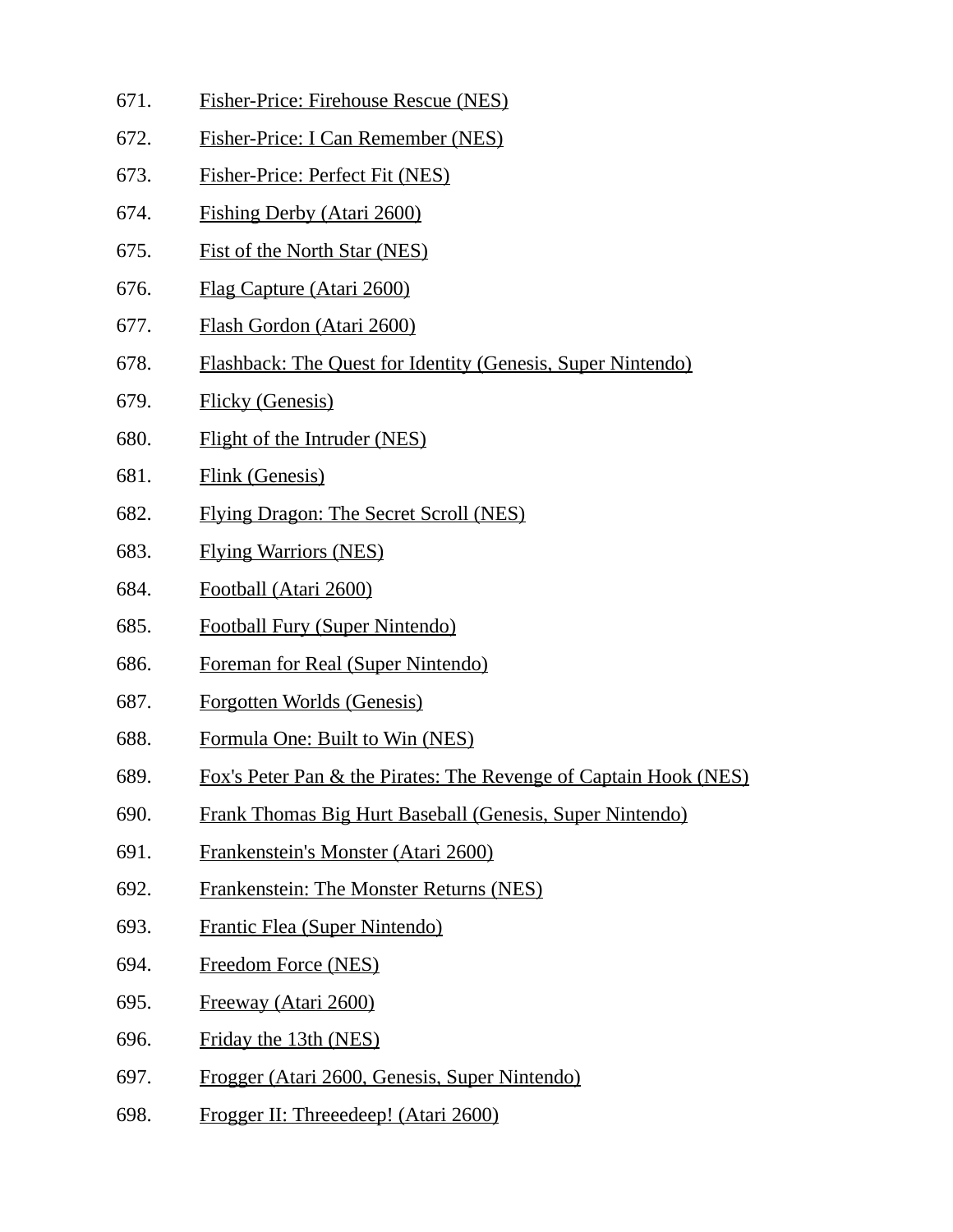699. Frogs and Flies (Atari 2600) 700. Front Line (Atari 2600) 701. Frostbite (Atari 2600) 702. Full Throttle Racing (Super Nintendo) 703. Fun 'N' Games (Genesis) 704. Fun 'n Games (Super Nintendo) 705. Fun Car Rally (Genesis) 706. Fun House (NES) 707. G-LOC: Air Battle (Genesis) 708. G.I. Joe: A Real American Hero (NES) 709. G.I. Joe: Cobra Strike (Atari 2600) 710. G.I. Joe: The Atlantis Factor (NES) 711. GLIB (Atari 2600) 712. GP-1 (Super Nintendo) 713. GP-1: Part II (Super Nintendo) 714. GT Racing (Super Nintendo) 715. Gadget Twins (Genesis) 716. Gaiares (Genesis) 717. Gain Ground (Genesis) 718. Galaga: Demons of Death (NES) 719. Galahad (Genesis) 720. Galaxian (Atari 2600) 721. Galaxian (Namco set 1) (NES) 722. Galaxy 5000 (NES) 723. Galaxy Force II (Genesis) 724. Gangster Alley (Atari 2600) 725. Garfield no Isshukan: A Week of Garfield (NES) 726. Garfield: Caught in the Act (Genesis)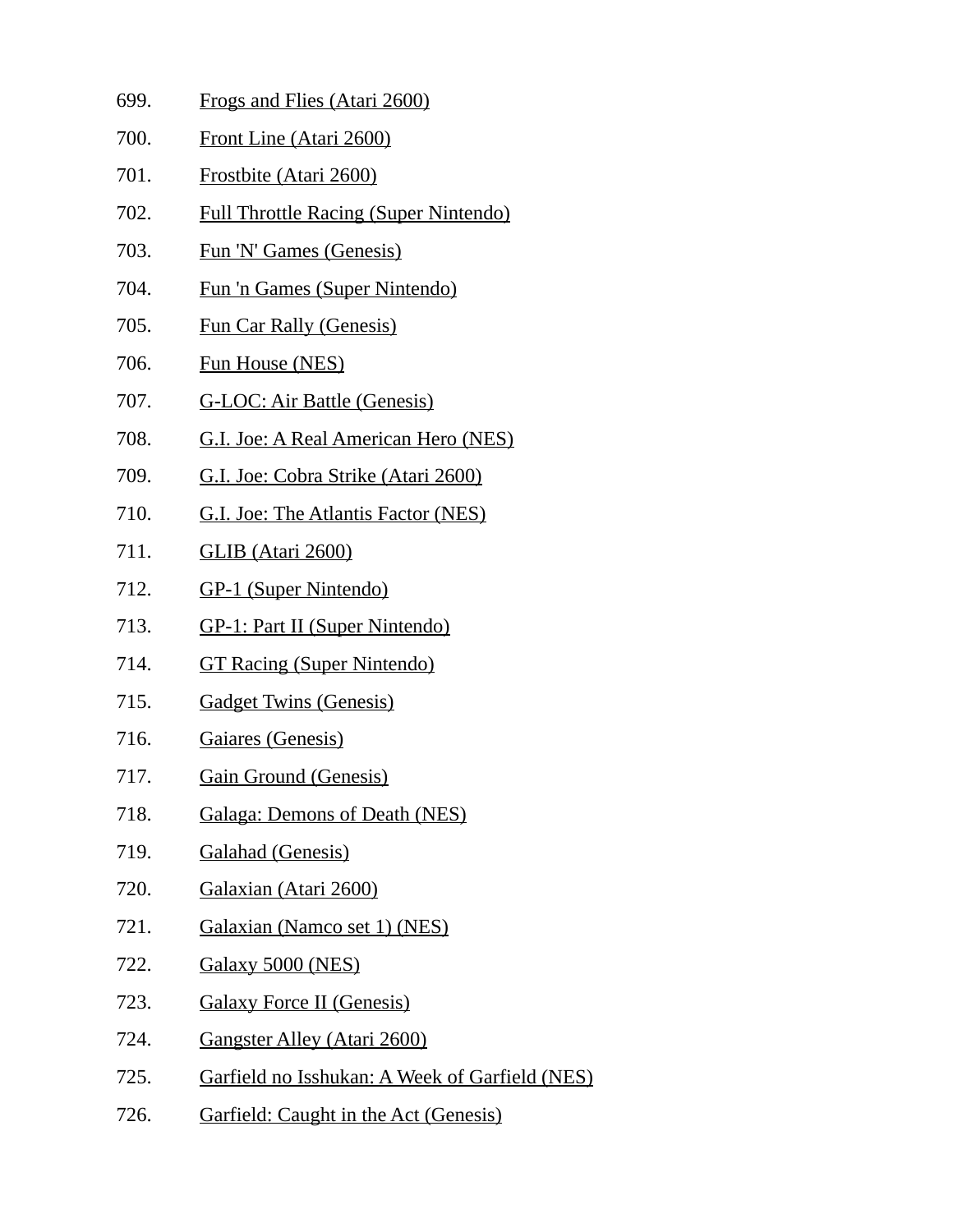| 727. | Gargoyle's Quest II (NES)                                                   |
|------|-----------------------------------------------------------------------------|
| 728. | Gargoyles (Genesis)                                                         |
| 729. | Garry Kitchen's Super Battletank: War in the Gulf (Genesis, Super Nintendo) |
| 730. | Gauntlet (Atari 2600, NES)                                                  |
| 731. | <b>Gauntlet II (NES)</b>                                                    |
| 732. | <b>Gauntlet IV (Genesis)</b>                                                |
| 733. | <b>Gekitotsu Yonku Battle (NES)</b>                                         |
| 734. | Gemfire (Genesis, NES, Super Nintendo)                                      |
| 735. | <b>General Chaos (Genesis)</b>                                              |
| 736. | <b>Generations Lost (Genesis)</b>                                           |
| 737. | Genghis Khan (NES)                                                          |
| 738. | Genghis Khan II: Clan of the Gray Wolf (Genesis, Super Nintendo)            |
| 739. | George Foreman's KO Boxing (Genesis, NES, Super Nintendo)                   |
| 740. | <b>Ghost Lion (NES)</b>                                                     |
| 741. | Ghost Manor (Atari 2600)                                                    |
| 742. | Ghostbusters (Atari 2600, Genesis, NES)                                     |
| 743. | Ghostbusters II (Atari 2600, NES)                                           |
|      |                                                                             |

- 744. Ghosts'n Goblins (NES)
- 745. Ghoul Patrol (Super Nintendo)
- 746. Ghoul School (NES)
- 747. Ghouls'n Ghosts (Genesis)
- 748. Glacier Patrol (Atari 2600)
- 749. Goal! (NES, Super Nintendo)
- 750. Goal! Two (NES)
- 751. Gods (Genesis, Super Nintendo)
- 752. Godzilla 2: War of the Monsters (NES)
- 753. Godzilla: Monster of Monsters! (NES)
- 754. Golden Axe (Genesis)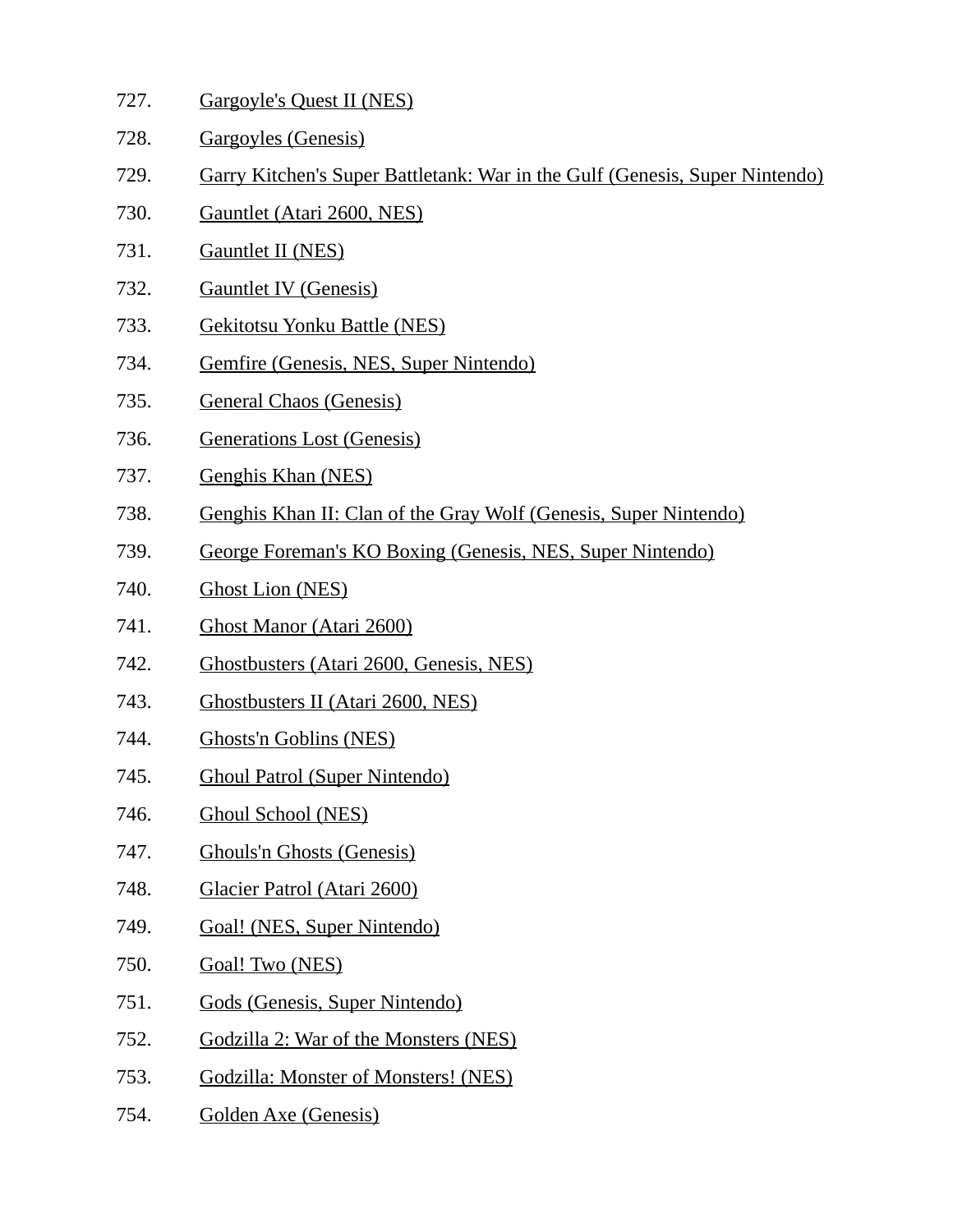- 755. Golden Axe II (Genesis)
- 756. Golden Axe III (Genesis)
- 757. Golf (Atari 2600, NES)
- 758. Golf Grand Slam (NES)
- 759. Golgo 13: Top Secret Episode (NES)
- 760. Goof Troop (Super Nintendo)
- 761. Goofy's Hysterical History Tour (Genesis)
- 762. Gopher (Atari 2600)
- 763. Gorf (Atari 2600)
- 764. Gotcha!: The Sport! (NES)
- 765. Gradius (NES)
- 766. Gradius II (NES)
- 767. Gradius III (Super Nintendo)
- 768. Granada (Genesis)
- 769. Grand Prix (Atari 2600)
- 770. GrandSlam: The Tennis Tournament (Genesis)
- 771. Gravitar (Atari 2600)
- 772. Greatest Heavyweights (Genesis)
- 773. Greendog: The Beached Surfer Dude! (Genesis)
- 774. Greg Norman's Golf Power (NES)
- 775. Gremlins (Atari 2600)
- 776. Gremlins 2: The New Batch (NES)
- 777. Grind Stormer (Genesis)
- 778. Growl (Genesis)
- 779. Guardian (Atari 2600)
- 780. Guerrilla War (NES)
- 781. Gumshoe (NES)
- 782. Gun Nac (NES)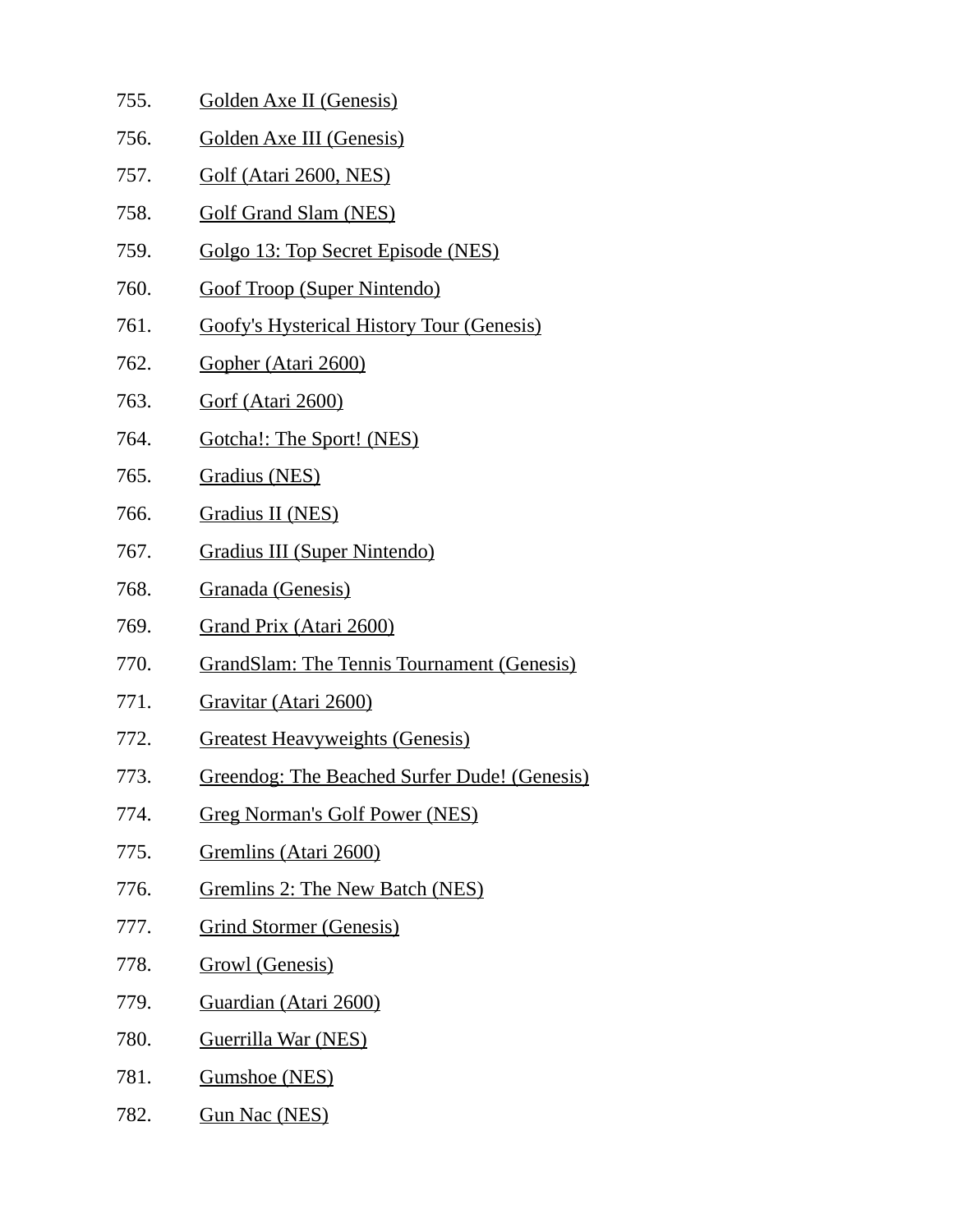| 783. | <b>Gun.Smoke (NES)</b>                             |
|------|----------------------------------------------------|
| 784. | <b>GunForce (Super Nintendo)</b>                   |
| 785. | <b>Gunship (Genesis)</b>                           |
| 786. | <b>Gunstar Heroes (Genesis)</b>                    |
| 787. | <b>Gynoug (Genesis)</b>                            |
| 788. | <b>Gyromite (NES)</b>                              |
| 789. | Gyruss (Atari 2600, NES)                           |
| 790. | <u> H.E.R.O. (Atari 2600)</u>                      |
| 791. | <b>HAL's Hole in One Golf (Super Nintendo)</b>     |
| 792. | <b>Hagane: The Final Conflict (Super Nintendo)</b> |
| 793. | <b>Hammer Lock Wrestling (Super Nintendo)</b>      |
| 794. | Hangman (Atari 2600)                               |
| 795. | <b>Hard Drivin' (Genesis)</b>                      |
| 796. | HardBall '94 (Genesis)                             |
| 797. | HardBall '95 (Genesis)                             |
| 798. | HardBall III (Genesis, Super Nintendo)             |
| 799. | HardBall! (Genesis)                                |
| 800. | <b>Harlem Globetrotters (NES)</b>                  |
| 801. | Harley's Humongous Adventure (Super Nintendo)      |
| 802. | Harvest Moon (Super Nintendo)                      |
| 803. | Hatris (NES)                                       |
| 804. | Haunted House (Atari 2600)                         |
| 805. | <b>Haunting Starring Polterguy (Genesis)</b>       |
| 806. | Havoc (Genesis)                                    |
| 807. | Head-On Soccer (Genesis, Super Nintendo)           |
| 808. | <b>Heavy Barrel (NES)</b>                          |
| 809. | <b>Heavy Nova (Genesis)</b>                        |
| 810. | <b>Heavy Shreddin' (NES)</b>                       |
|      |                                                    |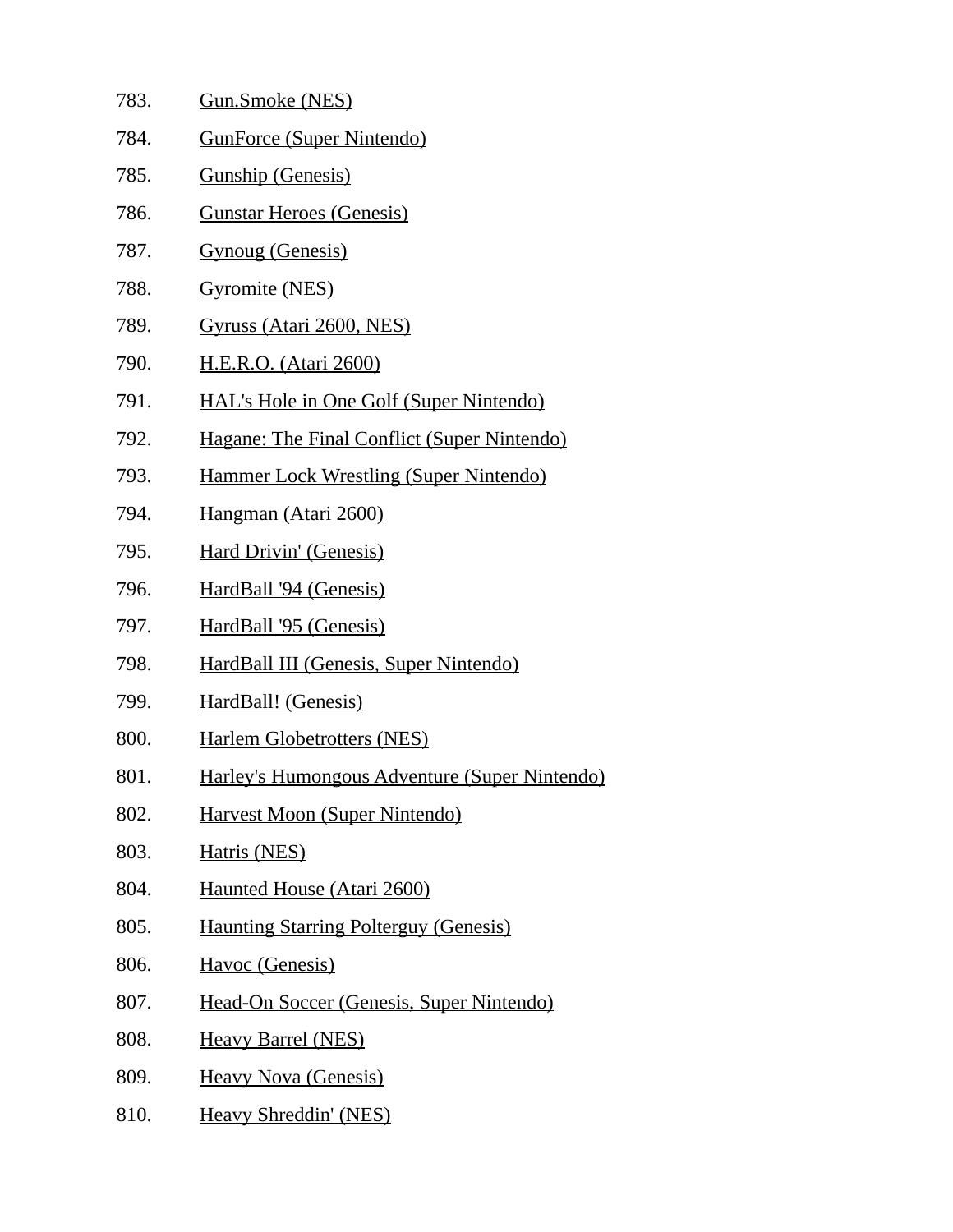- 811. Heavy Unit: Mega Drive Special (Genesis)
- 812. Hellfire (Genesis)
- 813. Hercules (Genesis)
- 814. Herzog Zwei (Genesis)
- 815. High Seas Havoc (Genesis)
- 816. High Speed (NES)
- 817. Hit the Ice: The Video Hockey League (Genesis)
- 818. Hit the Ice: VHL: The Official Video Hockey League (Super Nintendo)
- 819. Hogan's Alley (NES)
- 820. Hollywood Squares (NES)
- 821. Home Alone (Genesis, NES, Super Nintendo)
- 822. Home Alone 2: Lost in New York (Genesis, NES, Super Nintendo)
- 823. Home Improvement (Super Nintendo)
- 824. Home Run (Atari 2600)
- 825. Hook (Genesis, NES, Super Nintendo)
- 826. Hoops (NES)
- 827. Hudson Hawk (NES)
- 828. Human Cannonball (Atari 2600)
- 829. Hurricanes (Genesis, Super Nintendo)
- 830. Hydlide (NES)
- 831. Hyper V-Ball (Super Nintendo)
- 832. HyperZone (Super Nintendo)
- 833. I Want My Mommy (Atari 2600)
- 834. IMG International Tour Tennis (Genesis)
- 835. Ice Climber (NES)
- 836. Ice Hockey (Atari 2600, NES)
- 837. Ikari III: The Rescue (NES)
- 838. Ikari Warriors (Atari 2600, NES)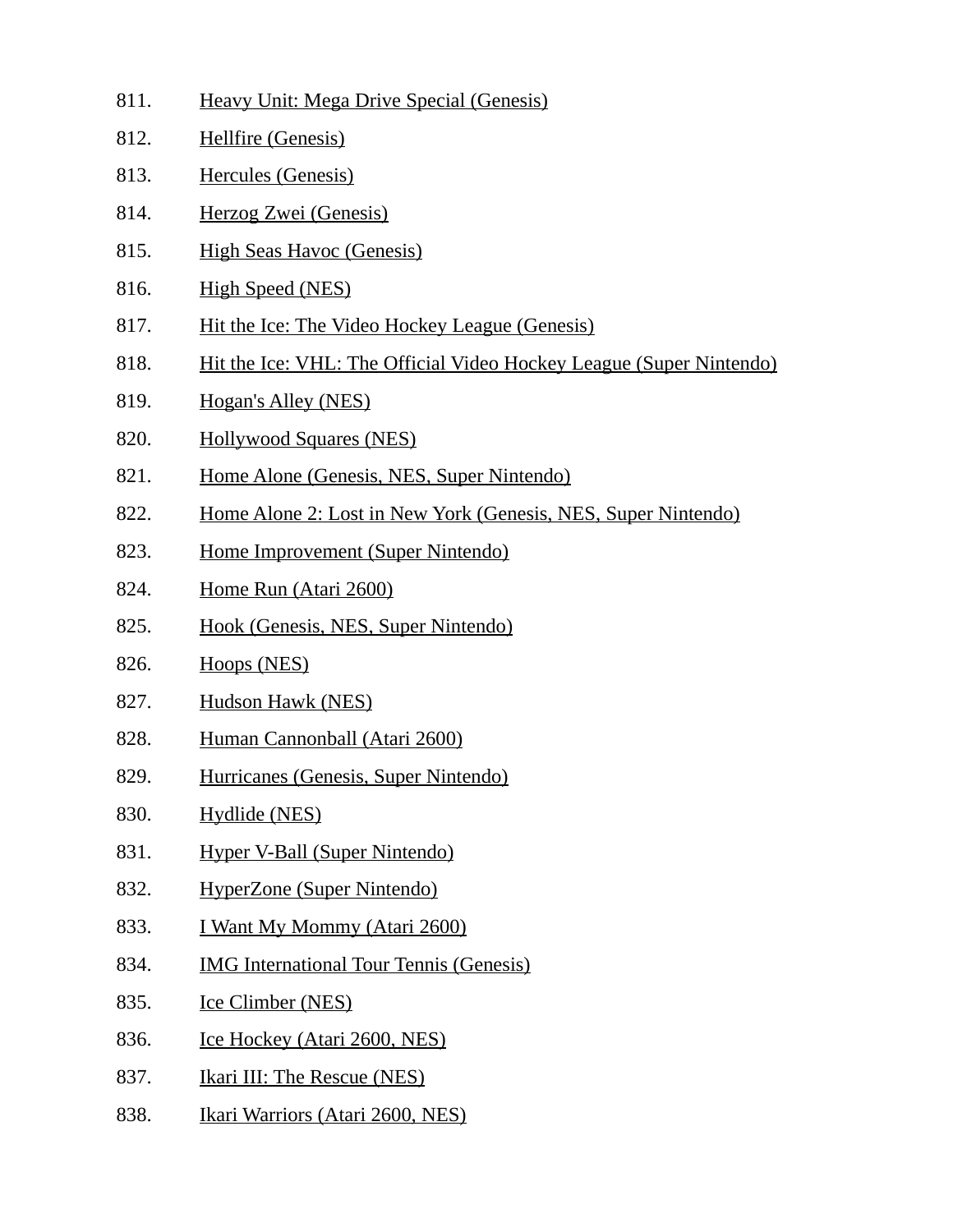- 839. Ikari Warriors II: Victory Road (NES)
- 840. Illusion of Gaia (Super Nintendo)
- 841. Image Fight (NES)
- 842. Imperium (Super Nintendo)
- 843. Impossible Mission II (NES)
- 844. Incantation (Super Nintendo)
- 845. Indiana Jones and the Last Crusade (Genesis, NES)
- 846. Indiana Jones and the Temple of Doom (NES)
- 847. Indiana Jones' Greatest Adventures (Super Nintendo)
- 848. Indy 500 (Atari 2600)
- 849. Infiltrate (Atari 2600)
- 850. Infiltrator (NES)
- 851. Inindo: Way of the Ninja (Super Nintendo)
- 852. Insector X (Genesis)
- 853. Inspector Gadget (Super Nintendo)
- 854. Instruments of Chaos Starring Young Indiana Jones (Genesis)
- 855. International Rugby (Genesis)
- 856. International Superstar Soccer (Super Nintendo)
- 857. International Superstar Soccer Deluxe (Genesis, Super Nintendo)
- 858. International Tennis Tour (Super Nintendo)
- 859. Iron Tank: The Invasion of Normandy (NES)
- 860. IronSword: Wizards & Warriors II (NES)
- 861. Ishido: The Way Of Stones (Genesis)
- 862. Isolated Warrior (NES)
- 863. It Came From The Desert (Genesis)
- 864. Ivan 'Ironman' Stewart's Super Off Road (NES)
- 865. Izzy's Quest for the Olympic Rings (Genesis, Super Nintendo)
- 866. J.R.R. Tolkien's The Lord of the Rings: Volume 1 (Super Nintendo)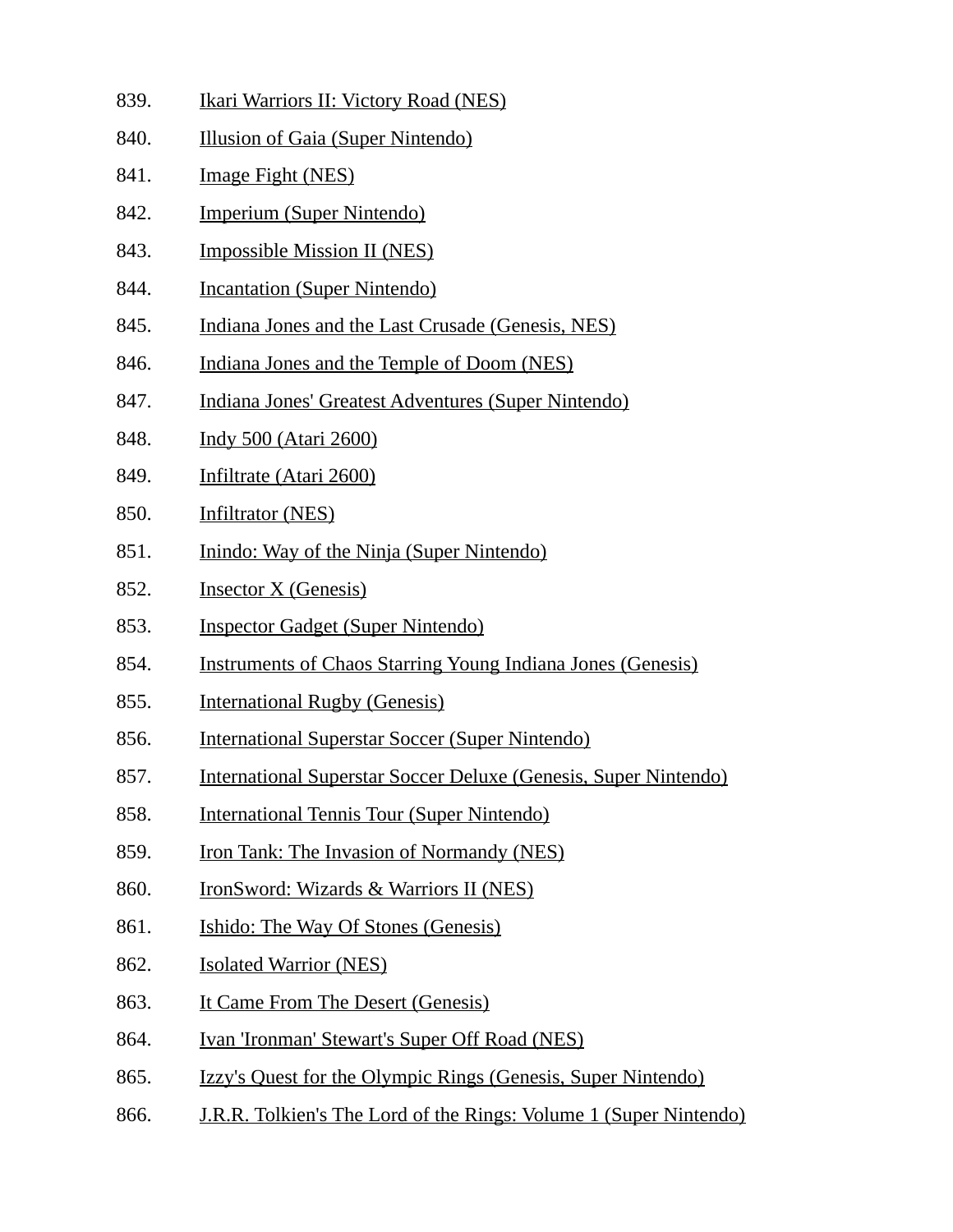- 867. Jack Nicklaus Golf (Super Nintendo)
- 868. Jack Nicklaus' Greatest 18 Holes of Major Championship Golf (NES)
- 869. Jack Nicklaus' Power Challenge Golf (Genesis)
- 870. Jackal (NES)
- 871. Jackie Chan's Action Kung Fu (NES)
- 872. James 'Buster' Douglas Knockout Boxing (Genesis)
- 873. James Bond 007 (Atari 2600)
- 874. James Bond 007: The Duel (Genesis)
- 875. James Bond Jr (NES, Super Nintendo)
- 876. James Pond 3: Operation Starfish (Genesis)
- 877. James Pond II: Codename Robocod (Genesis)
- 878. James Pond: Underwater Agent (Genesis)
- 879. Jammit (Genesis, Super Nintendo)
- 880. Jaws (NES)
- 881. Jelly Boy (Genesis)
- 882. Jeopardy! (Genesis, NES, Super Nintendo)
- 883. Jeopardy! 25th Anniversary Edition (NES)
- 884. Jeopardy! Junior Edition (NES)
- 885. Jeopardy!: Deluxe Edition (Genesis, Super Nintendo)
- 886. Jeopardy!: Sports Edition (Genesis, Super Nintendo)
- 887. Jerry Glanville's Pigskin Footbrawl (Genesis)
- 888. Jewel Master (Genesis)
- 889. Jim Lee's WildC.A.T.S: Covert-Action-Teams (Super Nintendo)
- 890. Jim Power: The Arcade Game (Genesis)
- 891. Jim Power: The Lost Dimension in 3D (Super Nintendo)
- 892. Jimmy Connors Pro Tennis Tour (Super Nintendo)
- 893. Jimmy Connors Tennis (NES)
- 894. Jimmy Houston's Bass Tournament U.S.A. (Super Nintendo)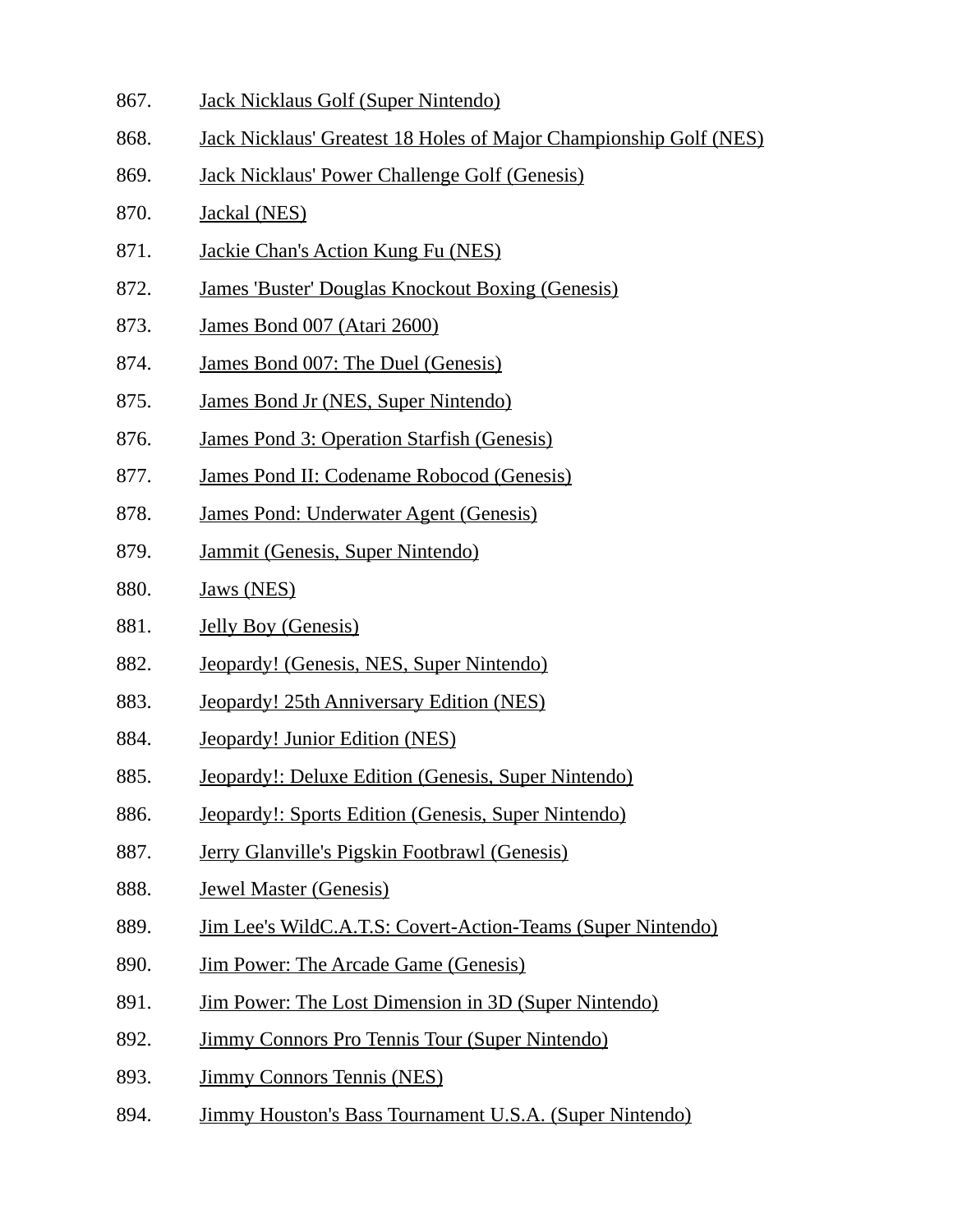- 895. Jimmy White's Whirlwind Snooker (Genesis)
- 896. Joe & Mac (Genesis, NES, Super Nintendo)
- 897. Joe & Mac 2: Lost in the Tropics (Super Nintendo)
- 898. Joe Montana Football (Genesis)
- 899. Joe Montana II Sports Talk Football (Genesis)
- 900. John Elway's Quarterback (NES)
- 901. John Madden Football (Genesis, Super Nintendo)
- 902. John Madden Football '92 (Genesis)
- 903. John Madden Football '93 (Super Nintendo)
- 904. John Madden Football: Championship Edition (Genesis)
- 905. Jordan vs Bird (Genesis)
- 906. Jordan vs Bird: One On One (NES)
- 907. Journey Escape (Atari 2600)
- 908. Journey to Silius (NES)
- 909. Joust (Atari 2600, NES)
- 910. Jr. Pac-Man (Atari 2600)
- 911. Judge Dredd (Genesis, Super Nintendo)
- 912. Junction (Genesis)
- 913. Jungle Hunt (Atari 2600)
- 914. Jungle Strike (Genesis, Super Nintendo)
- 915. Jurassic Boy 2 (NES)
- 916. Jurassic Park (Genesis, NES, Super Nintendo)
- 917. Jurassic Park Part 2: The Chaos Continues (Super Nintendo)
- 918. Jurassic Park: Rampage Edition (Genesis)
- 919. Justice League Task Force (Genesis, Super Nintendo)
- 920. Ka-Ge-Ki: Fists of Steel (Genesis)
- 921. Ka-blooey (Super Nintendo)
- 922. Kaboom! (Atari 2600)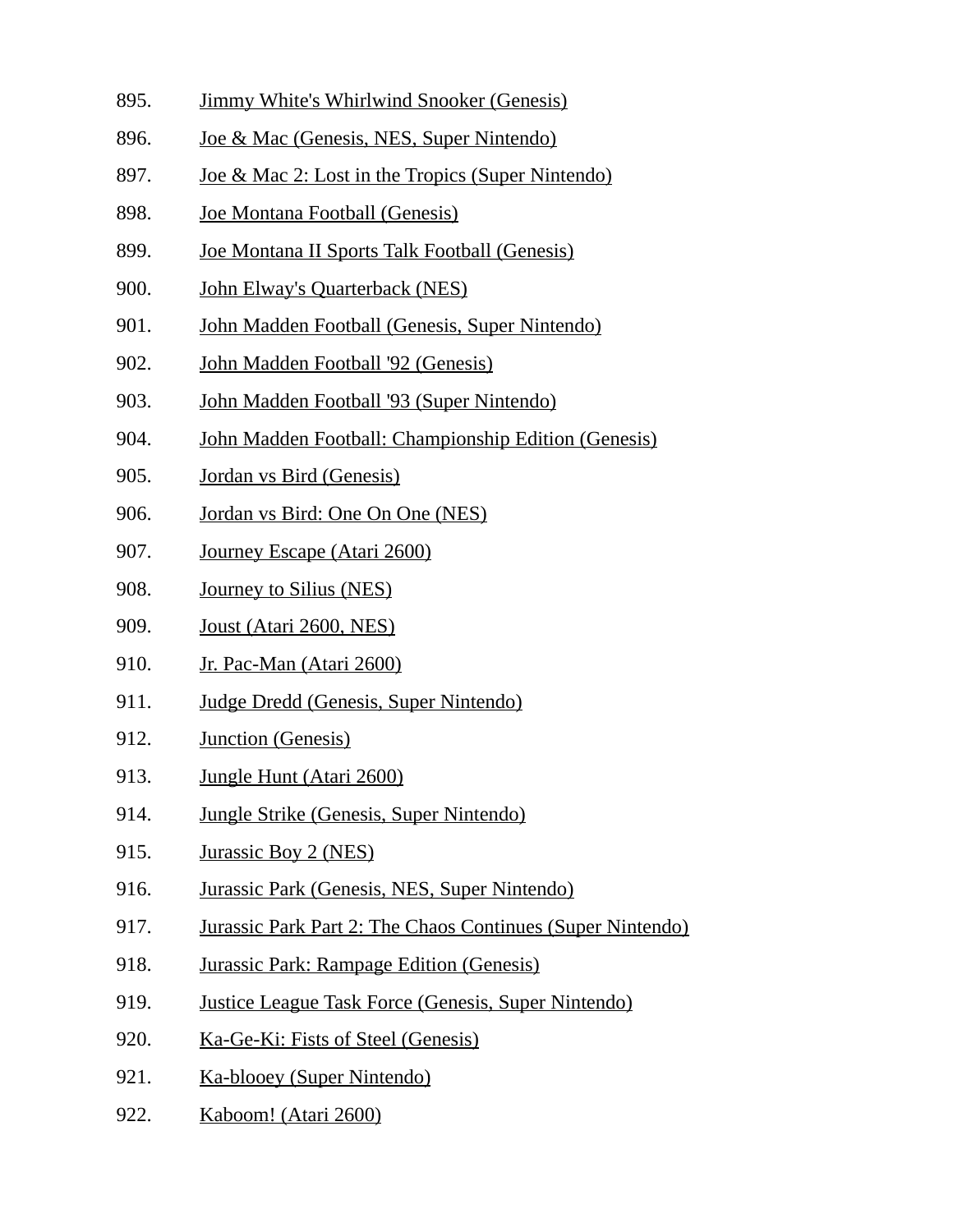- 923. Kabuki: Quantum Fighter (NES)
- 924. Kamikaze Saucers (Atari 2600)
- 925. Kangaroo (Atari 2600)
- 926. Karate (Atari 2600)
- 927. Karate Champ (NES)
- 928. Karnov (NES)
- 929. Kawasaki Caribbean Challenge (Super Nintendo)
- 930. Kawasaki Superbike Challenge (Genesis, Super Nintendo)
- 931. Ken Griffey Jr. Presents Major League Baseball (Super Nintendo)
- 932. Ken Griffey Jr.'s Winning Run (Super Nintendo)
- 933. Kendo Rage (Super Nintendo)
- 934. Keystone Kapers (Atari 2600)
- 935. Kick Master (NES)
- 936. Kick Off 3: European Challenge (Genesis)
- 937. Kickle Cubicle (NES)
- 938. Kid Chameleon (Genesis)
- 939. Kid Icarus (NES)
- 940. Kid Klown in Crazy Chase (Super Nintendo)
- 941. Kid Klown in Night Mayor World (NES)
- 942. Kid Kool and the Quest for the Seven Wonder Herbs (NES)
- 943. Kid Niki: Radical Ninja (NES)
- 944. Killer Instinct (Super Nintendo)
- 945. King Arthur & The Knights of Justice (Super Nintendo)
- 946. King Arthur's World (Super Nintendo)
- 947. King Kong (Atari 2600)
- 948. King Neptune's Adventure (NES)
- 949. King of Dragons (Super Nintendo)
- 950. King of the Monsters (Genesis, Super Nintendo)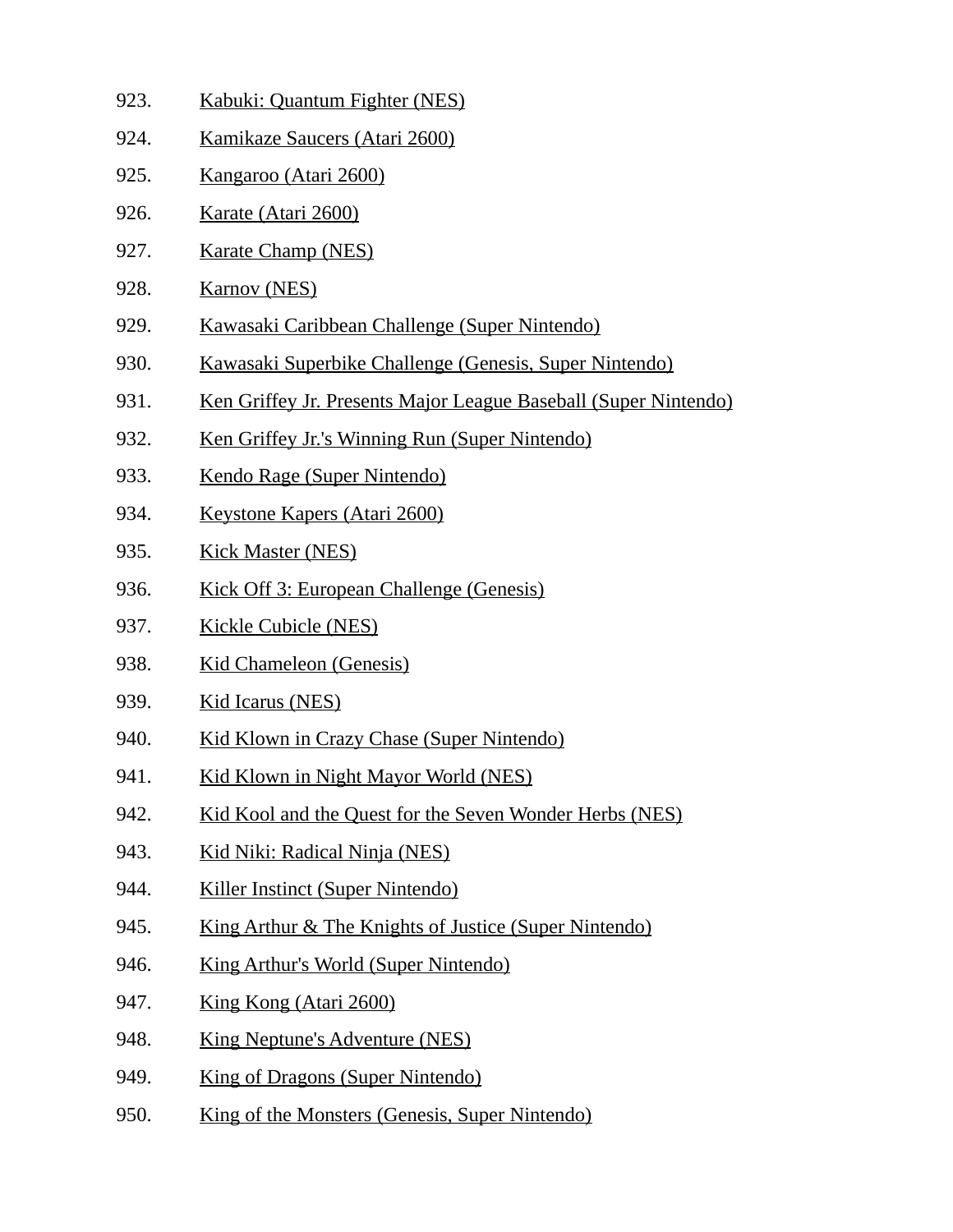- 951. King of the Monsters 2 (Genesis, Super Nintendo)
- 952. King's Bounty: The Conqueror's Quest (Genesis)
- 953. King's Knight (NES)
- 954. King's Quest V (NES)
- 955. Kings of the Beach (NES)
- 956. Kinnikuman Muscle Tag Match (NES)
- 957. Kirby Super Star (Super Nintendo)
- 958. Kirby's Adventure (NES)
- 959. Kirby's Avalanche (Super Nintendo)
- 960. Kirby's Dream Course (Super Nintendo)
- 961. Kirby's Dream Land 3 (Super Nintendo)
- 962. Kiwi Kraze: A Bird-Brained Adventure! (NES)
- 963. KlashBall (NES)
- 964. Klax (Atari 2600, Genesis, NES)
- 965. Knight Rider (NES)
- 966. Knights of the Round (Super Nintendo)
- 967. Kool-Aid Man (Atari 2600)
- 968. Krazy Kreatures (NES)
- 969. Krull (Atari 2600)
- 970. Krusty's Fun House (NES)
- 971. Krusty's Super Fun House (Genesis, Super Nintendo)
- 972. Kung Fu (NES)
- 973. Kung-Fu Heroes (NES)
- 974. Kung-Fu Master (Atari 2600)
- 975. Kwibble (Atari 2600)
- 976. Kyle Petty's No Fear Racing (Super Nintendo)
- 977. L'Empereur (NES)
- 978. LHX Attack Chopper (Genesis)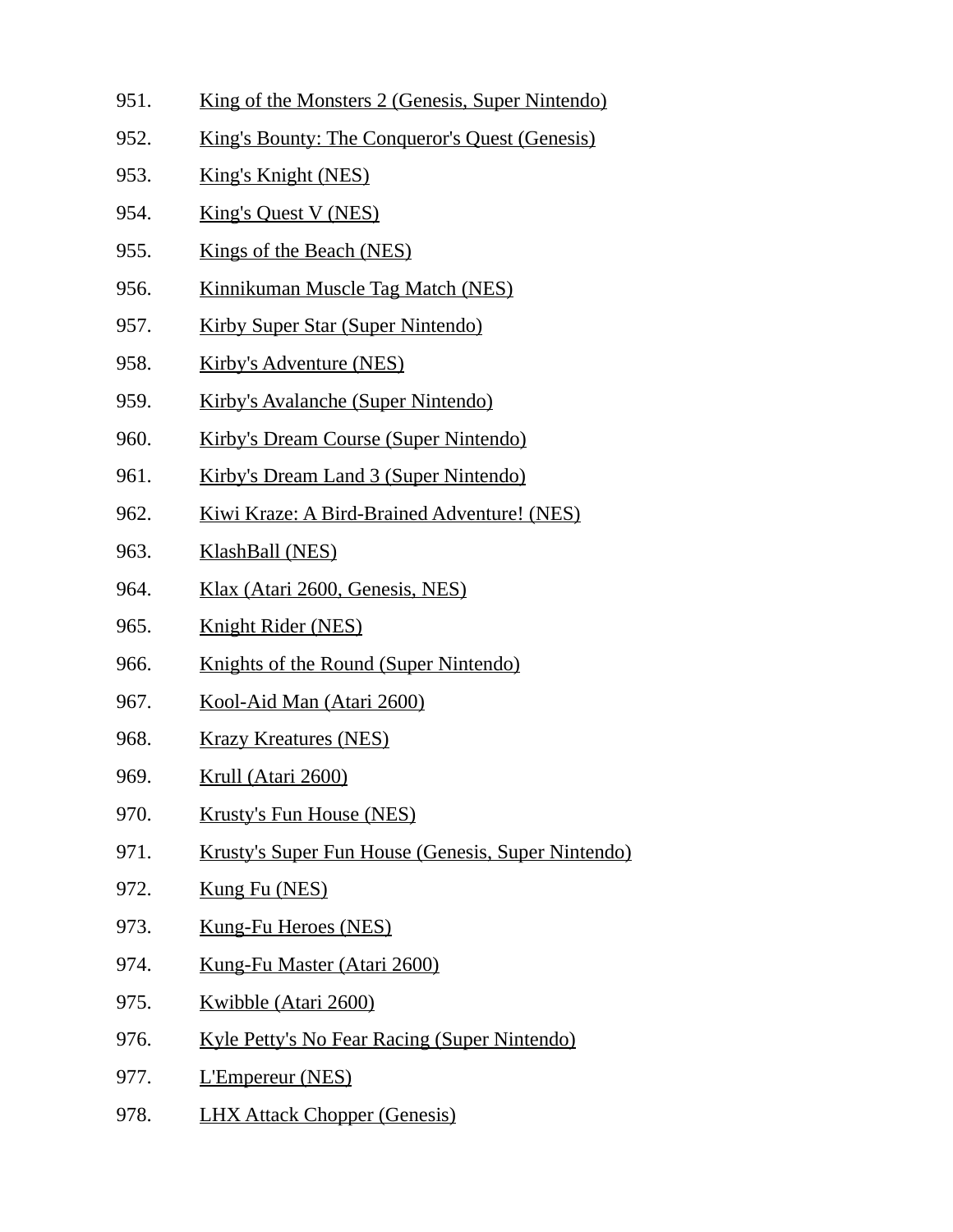- 979. La Russa Baseball 95 (Genesis)
- 980. Labyrinth (NES)
- 981. Lagoon (Super Nintendo)
- 982. Lakers versus Celtics and the NBA Playoffs (Genesis)
- 983. Lamborghini American Challenge (Super Nintendo)
- 984. Land Stalker (Genesis)
- 985. Landstalker (Genesis)
- 986. Laser Blast (Atari 2600)
- 987. Laser Invasion (NES)
- 988. Laser Volley (Atari 2600)
- 989. Last Action Hero (Genesis, NES, Super Nintendo)
- 990. Last Battle (Genesis)
- 991. Lee Trevino's Fighting Golf (NES)
- 992. Legacy of the Wizard (NES)
- 993. Legend (Super Nintendo)
- 994. Legendary Wings (NES)
- 995. Legends of the Diamond: The Baseball Championship Game (NES)
- 996. Lemmings (Genesis, NES, Super Nintendo)
- 997. Lemmings 2: The Tribes (Genesis, Super Nintendo)
- 998. Lester the Unlikely (Super Nintendo)
- 999. Lethal Enforcers (Genesis, Super Nintendo)
- 1000. Lethal Enforcers II: Gunfighters (Genesis)
- 1001. Lethal Weapon (NES, Super Nintendo)
- 1002. Liberty or Death (Genesis, Super Nintendo)
- 1003. Life Force (NES)
- 1004. Light Crusader (Genesis)
- 1005. Little League Baseball: Championship Series (NES)
- 1006. Little Nemo: The Dream Master (NES)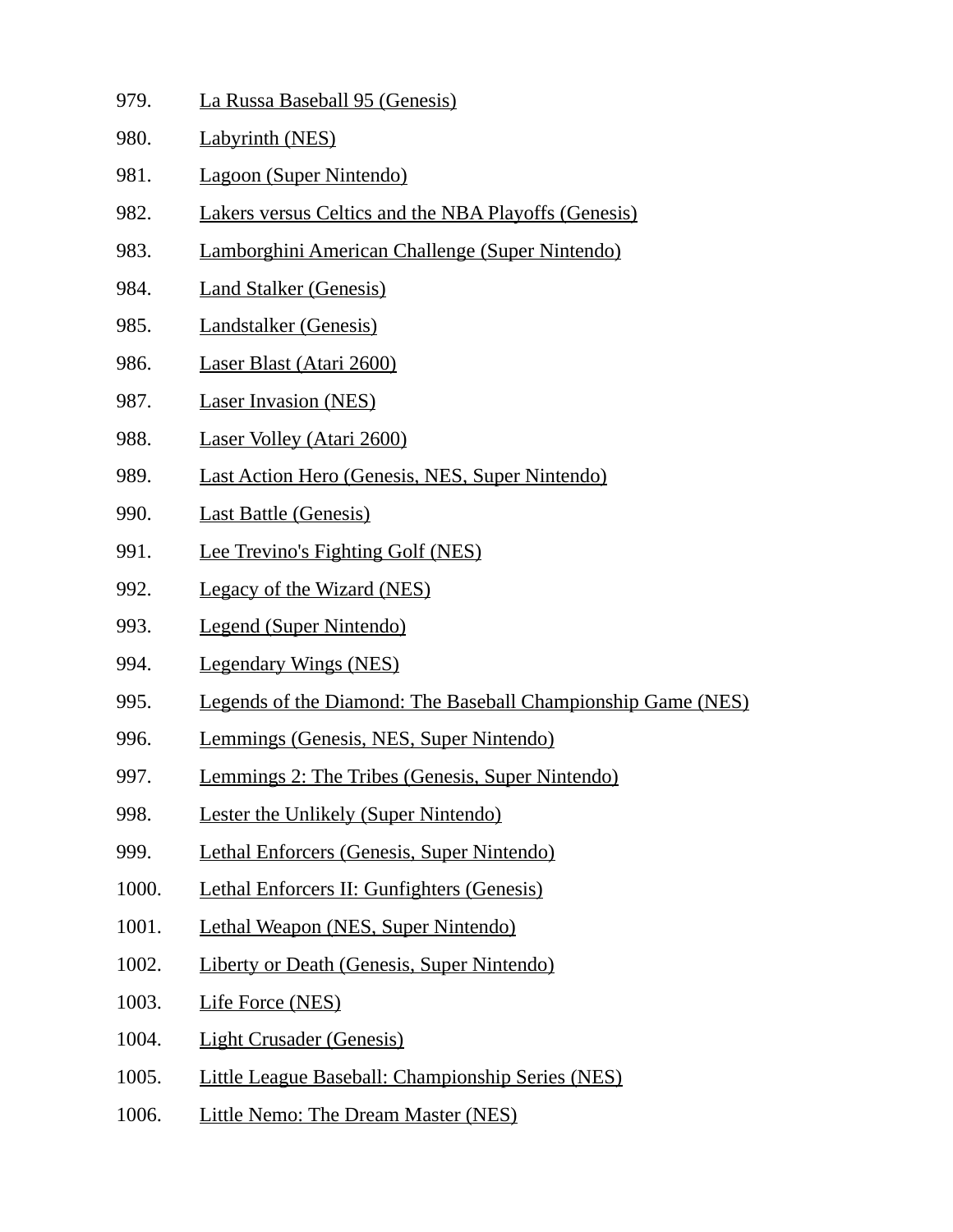- 1007. Little Ninja Brothers (NES) 1008. Little Samson (NES) 1009. Lochjaw (Atari 2600) 1010. Lock 'n' Chase (Atari 2600) 1011. Lock On (Super Nintendo) 1012. Lode Runner (NES) 1013. London Blitz (Atari 2600) 1014. Looney Tunes B-Ball (Super Nintendo) 1015. Loopz (NES) 1016. Lord of Darkness (Super Nintendo) 1017. Lost Luggage (Atari 2600) 1018. Lost Vikings 2 (Super Nintendo) 1019. Low G Man: The Low Gravity Man (NES) 1020. Lufia & The Fortress of Doom (Super Nintendo) 1021. Lufia II: Rise of the Sinistrals (Super Nintendo) 1022. Lunar Pool (NES) 1023. M-1 Abrams Battle Tank (Genesis) 1024. M.A.D. (Atari 2600) 1025. M.A.S.H (Atari 2600) 1026. M.C. Kids (NES) 1027. M.U.L.E. (NES) 1028. MLBPA Baseball (Genesis, Super Nintendo) 1029. MUSHA: Metallic Uniframe Super Hybrid Armor (Genesis) 1030. Mach Rider (NES) 1031. Mad Max (NES) 1032. Madden NFL '94 (Genesis, Super Nintendo) 1033. Madden NFL 95 (Genesis, Super Nintendo)
- 1034. Madden NFL 96 (Genesis, Super Nintendo)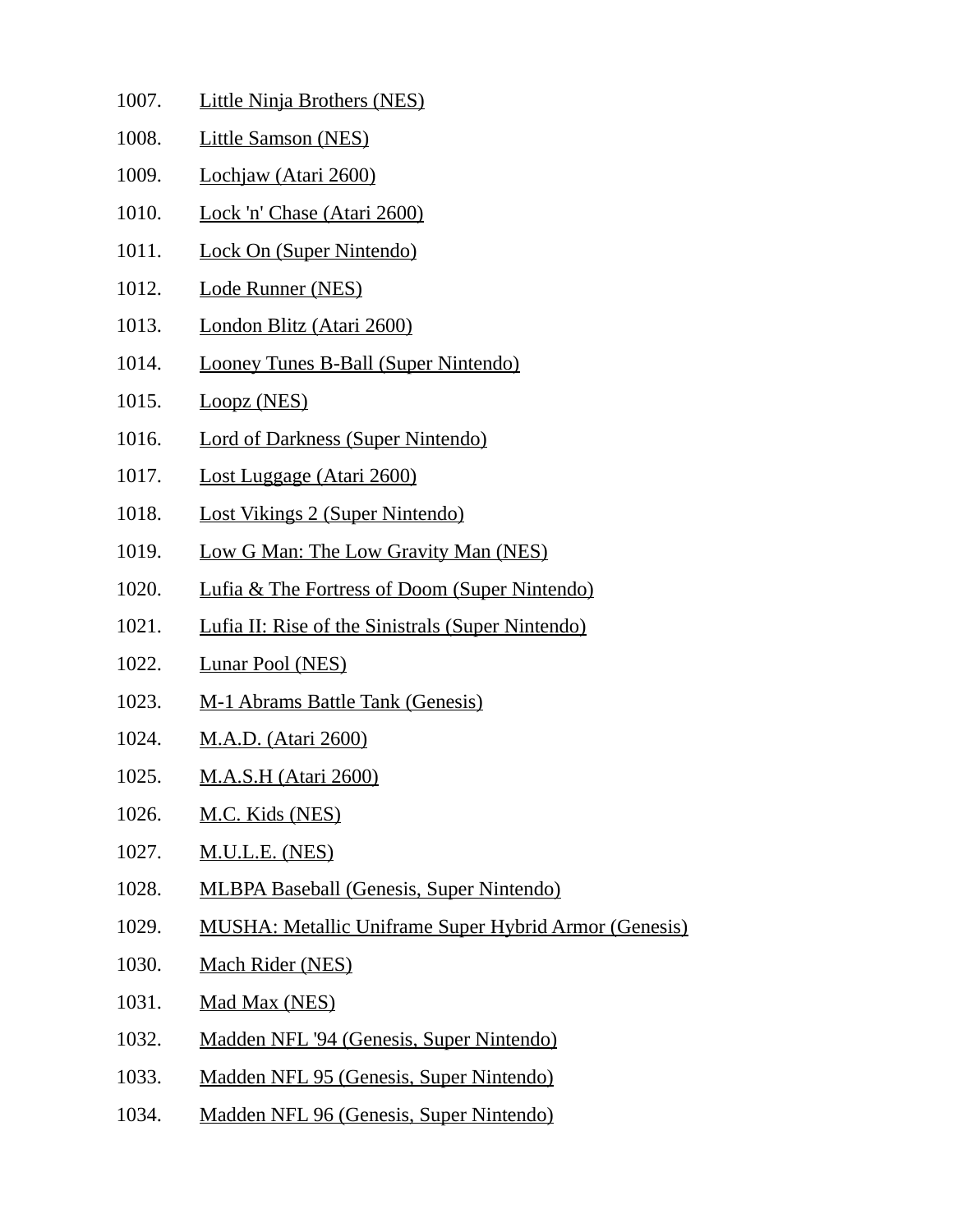- 1035. Madden NFL 97 (Genesis, Super Nintendo)
- 1036. Madden NFL 98 (Genesis, Super Nintendo)
- 1037. MagMax (NES)
- 1038. Magic Block (NES)
- 1039. Magic Boy (Super Nintendo)
- 1040. Magic Darts (NES)
- 1041. Magic Johnson's Fast Break (NES)
- 1042. Magic Sword (Super Nintendo)
- 1043. Magician (NES)
- 1044. Major League Baseball (NES)
- 1045. Malagai (Atari 2600)
- 1046. Mangia' (Atari 2600)
- 1047. Maniac Mansion (NES)
- 1048. Mappy (NES)
- 1049. Mappy-Land (NES)
- 1050. Marauder (Atari 2600)
- 1051. Marble Madness (Genesis, NES)
- 1052. Marine Wars (Atari 2600)
- 1053. Mario Andretti Racing (Genesis)
- 1054. Mario Bros. (Atari 2600, NES)
- 1055. Mario Is Missing! (NES, Super Nintendo)
- 1056. Mario Lemieux Hockey (Genesis)
- 1057. Mario's Early Years: Fun with Letters (Super Nintendo)
- 1058. Mario's Early Years: Fun with Numbers (Super Nintendo)
- 1059. Mario's Early Years: Preschool Fun (Super Nintendo)
- 1060. Mario's Time Machine (NES, Super Nintendo)
- 1061. Mark Davis' The Fishing Master (Super Nintendo)
- 1062. Marko (Genesis)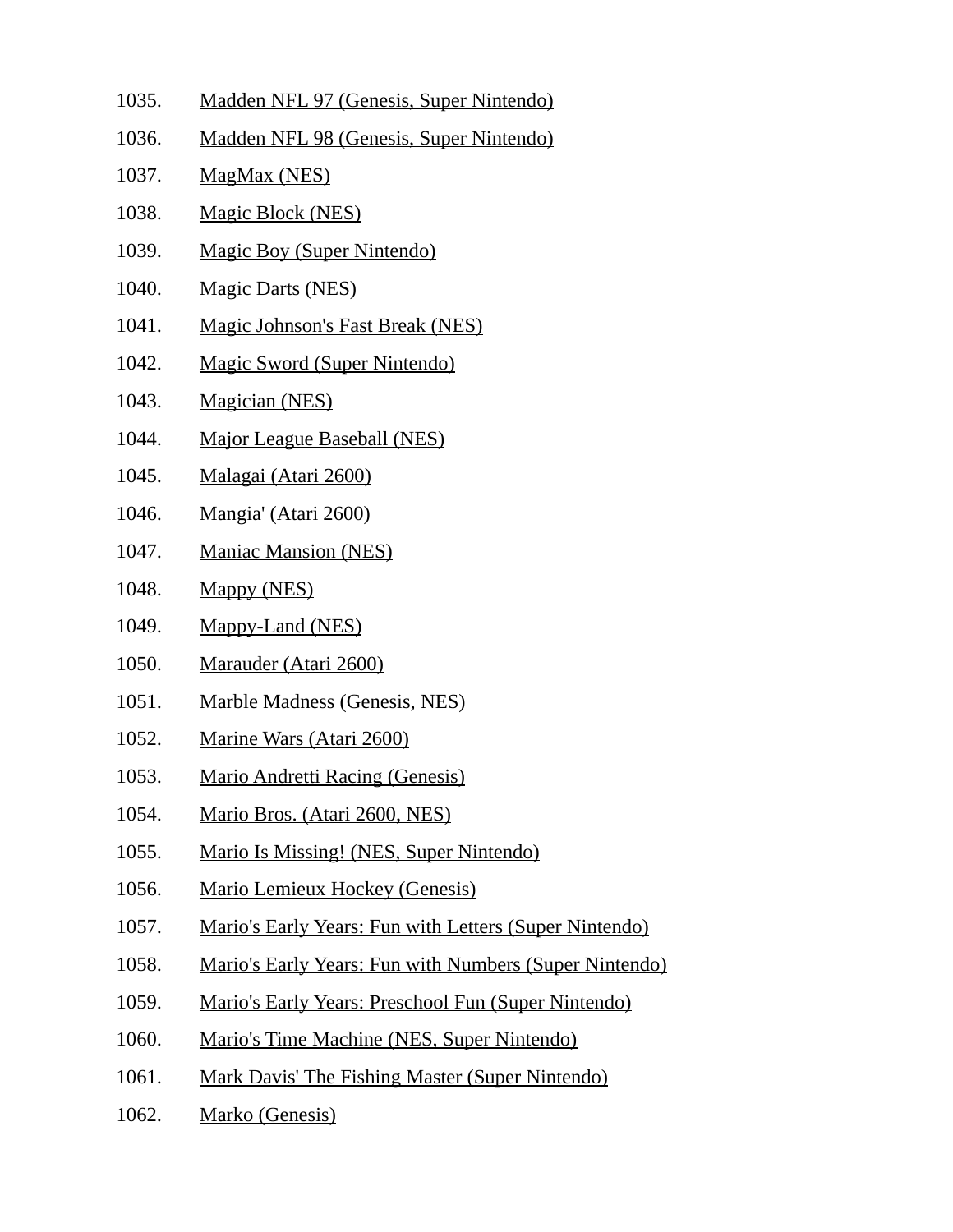| 1063. | <u> Marsupilami (Genesis)</u> |  |
|-------|-------------------------------|--|
| 1064. | <b>Marvel Land (Genesis)</b>  |  |

- 1065. Marvel Super Heroes in War of the Gems (Super Nintendo)
- 1066. Mary Shelley's Frankenstein (Genesis, Super Nintendo)
- 1067. Master Builder (Atari 2600)
- 1068. Master Chu and the Drunkard Hu (NES)
- 1069. Master of Weapon (Genesis)
- 1070. Masters of the Universe: The Power of He-Man (Atari 2600)
- 1071. Math Blaster: Episode 1 (Genesis, Super Nintendo)
- 1072. Maui Mallard in Cold Shadow (Super Nintendo)
- 1073. Maxi 15 (NES)
- 1074. Maze Craze: A Game of Cops 'n Robbers (Atari 2600)
- 1075. Mazin Saga: Mutant Fighter (Genesis)
- 1076. Mazin Wars (Genesis)
- 1077. McDonald's Treasure Land Adventure (Genesis)
- 1078. McDonaldland (NES)
- 1079. Mecarobot Golf (Super Nintendo)
- 1080. MechWarrior (Super Nintendo)
- 1081. MechWarrior 3050 (Super Nintendo)
- 1082. Mechanized Attack (NES)
- 1083. Mega Bomberman (Genesis)
- 1084. Mega Force (Atari 2600)
- 1085. Mega Man (NES)
- 1086. Mega Man 2 (NES)
- 1087. Mega Man 3 (NES)
- 1088. Mega Man 4 (NES)
- 1089. Mega Man 5 (NES)
- 1090. Mega Man 6 (NES)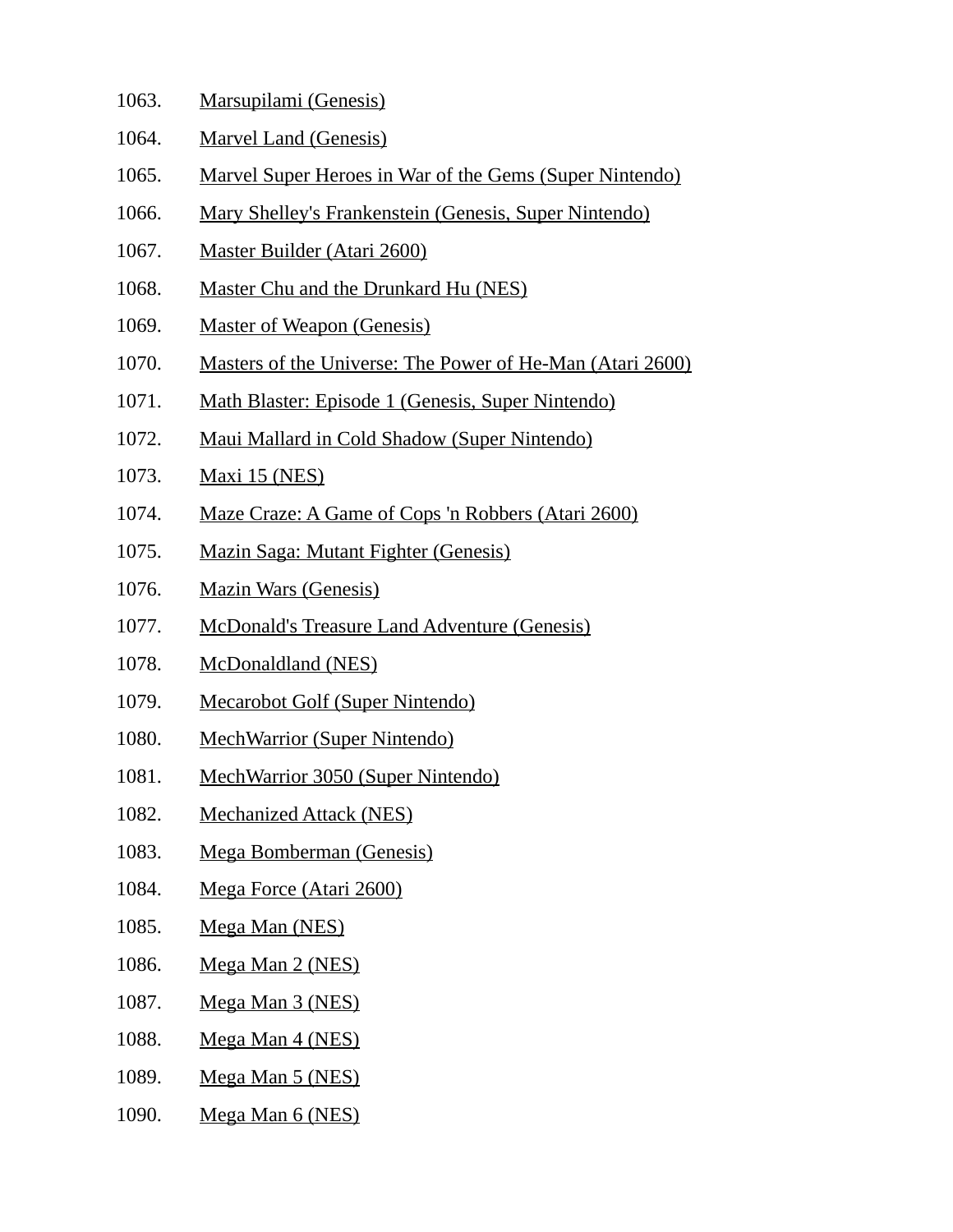- 1091. Mega Man 7 (Super Nintendo)
- 1092. Mega Man Soccer (Super Nintendo)
- 1093. Mega Man X (Super Nintendo)
- 1094. Mega Man X2 (Super Nintendo)
- 1095. Mega Man X3 (Super Nintendo)
- 1096. Mega Man: The Wily Wars (Genesis)
- 1097. Mega SWIV (Genesis)
- 1098. Mega Turrican (Genesis)
- 1099. MegaTrax (Genesis)
- 1100. Megamania (Atari 2600)
- 1101. Menace Beach (NES)
- 1102. Mendel Palace (NES)
- 1103. Mercs (Genesis)
- 1104. Merlin's Walls (Atari 2600)
- 1105. Mermaids of Atlantis: The Riddle of the Magic Bubble (NES)
- 1106. Metal Combat: Falcon's Revenge (Super Nintendo)
- 1107. Metal Fighter (NES)
- 1108. Metal Gear (NES)
- 1109. Metal Marines (Super Nintendo)
- 1110. Metal Mech: Man & Machine (NES)
- 1111. Metal Morph (Super Nintendo)
- 1112. Metal Storm (NES)
- 1113. Metal Warriors (Super Nintendo)
- 1114. Metroid (NES)
- 1115. MiG 29: Soviet Fighter (NES)
- 1116. Michael Andretti's IndyCar Challenge (Super Nintendo)
- 1117. Michael Andretti's World GP (NES)
- 1118. Michael Jackson's Moonwalker (Genesis)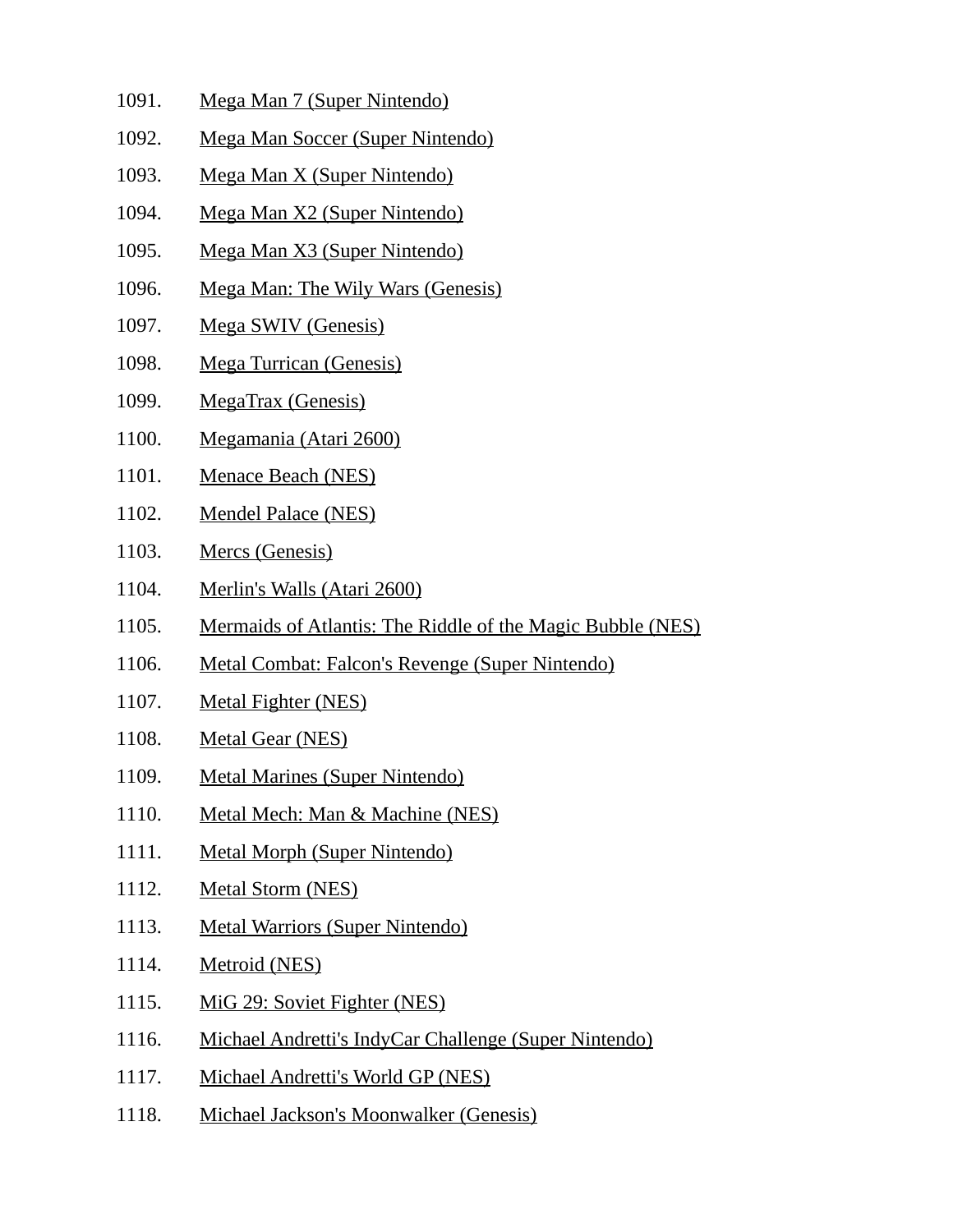- 1119. Michael Jordan: Chaos in the Windy City (Super Nintendo)
- 1120. Mick & Mack as the Global Gladiators (Genesis)
- 1121. Mickey Mania (Genesis)
- 1122. Mickey Mania: The Timeless Adventures of Mickey Mouse (Super Nintendo)
- 1123. Mickey Mousecapade (NES)
- 1124. Mickey's Adventure in Numberland (NES)
- 1125. Mickey's Playtown Adventure: A Day of Discovery! (Super Nintendo)
- 1126. Mickey's Safari in Letterland (NES)
- 1127. Mickey's Ultimate Challenge (Genesis, Super Nintendo)
- 1128. Micro Machines (Genesis, NES, Super Nintendo)
- 1129. Micro Machines Military It's A Blast! (Genesis)
- 1130. Micro Machines Turbo Tournament 96 (Genesis)
- 1131. Midnight Magic (Atari 2600)
- 1132. Midnight Resistance (Genesis)
- 1133. Mig-29 Fighter Pilot (Genesis)
- 1134. Might & Magic: Secret of the Inner Sanctum (NES)
- 1135. Might and Magic III: Isles of Terra (Genesis)
- 1136. Might and Magic III: Isles of Terra (Super Nintendo)
- 1137. Might and Magic: Gates to Another World (Genesis)
- 1138. Mighty Bomb Jack (NES)
- 1139. Mighty Final Fight (NES)
- 1140. Mighty Max (Super Nintendo)
- 1141. Mighty Morphin Power Rangers (Genesis, Super Nintendo)
- 1142. Mighty Morphin Power Rangers: The Fighting Edition (Super Nintendo)
- 1143. Mighty Morphin Power Rangers: The Movie (Genesis, Super Nintendo)
- 1144. Mike Ditka Power Football (Genesis)
- 1145. Mike Tyson's Punch-Out!! (NES)
- 1146. Millipede (Atari 2600, NES)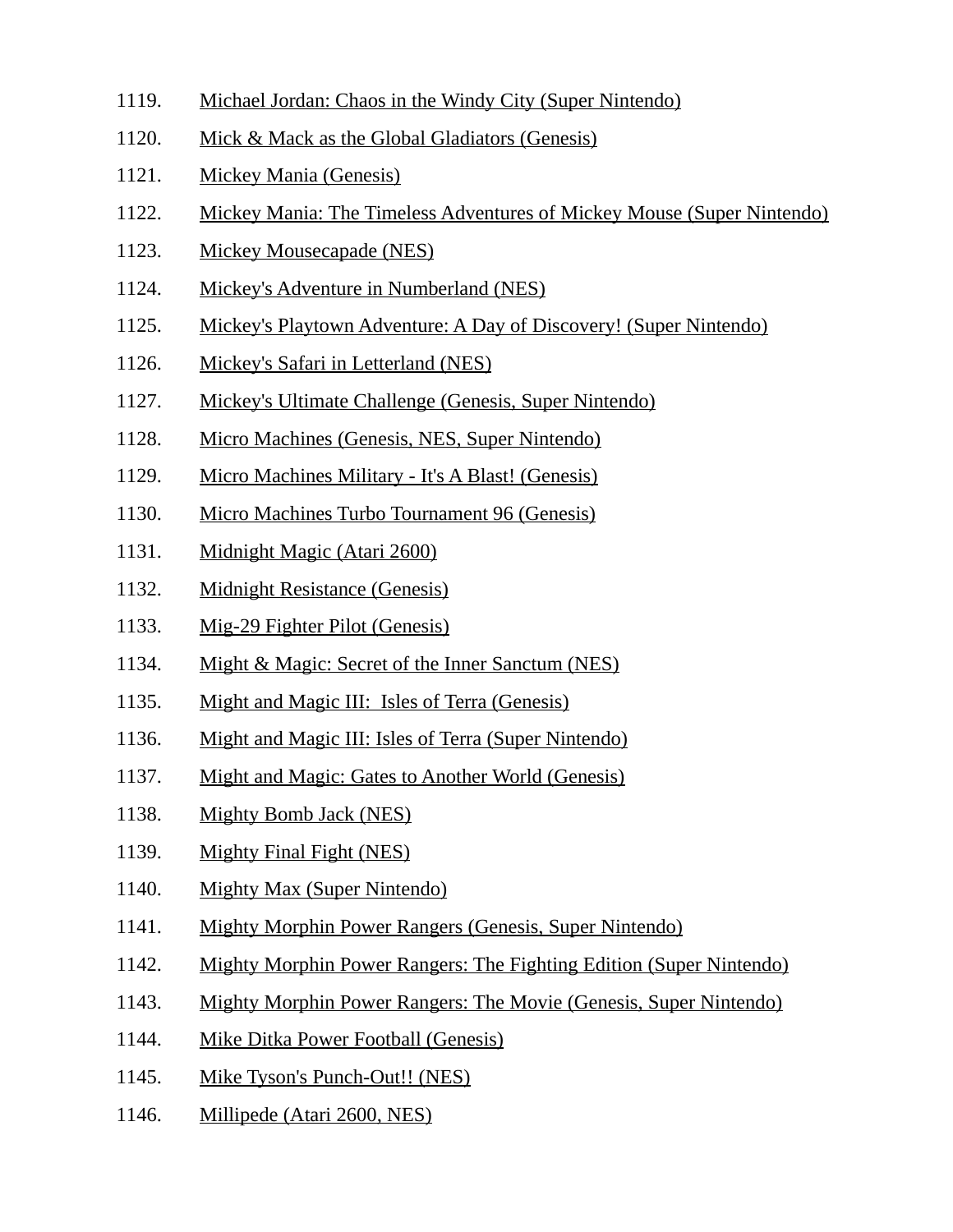- 1147. Milon's Secret Castle (NES)
- 1148. Miner 2049er Volume II (Atari 2600)
- 1149. Miner 2049er: Starring Bounty Bob (Atari 2600)
- 1150. Mines of Minos (Atari 2600)
- 1151. Miniature Golf (Atari 2600)
- 1152. Minnesota Fats: Pool Legend (Genesis)
- 1153. Missile Command (Atari 2600)
- 1154. Mission Cobra (NES)
- 1155. Mission Impossible (NES)
- 1156. Mogul Maniac (Atari 2600)
- 1157. Mohawk & Headphone Jack (Super Nintendo)
- 1158. Monopoly (Genesis, NES, Super Nintendo)
- 1159. Monster Party (NES)
- 1160. Monster Truck Rally (NES)
- 1161. Monster in My Pocket (NES)
- 1162. Montezuma's Revenge: Featuring Panama Joe (Atari 2600)
- 1163. Moon Patrol (Atari 2600)
- 1164. Moon Ranger (NES)
- 1165. Moonsweeper (Atari 2600)
- 1166. Mortal Kombat (Genesis, Super Nintendo)
- 1167. Mortal Kombat 3 (Genesis, Super Nintendo)
- 1168. Mortal Kombat II (Genesis, Super Nintendo)
- 1169. MotoRodeo (Atari 2600)
- 1170. Motocross Racer (Atari 2600)
- 1171. MotorCity Patrol (NES)
- 1172. Mountain King (Atari 2600)
- 1173. Mouse Trap (Atari 2600)
- 1174. Mr. Do! (Atari 2600, Super Nintendo)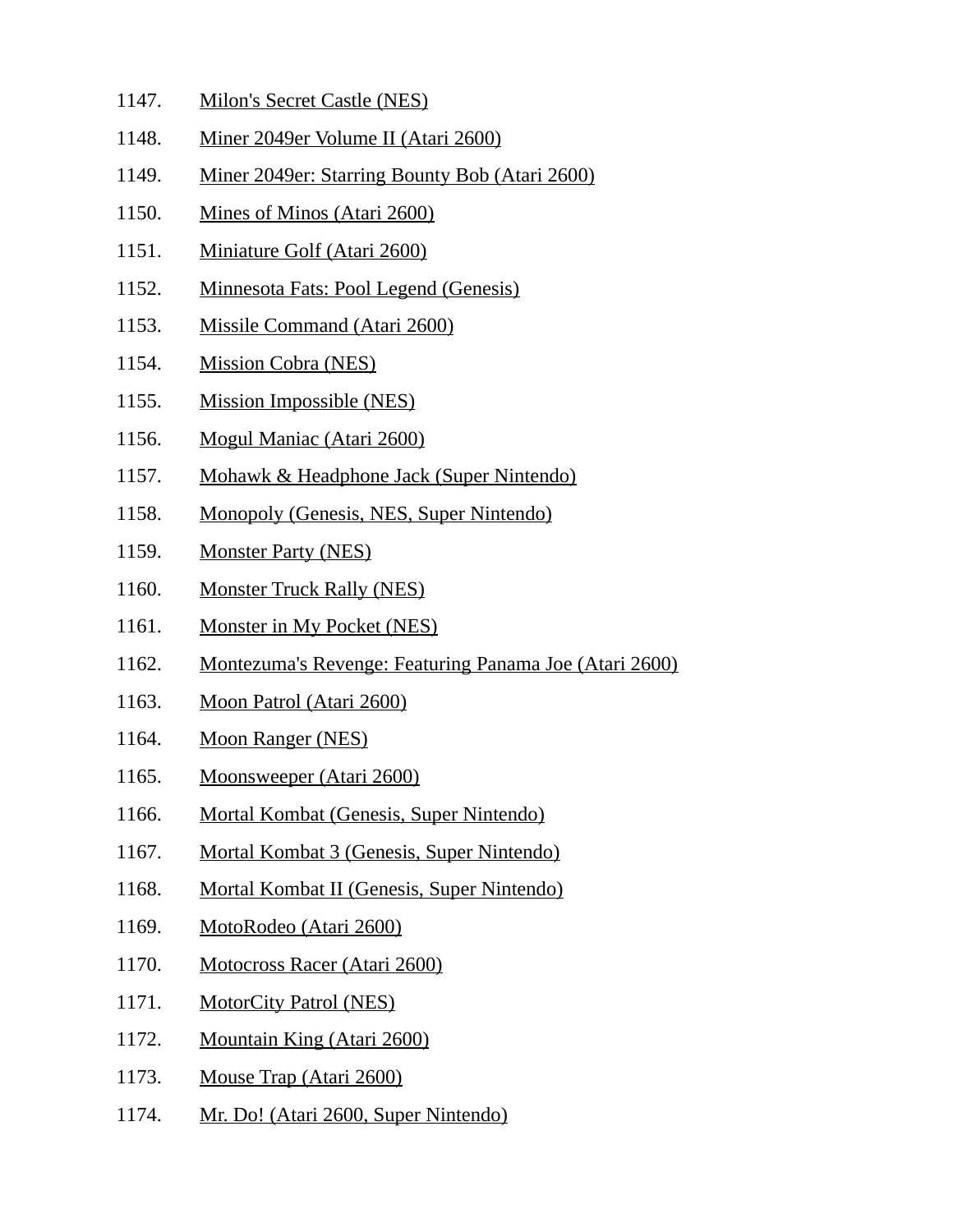- 1175. Mr. Do!'s Castle (Atari 2600)
- 1176. Mr. Nutz (Genesis, Super Nintendo)
- 1177. Ms. Pac-Man (Atari 2600, Genesis, NES, Super Nintendo)
- 1178. Muhammad Ali Heavyweight Boxing (Genesis)
- 1179. Muppet Adventure: "Chaos at the Carnival" (NES)
- 1180. Musya: The Classic Japanese Tale of Horror (Super Nintendo)
- 1181. Mutant League Football (Genesis)
- 1182. Mutant League Hockey (Genesis)
- 1183. My Golf (Atari 2600)
- 1184. Mystery Quest (NES)
- 1185. Mystic Defender (Genesis)
- 1186. NARC (NES)
- 1187. NBA Action '94 (Genesis)
- 1188. NBA Action '95 (Genesis)
- 1189. NBA Action '95 Starring David Robinson (Genesis)
- 1190. NBA All-Star Challenge (Genesis, Super Nintendo)
- 1191. NBA Give 'n Go (Super Nintendo)
- 1192. NBA Hang Time (Genesis, Super Nintendo)
- 1193. NBA Jam (Genesis, Super Nintendo)
- 1194. NBA Jam: Tournament Edition (Genesis, Super Nintendo)
- 1195. NBA Live 95 (Genesis, Super Nintendo)
- 1196. NBA Live 96 (Genesis, Super Nintendo)
- 1197. NBA Live 97 (Genesis, Super Nintendo)
- 1198. NBA Live 98 (Genesis, Super Nintendo)
- 1199. NBA Showdown (Super Nintendo)
- 1200. NBA Showdown '94 (Genesis)
- 1201. NCAA Basketball (Super Nintendo)
- 1202. NCAA Final Four Basketball (Genesis, Super Nintendo)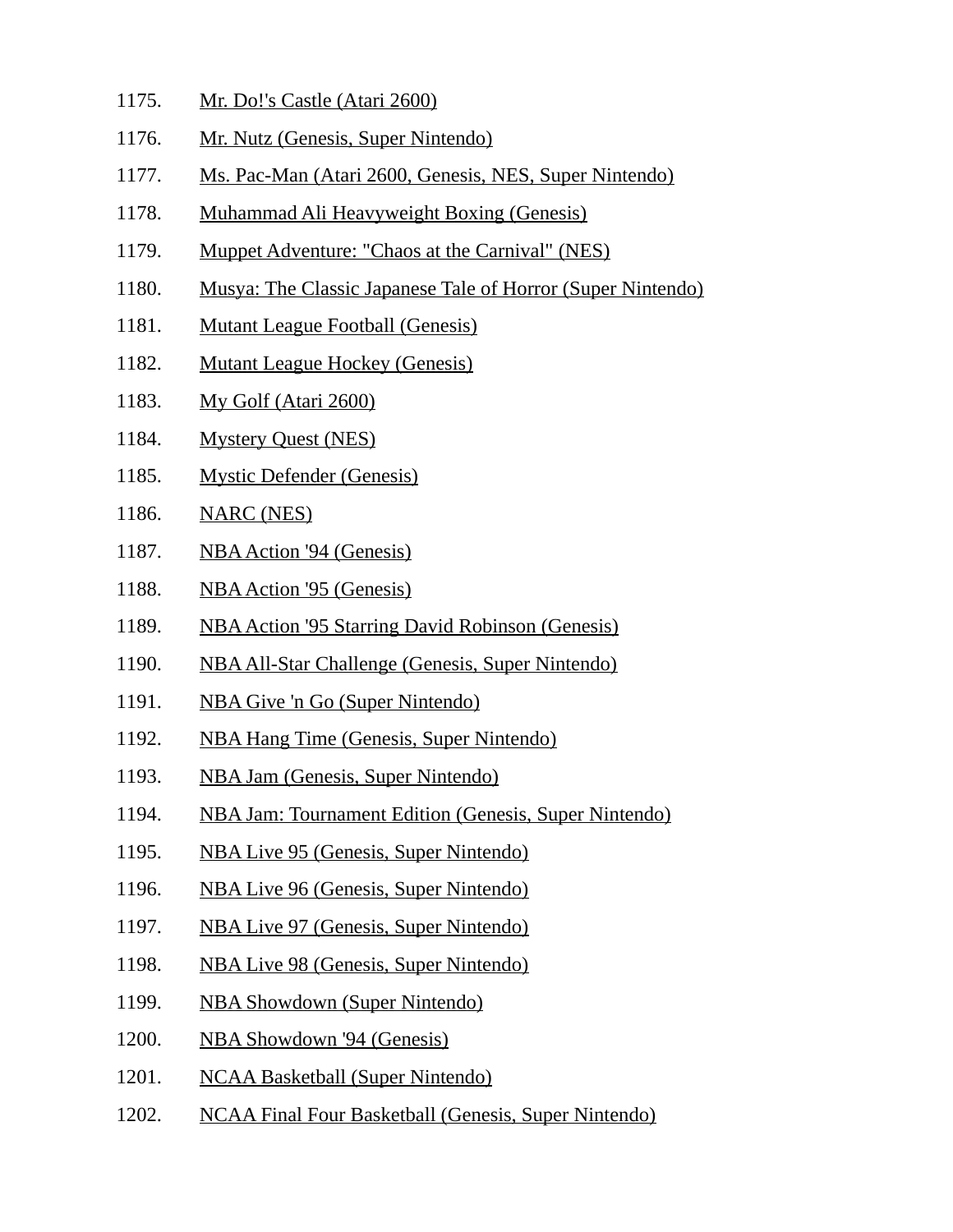- 1203. NCAA Football (Genesis, Super Nintendo)
- 1204. NES Open Tournament Golf (NES)
- 1205. NES Play Action Football (NES)
- 1206. NFL '95 (Genesis)
- 1207. NFL 98 (Genesis)
- 1208. NFL Football (Super Nintendo)
- 1209. NFL Football '94 Starring Joe Montana (Genesis)
- 1210. NFL Quarterback Club (Genesis, Super Nintendo)
- 1211. NFL Quarterback Club 96 (Genesis, Super Nintendo)
- 1212. NFL Sports Talk Football '93 Starring Joe Montana (Genesis)
- 1213. NHL '94 (Genesis, Super Nintendo)
- 1214. NHL 95 (Genesis, Super Nintendo)
- 1215. NHL 96 (Genesis, Super Nintendo)
- 1216. NHL 97 (Genesis, Super Nintendo)
- 1217. NHL 98 (Genesis, Super Nintendo)
- 1218. NHL All-Star Hockey '95 (Genesis)
- 1219. NHL Hockey (Genesis)
- 1220. NHL Stanley Cup (Super Nintendo)
- 1221. NHLPA Hockey '93 (Genesis)
- 1222. NHLPA Hockey 93 (Super Nintendo)
- 1223. Name This Game (Atari 2600)
- 1224. Natsume Championship Wrestling (Super Nintendo)
- 1225. New Horizons (Genesis, Super Nintendo)
- 1226. Newman Haas Indy Car Featuring Nigel Mansell (Genesis)
- 1227. Newman-Haas IndyCar featuring Nigel Mansell (Super Nintendo)
- 1228. Nickelodeon GUTS (Super Nintendo)
- 1229. Nigel Mansell's World Championship Challenge (NES)
- 1230. Nigel Mansell's World Championship Racing (Genesis, Super Nintendo)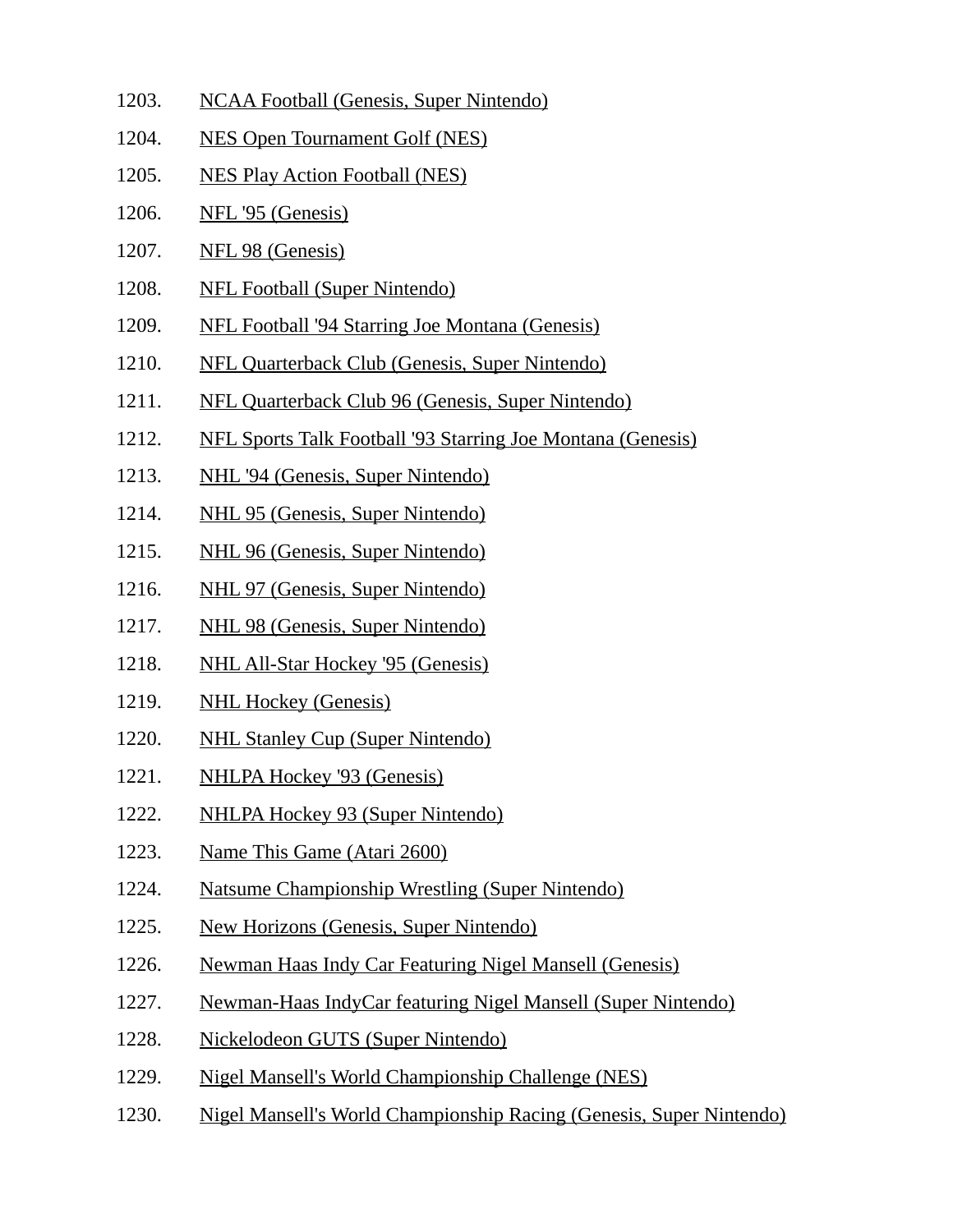- 1231. Night Driver (Atari 2600) 1232. Nightshade (NES) 1233. Ninja Crusaders (NES) 1234. Ninja Gaiden (NES) 1235. Ninja Gaiden II: The Dark Sword of Chaos (NES) 1236. Ninja Gaiden III: The Ancient Ship of Doom (NES) 1237. Ninja Gaiden Trilogy (Super Nintendo) 1238. Ninja Kid (NES) 1239. Ninjawarriors (Super Nintendo) 1240. Nintendo World Cup (NES) 1241. No Escape (Genesis, Super Nintendo) 1242. Nobunaga's Ambition (Genesis, NES, Super Nintendo) 1243. Nobunaga's Ambition II (NES) 1244. Nolan Ryan's Baseball (Super Nintendo) 1245. Normy's Beach Babe-O-Rama (Genesis) 1246. North and South (NES) 1247. Nosferatu (Super Nintendo) 1248. Obelix (Atari 2600) 1249. Obitus (Super Nintendo) 1250. Off Your Rocker (Atari 2600)
- 1251. Off the Wall (Atari 2600)
- 1252. Ogre Battle: The March of the Black Queen (Super Nintendo)
- 1253. Oink! (Atari 2600)
- 1254. Olympic Gold: Barcelona '92 (Genesis)
- 1255. Olympic Summer Games (Genesis, Super Nintendo)
- 1256. Omega Race (Atari 2600)
- 1257. On the Ball (Super Nintendo)
- 1258. Operation Europe: Path to Victory 1939-45 (Genesis, Super Nintendo)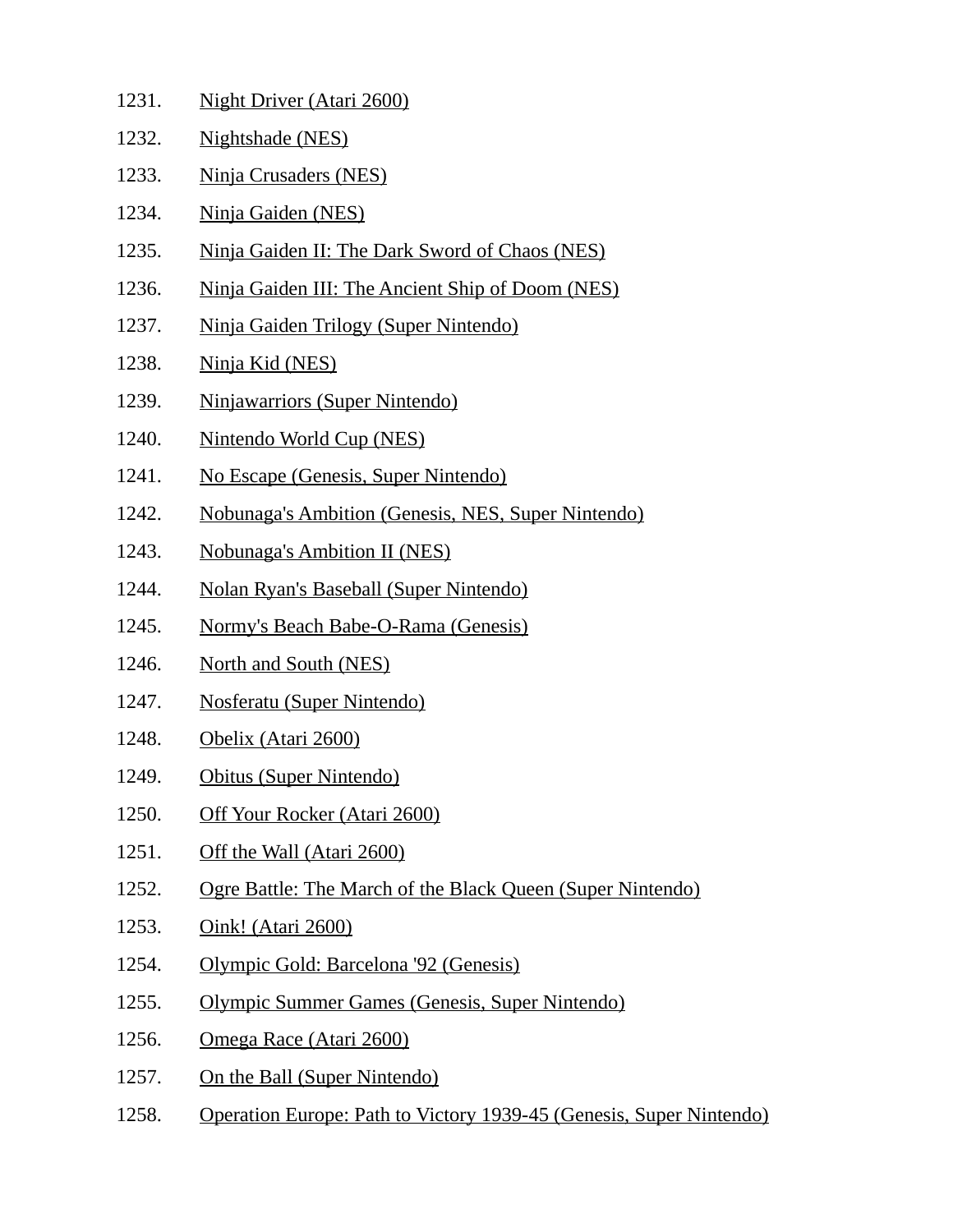- 1259. Operation Logic Bomb: The Ultimate Search & Destroy (Super Nintendo)
- 1260. Operation Secret Storm (NES)
- 1261. Operation Thunderbolt (Super Nintendo)
- 1262. Operation Wolf (NES)
- 1263. Orb 3D (NES)
- 1264. Oscar (Super Nintendo)
- 1265. Othello (Atari 2600, NES)
- 1266. Out of Control (Atari 2600)
- 1267. Out of this World (Genesis, Super Nintendo)
- 1268. Out to Lunch (Super Nintendo)
- 1269. OutRun (Genesis)
- 1270. OutRun 2019 (Genesis)
- 1271. OutRunners (Genesis)
- 1272. Outlander (Genesis, Super Nintendo)
- 1273. Outlaw (Atari 2600)
- 1274. Overlord (NES)
- 1275. P'Radikus Conflict (NES)
- 1276. P.O.W.: Prisoners of War (NES)
- 1277. P.T.O. II: Pacific Theater of Operations (Super Nintendo)
- 1278. P.T.O.: Pacific Theater of Operations (Genesis, Super Nintendo)
- 1279. PGA European Tour (Genesis, Super Nintendo)
- 1280. PGA Tour 96 (Genesis, Super Nintendo)
- 1281. PGA Tour Golf (Genesis, Super Nintendo)
- 1282. PGA Tour Golf II (Genesis)
- 1283. PGA Tour Golf III (Genesis)
- 1284. Pac-Attack (Genesis, Super Nintendo)
- 1285. Pac-In-Time (Super Nintendo)
- 1286. Pac-Man (Atari 2600, NES)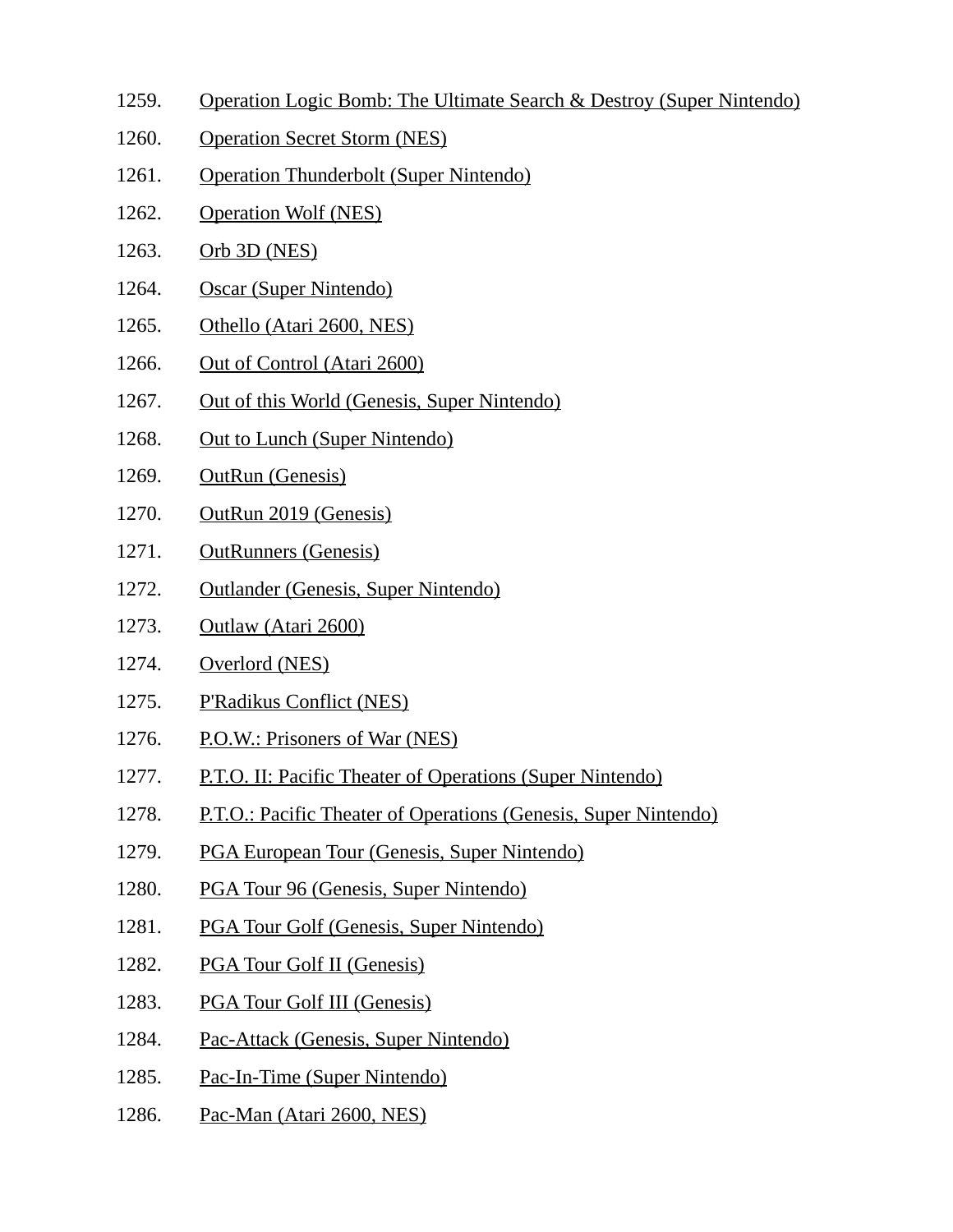- 1287. Pac-Man 2: The New Adventures (Genesis, Super Nintendo)
- 1288. Pac-Mania (Genesis, NES)
- 1289. Packy & Marlon (Super Nintendo)
- 1290. Paladin's Quest (Super Nintendo)
- 1291. Palamedes (NES)
- 1292. Panic Restaurant (NES)
- 1293. Paperboy (Genesis, NES)
- 1294. Paperboy 2 (Genesis, NES, Super Nintendo)
- 1295. Pat Riley Basketball (Genesis)
- 1296. Pebble Beach Golf Links (Genesis)
- 1297. Pele II: World Tournament Soccer (Genesis)
- 1298. Pele! (Genesis)
- 1299. Pengo (Atari 2600)
- 1300. Pepenga Pengo (Genesis)
- 1301. Pesterminator: The Western Exterminator (NES)
- 1302. Pete Rose Baseball (Atari 2600)
- 1303. Phalanx (Super Nintendo)
- 1304. Phantasy Star II (Genesis)
- 1305. Phantasy Star III: Generations of Doom (Genesis)
- 1306. Phantasy Star IV (Genesis)
- 1307. Phantom 2040 (Super Nintendo)
- 1308. Phantom Fighter (NES)
- 1309. Phelios (Genesis)
- 1310. Phoenix (Atari 2600)
- 1311. Picnic (Atari 2600)
- 1312. Pictionary: The Game of Video Quick Draw (NES)
- 1313. Piece o' Cake (Atari 2600)
- 1314. Pieces (Super Nintendo)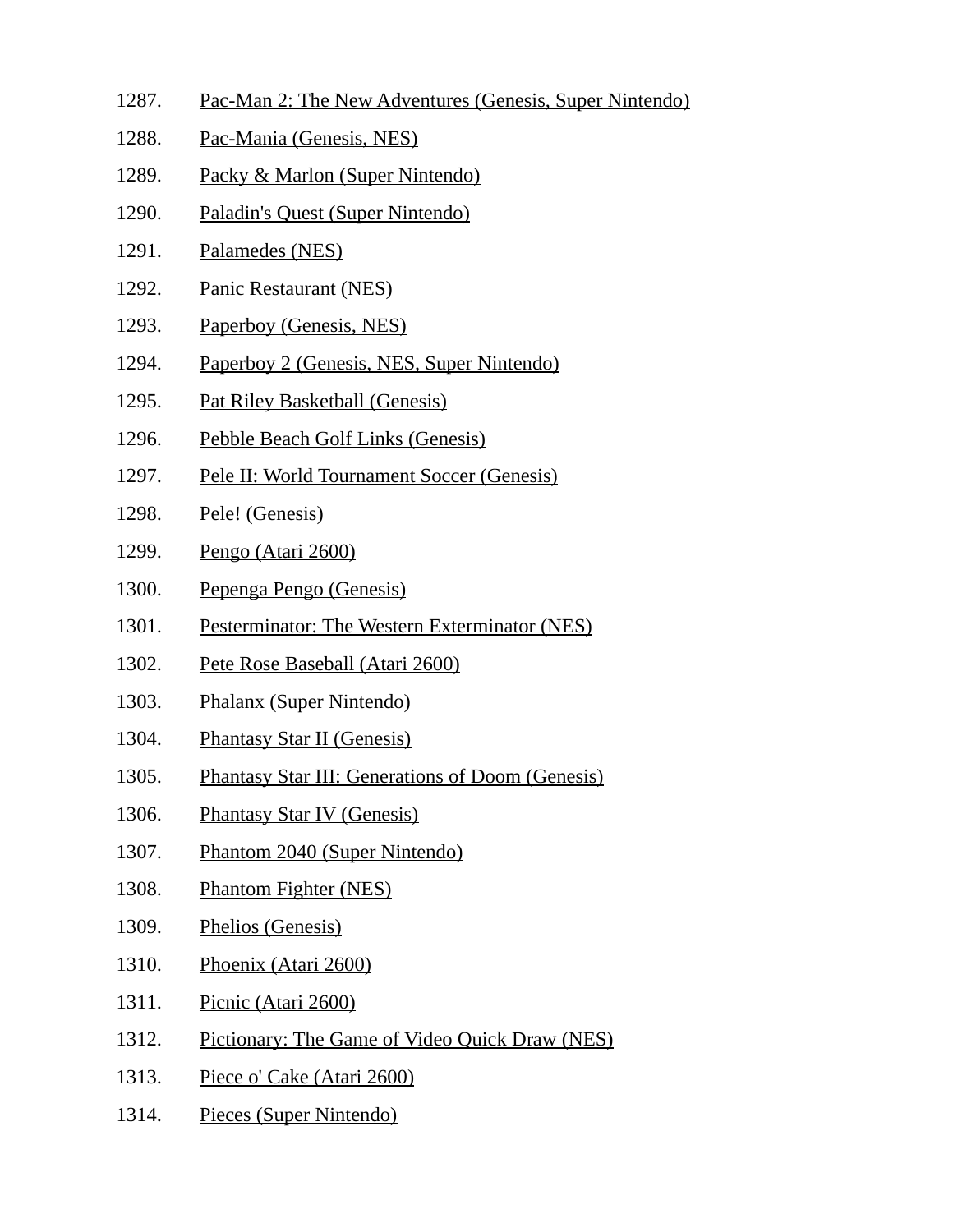| 1315. | Pigs in Space (Atari 2600)                                    |
|-------|---------------------------------------------------------------|
| 1316. | Pilotwings (Super Nintendo)                                   |
| 1317. | Pin Bot (NES)                                                 |
| 1318. | Pinball (NES)                                                 |
| 1319. | <b>Pinball Dreams (Super Nintendo)</b>                        |
| 1320. | Pinball Fantasies (Super Nintendo)                            |
| 1321. | <b>Pinball Quest (NES)</b>                                    |
| 1322. | <b>Pink Goes to Hollywood (Genesis, Super Nintendo)</b>       |
| 1323. | Pinocchio (Genesis, Super Nintendo)                           |
| 1324. | Pipe Dream (NES)                                              |
| 1325. | Pirates! (NES)                                                |
| 1326. | Pirates! Gold (Genesis)                                       |
| 1327. | Pit-Fighter (Genesis, Super Nintendo)                         |
| 1328. | Pitfall II: Lost Caverns (Atari 2600)                         |
| 1329. | Pitfall!: Pitfall Harry's Jungle Adventure (Atari 2600)       |
| 1330. | <b>Pitfall: The Mayan Adventure (Genesis, Super Nintendo)</b> |
| 1331. | Planet Patrol (Atari 2600)                                    |
| 1332. | Plaque Attack (Atari 2600)                                    |
| 1333. | Platoon (NES)                                                 |
| 1334. | Plok (Super Nintendo)                                         |
| 1335. | Pocahontas (Genesis)                                          |
| 1336. | Pocky & Rocky (Super Nintendo)                                |
| 1337. | Pocky & Rocky 2 (Super Nintendo)                              |
| 1338. | Polaris (Atari 2600)                                          |
| 1339. | Pole Position (Atari 2600)                                    |
| 1340. | Pooyan (Atari 2600)                                           |
| 1341. | Popeye (Atari 2600, NES)                                      |
| 1342. | Populous (Genesis, Super Nintendo)                            |
|       |                                                               |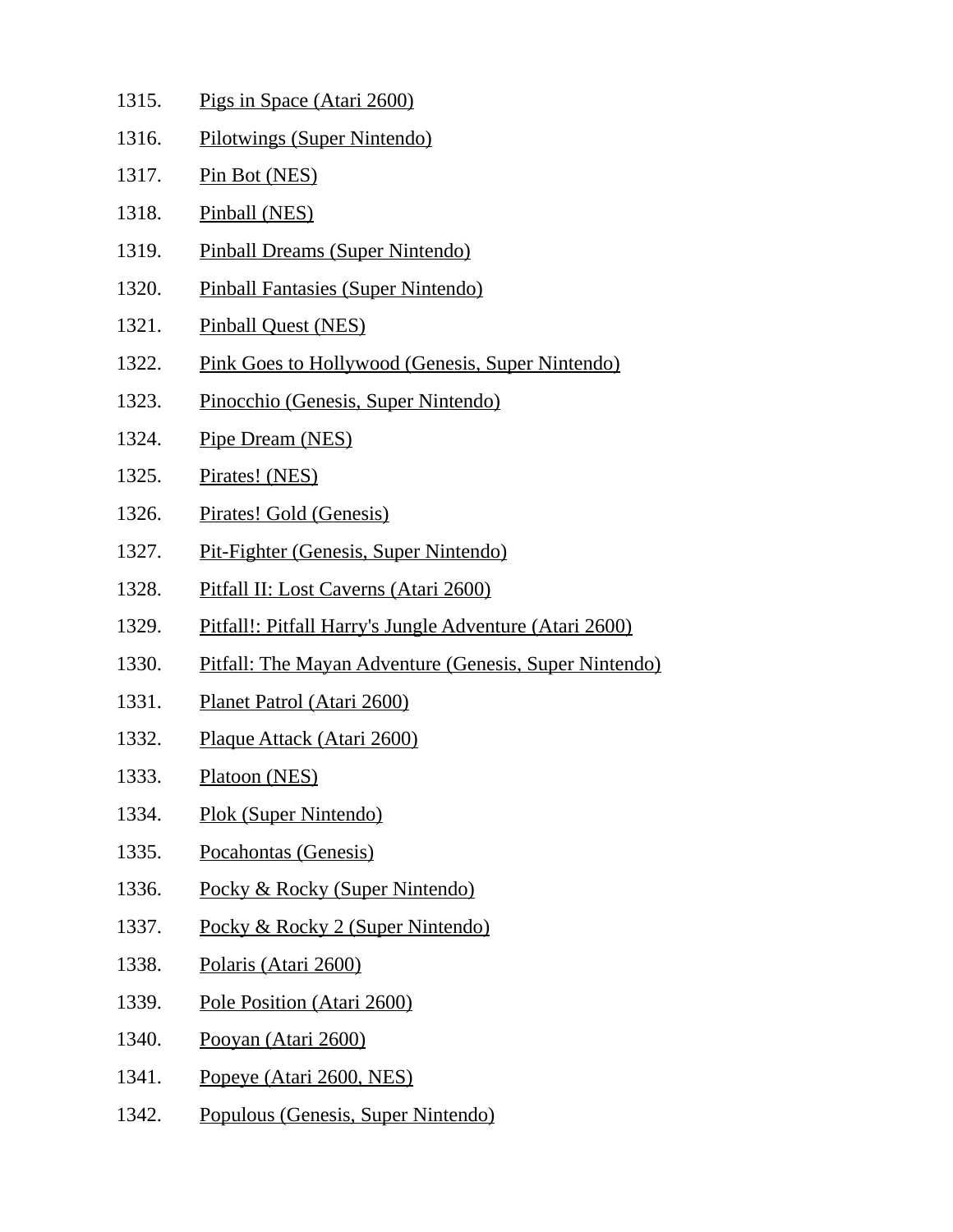- 1343. Porky Pig's Haunted Holiday (Super Nintendo)
- 1344. Porky's (Atari 2600)
- 1345. Power Blade (NES)
- 1346. Power Blade 2 (NES)
- 1347. Power Drive (Genesis)
- 1348. Power Instinct (Super Nintendo)
- 1349. Power Moves (Super Nintendo)
- 1350. Power Piggs of the Dark Age (Super Nintendo)
- 1351. Power Punch II (NES)
- 1352. Power Rangers Zeo: Battle Racers (Super Nintendo)
- 1353. Powerball (Genesis)
- 1354. Predator (NES)
- 1355. Predator 2 (Genesis)
- 1356. Prehistorik Man (Super Nintendo)
- 1357. Premier Manager (Genesis)
- 1358. Premier Manager 97 (Genesis)
- 1359. Pressure Cooker (Atari 2600)
- 1360. Primal Rage (Super Nintendo)
- 1361. Prime Time NFL Starring Deion Sanders (Genesis)
- 1362. Prince of Persia (Genesis, NES, Super Nintendo)
- 1363. Prince of Persia 2: The Shadow & The Flame (Super Nintendo)
- 1364. Princess Tomato in the Salad Kingdom (NES)
- 1365. Private Eye (Atari 2600)
- 1366. Pro Quarterback (Genesis, Super Nintendo)
- 1367. Pro Sport Hockey (NES, Super Nintendo)
- 1368. Pro Wrestling (NES)
- 1369. Probotector (Genesis)
- 1370. Psycho Pinball (Genesis)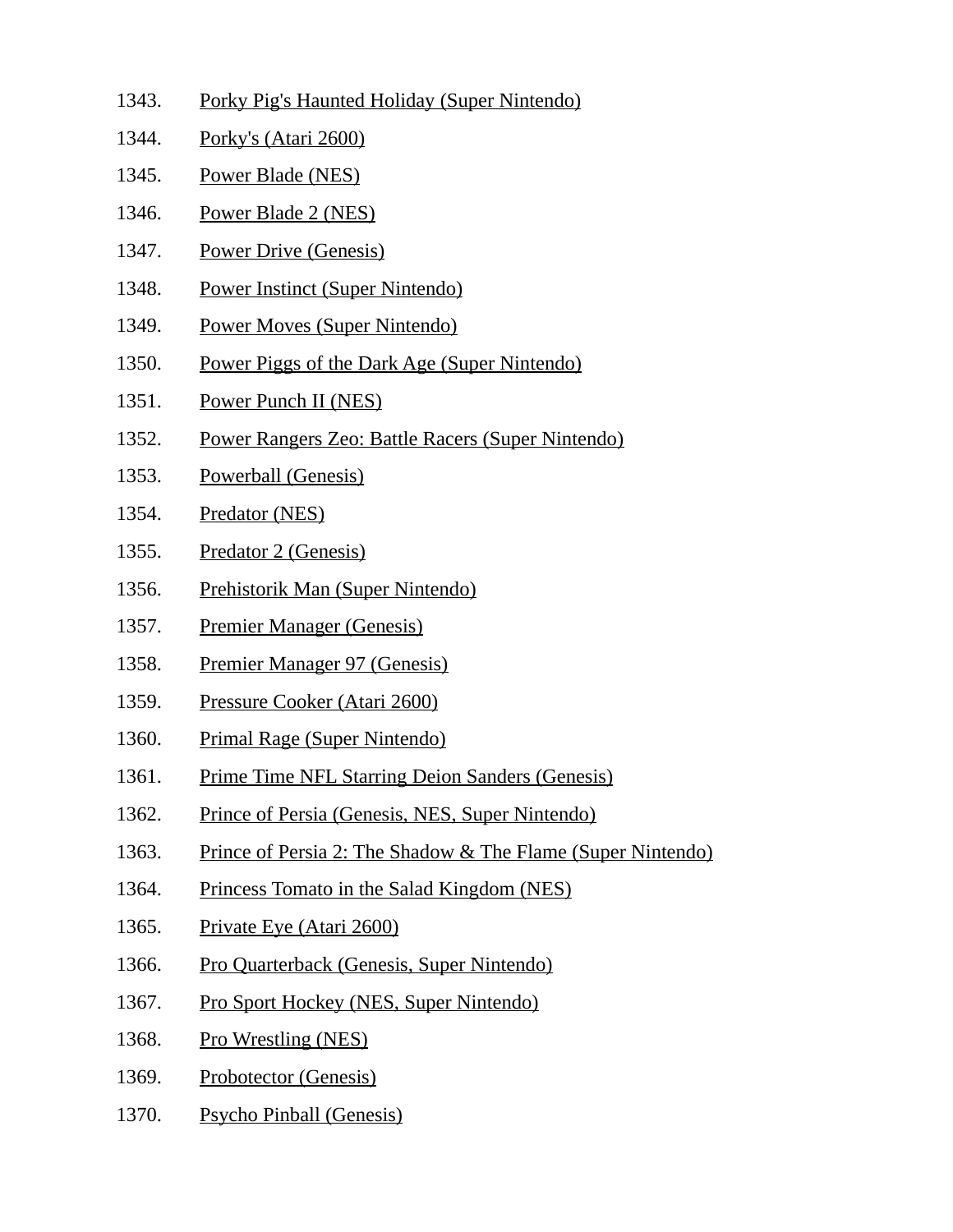| 1371. | <b>Puggsy (Genesis)</b> |
|-------|-------------------------|
|       |                         |

- 1372. Punch-Out!! (NES)
- 1373. Push-Over (Super Nintendo)
- 1374. Puss n Boots: Pero's Great Adventure (NES)
- 1375. Putter Golf (Genesis)
- 1376. Puyo Puyo (NES)
- 1377. Puzzle (NES)
- 1378. Puzznic (NES)
- 1379. Pyramid (NES)
- 1380. Q\*bert (NES)
- 1381. Q\*bert 3 (Super Nintendo)
- 1382. Q\*bert's Qubes (Atari 2600)
- 1383. Q-bert (Atari 2600)
- 1384. QIX (NES)
- 1385. QuackShot Starring Donald Duck (Genesis)
- 1386. Quadrun (Atari 2600)
- 1387. Quattro Adventure (NES)
- 1388. Quattro Arcade (NES)
- 1389. R-Type III (Super Nintendo)
- 1390. R.B.I. Baseball (NES)
- 1391. R.B.I. Baseball '93 (Genesis)
- 1392. R.B.I. Baseball '94 (Genesis)
- 1393. R.B.I. Baseball 2 (NES)
- 1394. R.B.I. Baseball 3 (NES)
- 1395. R.C. Pro-Am (NES)
- 1396. R.C. Pro-Am II (NES)
- 1397. Race America (NES)
- 1398. Race Drivin' (Genesis, Super Nintendo)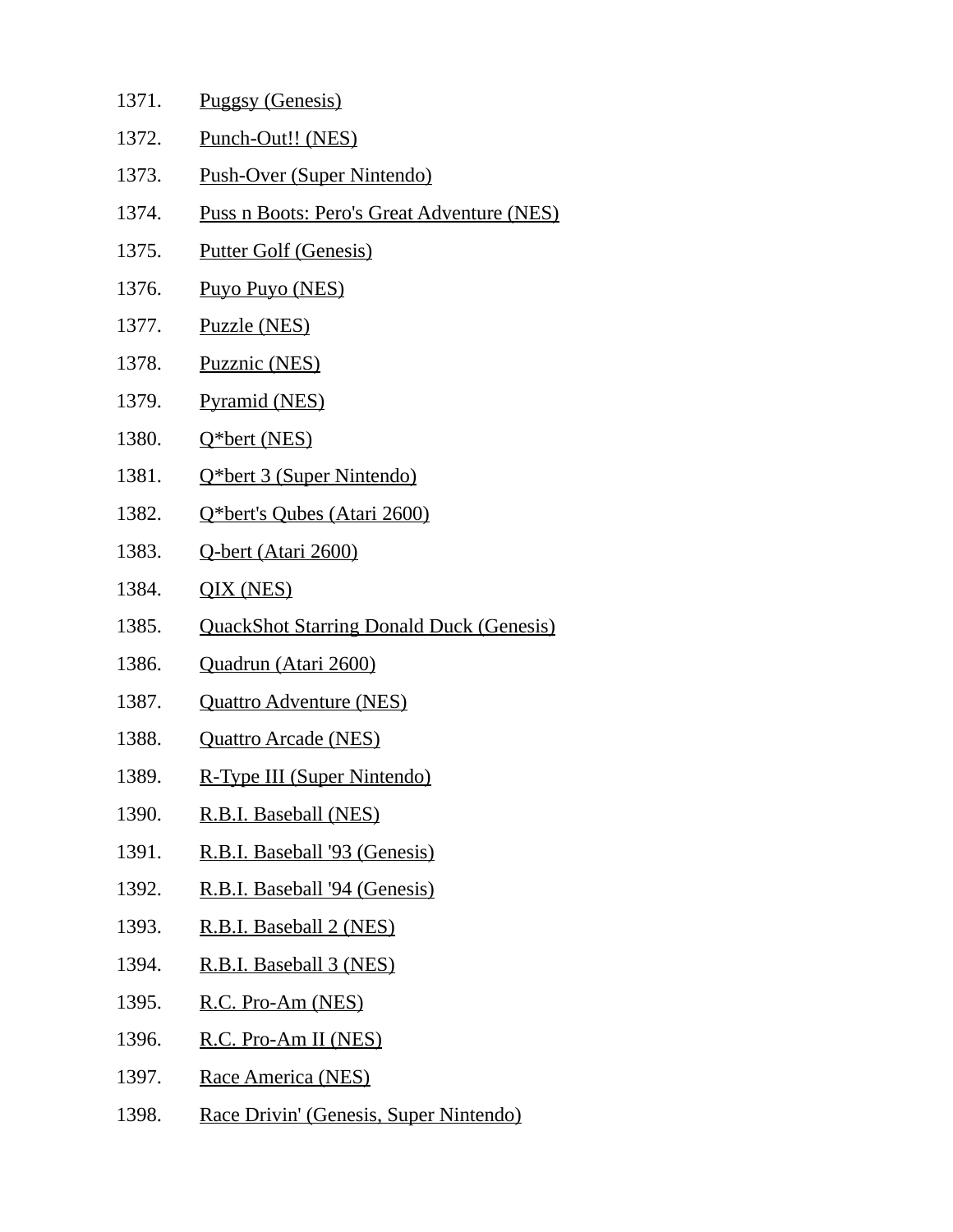- 1399. Racket Attack (NES) 1400. Racquetball (Atari 2600) 1401. Rad Racer (NES) 1402. Rad Racer II (NES) 1403. Rad Racket: Deluxe Tennis II (NES) 1404. Radar Lock (Atari 2600) 1405. Radical Rex (Genesis, Super Nintendo) 1406. Raft Rider (Atari 2600) 1407. Raid 2020 (NES) 1408. Raid on Bungeling Bay (NES) 1409. Raiden Trad (Genesis, Super Nintendo) 1410. Raiders of the Lost Ark (Atari 2600) 1411. Rainbow Islands (NES) 1412. Rally Bike (NES) 1413. Rambo (NES) 1414. Rambo III (Genesis) 1415. Rampage (NES) 1416. Rampage! (Atari 2600) 1417. Rampart (Genesis, NES, Super Nintendo) 1418. Ranger X (Genesis) 1419. Ranma 1-2: Hard Battle (Super Nintendo) 1420. Rap Jam: Volume One (Super Nintendo) 1421. Rastan Saga II (Genesis) 1422. Reactor (Atari 2600)
- 1423. RealSports Baseball (Atari 2600)
- 1424. RealSports Basketball (Atari 2600)
- 1425. RealSports Boxing (Atari 2600)
- 1426. RealSports Football (Atari 2600)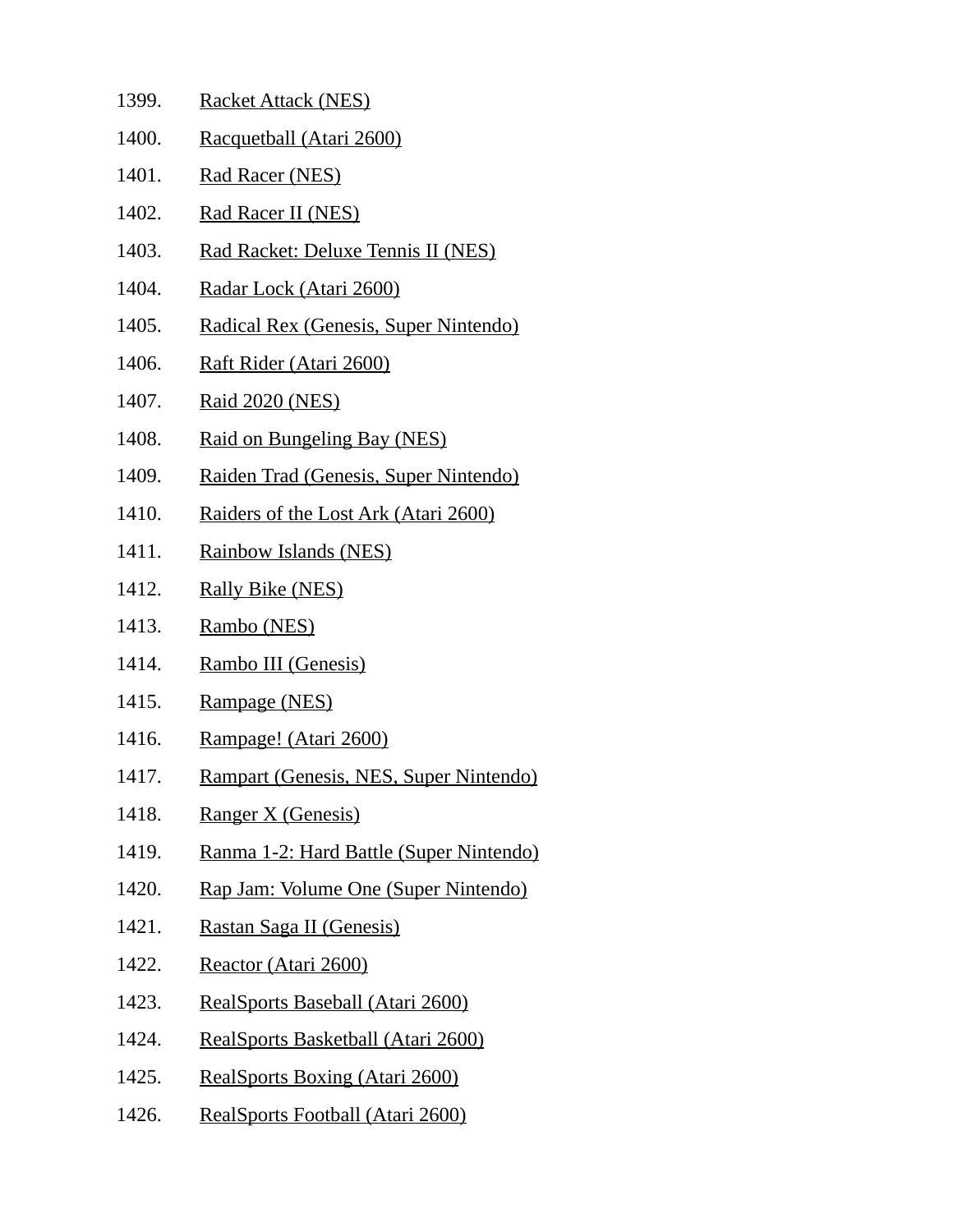- 1427. RealSports Soccer (Atari 2600)
- 1428. RealSports Tennis (Atari 2600)
- 1429. RealSports Volleyball (Atari 2600)
- 1430. Realm (Super Nintendo)
- 1431. Red Zone (Genesis)
- 1432. Redline F-1 Racer (Super Nintendo)
- 1433. Relief Pitcher (Super Nintendo)
- 1434. Remote Control (NES)
- 1435. Renegade (NES)
- 1436. Rescue Terra I (Atari 2600)
- 1437. Rescue: The Embassy Mission (NES)
- 1438. Revenge of the Beefsteak Tomatoes (Atari 2600)
- 1439. Revolution X (Genesis, Super Nintendo)
- 1440. Rex Ronan: Experimental Surgeon (Super Nintendo)
- 1441. Richard Scarry's Busytown (Genesis)
- 1442. Riddick Bowe Boxing (Super Nintendo)
- 1443. Ring King (NES)
- 1444. Rings of Power (Genesis)
- 1445. Rise of the Phoenix (Super Nintendo)
- 1446. Rise of the Robots (Genesis, Super Nintendo)
- 1447. Risk (Genesis)
- 1448. Risky Woods (Genesis)
- 1449. Ristar (Genesis)
- 1450. Rival Turf! (Super Nintendo)
- 1451. River City Ransom (NES)
- 1452. River Patrol (Atari 2600)
- 1453. River Raid (Atari 2600)
- 1454. River Raid II (Atari 2600)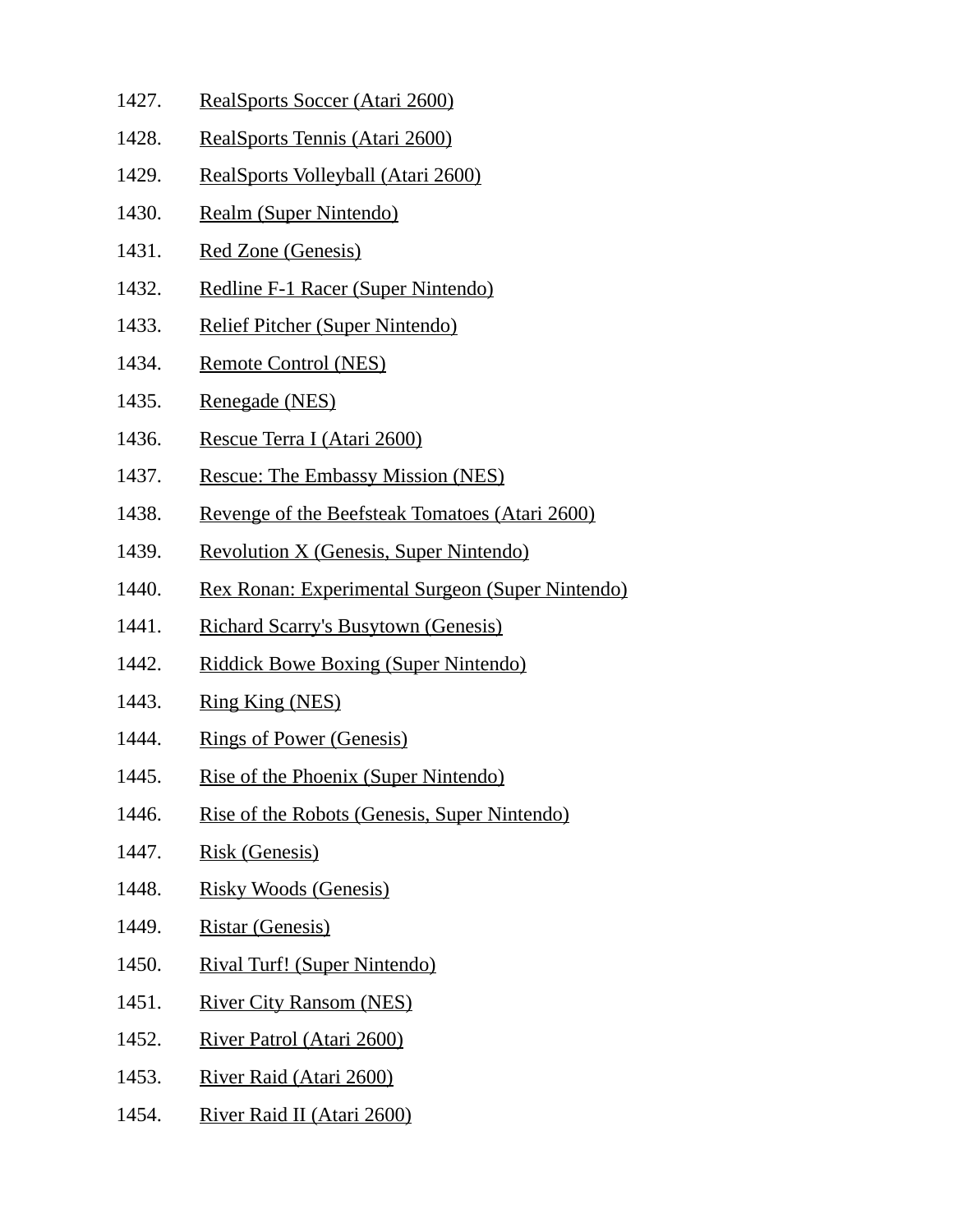| 1455. | Road Fighter (NES)                                           |
|-------|--------------------------------------------------------------|
| 1456. | Road Rash (Genesis)                                          |
| 1457. | Road Rash 3 (Genesis)                                        |
| 1458. | Road Rash II (Genesis)                                       |
| 1459. | Road Riot 4WD (Super Nintendo)                               |
| 1460. | Road Runner (NES)                                            |
| 1461. | Road Runner's Death Valley Rally (Super Nintendo)            |
| 1462. | RoadBlasters (Genesis, NES)                                  |
| 1463. | Robin Hood: Prince of Thieves (NES)                          |
| 1464. | Robo Warrior (NES)                                           |
| 1465. | RoboCop (NES)                                                |
| 1466. | RoboCop 2 (NES)                                              |
| 1467. | RoboCop 3 (Genesis, NES, Super Nintendo)                     |
| 1468. | RoboCop versus The Terminator (Genesis, NES, Super Nintendo) |
| 1469. | Robodemons (NES)                                             |
| 1470. | Robot Tank (Atari 2600)                                      |
| 1471. | Robotrek (Super Nintendo)                                    |
| 1472. | <u>Roc 'n Rope (Atari 2600)</u>                              |
| 1473. | Rock 'n' Ball (NES)                                          |
| 1474. | Rock n' Roll Racing (Genesis, Super Nintendo)                |
| 1475. | <b>Rocket Knight Adventures (Genesis)</b>                    |
| 1476. | <b>Rocket Ranger (NES)</b>                                   |
| 1477. | Rockin' Kats (NES)                                           |
| 1478. | Rockman: Mega World (Genesis)                                |
| 1479. | Rocko's Modern Life: Spunky's Dangerous Day (Super Nintendo) |
| 1480. | Rocky Rodent (Super Nintendo)                                |
| 1481. | Roger Clemens' MVP Baseball (Genesis, NES, Super Nintendo)   |
| 1482. | RollerGames (NES)                                            |
|       |                                                              |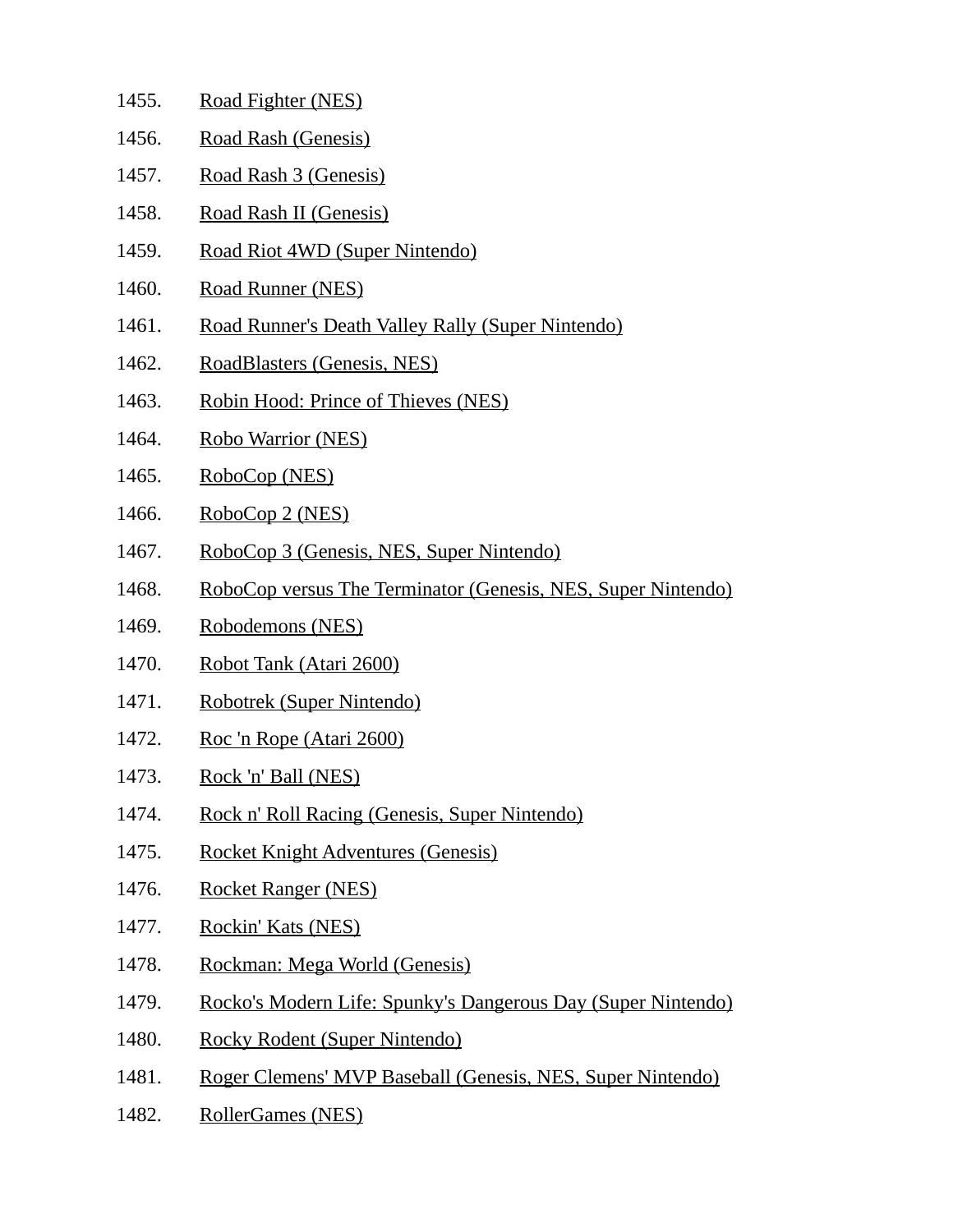| 1483.     | Rollerball (NES)                                                     |
|-----------|----------------------------------------------------------------------|
| 1484.     | Rollerblade Racer (NES)                                              |
| 1485.     | <b>Rolling Thunder (NES)</b>                                         |
| 1486.     | <b>Rolling Thunder 2 (Genesis)</b>                                   |
| 1487.     | Rolling Thunder 3 (Genesis)                                          |
| 1488.     | Rolo to the Rescue (Genesis)                                         |
| 1489.     | Romance of the Three Kingdoms (NES)                                  |
| 1490.     | Romance of the Three Kingdoms II (Genesis, NES, Super Nintendo)      |
| 1491.     | Romance of the Three Kingdoms III: Dragon of Destiny (Genesis, Super |
| Nintendo) |                                                                      |
| 1492.     | Romance of the Three Kingdoms IV: Wall of Fire (Super Nintendo)      |
| 1493.     | Roundball: 2-on-2 Challenge (NES)                                    |
| 1494.     | Rugby World Cup 95 (Genesis)                                         |
| 1495.     | <b>Run Saber (Super Nintendo)</b>                                    |
| 1496.     | <b>Rush'n Attack (NES)</b>                                           |
| 1497.     | Rygar (NES)                                                          |
| 1498.     | <b>S.C.A.T.: Special Cybernetic Attack Team (NES)</b>                |
| 1499.     | <b>S.S. Lucifer: Man Overboard! (Genesis)</b>                        |
| 1500.     | <b>SOS (Super Nintendo)</b>                                          |
| 1501.     | <b>SWAT Kats: The Radical Squadron (Super Nintendo)</b>              |
| 1502.     | Sagaia (Genesis)                                                     |
| 1503.     | <b>Saint Sword (Genesis)</b>                                         |
| 1504.     | <b>Sampras Tennis 96 (Genesis)</b>                                   |
| 1505.     | Samurai Shodown (Genesis, Super Nintendo)                            |

- 1506. Samurai Spirits (Genesis)
- 1507. Saturday Night Slam Masters (Genesis, Super Nintendo)
- 1508. Save Our Ship (Atari 2600)
- 1509. Scooby-Doo Mystery (Genesis, Super Nintendo)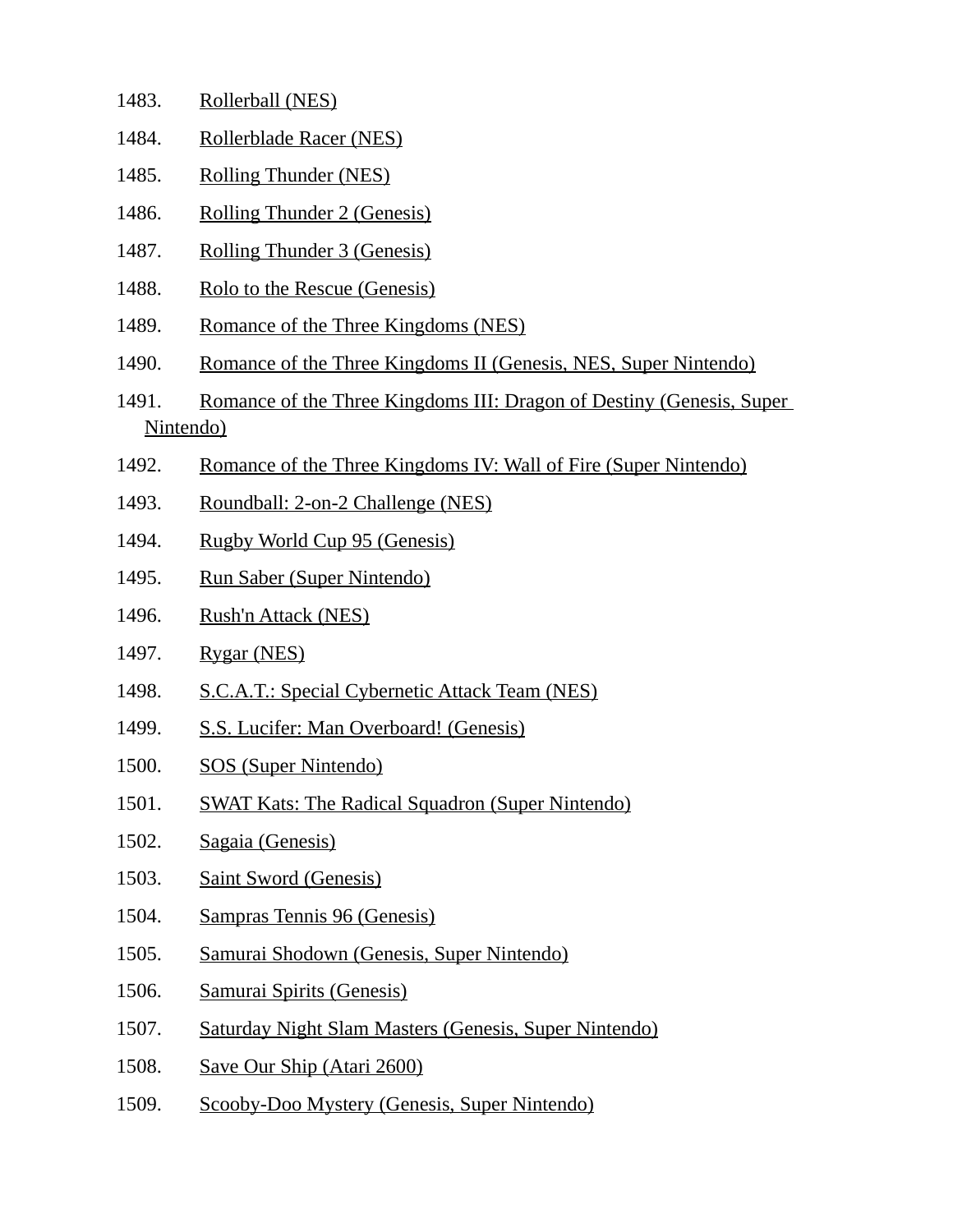| Scrabble (Genesis)                                      |
|---------------------------------------------------------|
| Sea Hawk (Atari 2600)                                   |
| Sea Hunt (Atari 2600)                                   |
| SeaQuest DSV (Genesis, Super Nintendo)                  |
| Seaquest (Atari 2600)                                   |
| <b>Second Samurai (Genesis)</b>                         |
| Secret Quest (Atari 2600)                               |
| <b>Secret Scout in the Temple of Demise (NES)</b>       |
| <b>Secret of Evermore (Super Nintendo)</b>              |
| <b>Secret of Mana (Super Nintendo)</b>                  |
| Section-Z (NES)                                         |
| <b>Seicross (NES)</b>                                   |
| <b>Sensible Soccer (Genesis)</b>                        |
| <b>Sensible Soccer: International Edition (Genesis)</b> |
| Sentinel (Atari 2600)                                   |
| Sesame Street 123 (NES)                                 |
| <b>Sesame Street ABC (NES)</b>                          |
| <b>Sesame Street Countdown (NES)</b>                    |
| Sesame Street: Big Bird's Hide & Speak (NES)            |
| <b>Shadow Dancer: The Secret of Shinobi (Genesis)</b>   |
| <b>Shadow of the Beast (Genesis)</b>                    |
| <b>Shadow of the Beast II (Genesis)</b>                 |
| <b>Shadow of the Ninja (NES)</b>                        |
| <b>Shadowgate (NES)</b>                                 |
| <b>Shadowrun (Genesis, Super Nintendo)</b>              |
| <b>Shane Warne Cricket (Genesis)</b>                    |
| Shanghai II: Dragon's Eye (Genesis, Super Nintendo)     |
| <b>Shaq-Fu (Genesis, Super Nintendo)</b>                |
|                                                         |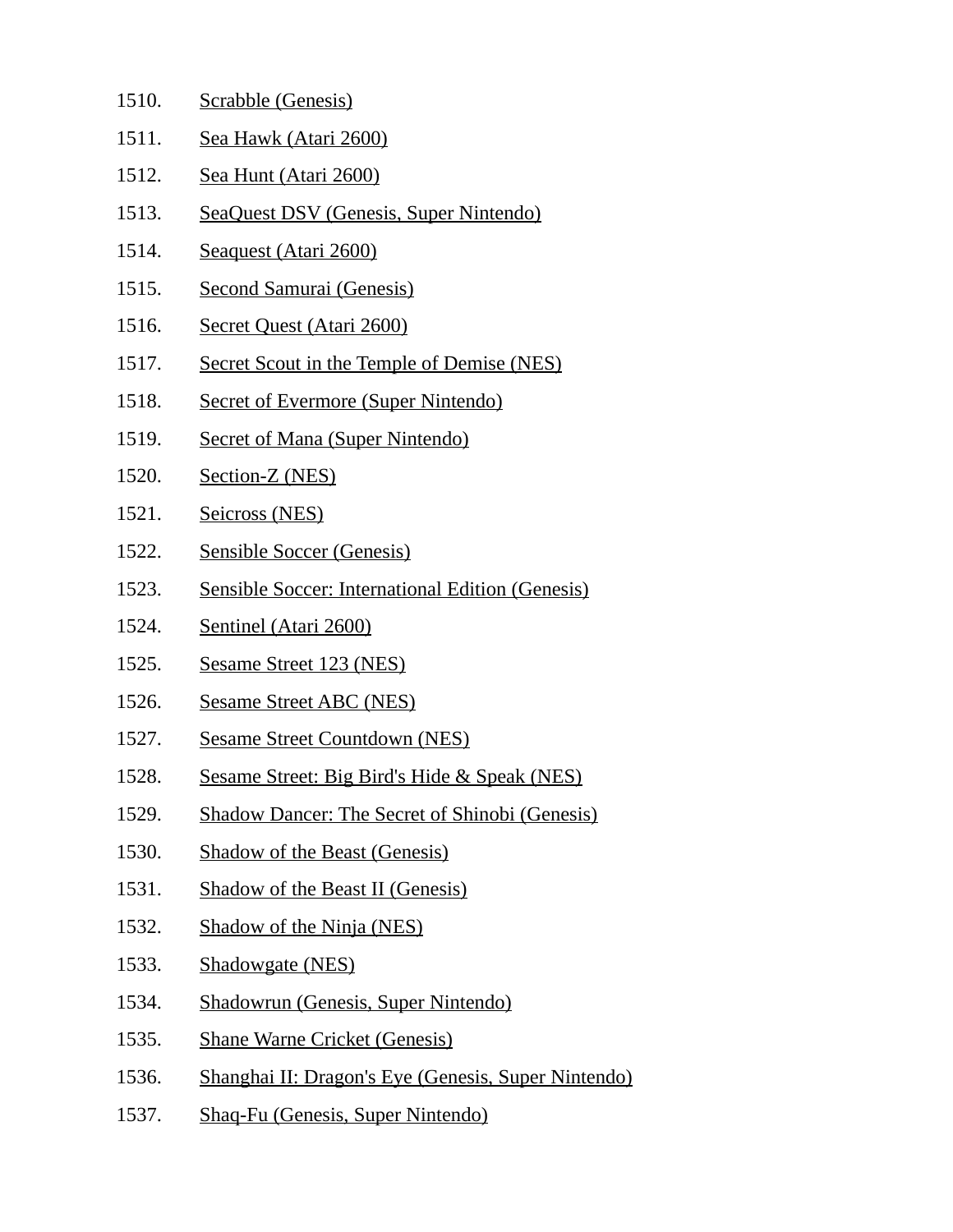| 1538. | <b>Shark Attack (Atari 2600)</b>                         |
|-------|----------------------------------------------------------|
| 1539. | <b>Shatterhand (NES)</b>                                 |
| 1540. | <b>Shien's Revenge (Super Nintendo)</b>                  |
| 1541. | <b>Shingen the Ruler (NES)</b>                           |
| 1542. | <b>Shining Force (Genesis)</b>                           |
| 1543. | <b>Shining Force II (Genesis)</b>                        |
| 1544. | <b>Shining in the Darkness (Genesis)</b>                 |
| 1545. | Shinobi (NES)                                            |
| 1546. | <b>Shinobi III: Return of the Ninja Master (Genesis)</b> |
| 1547. | Shockwave (NES)                                          |
| 1548. | <b>Shooting Range (NES)</b>                              |
| 1549. | <b>Short Order - Egg-splode! (NES)</b>                   |
| 1550. | <b>Shove It! The Warehouse Game (Genesis)</b>            |
| 1551. | Show do Milhao (Genesis)                                 |
| 1552. | <b>Shuttle Orbiter (Atari 2600)</b>                      |
| 1553. | <b>Sid Meier's Civilization (Super Nintendo)</b>         |
| 1554. | Side Pocket (Genesis, NES, Super Nintendo)               |
| 1555. | <b>Silent Assault (NES)</b>                              |
| 1556. | <b>Silent Service (NES)</b>                              |
| 1557. | <b>Silk Worm (NES)</b>                                   |
| 1558. | <b>Silver Surfer (NES)</b>                               |
| 1559. | <b>SimAnt (Super Nintendo)</b>                           |
| 1560. | <b>SimCity (Super Nintendo)</b>                          |
| 1561. | <b>SimCity 2000 (Super Nintendo)</b>                     |
| 1562. | <b>SimEarth: The Living Planet (Super Nintendo)</b>      |
| 1563. | Sinistar (Atari 2600)                                    |
| 1564. | <b>Sink or Swim (Super Nintendo)</b>                     |
| 1565. | <b>Skate Boardin' (Atari 2600)</b>                       |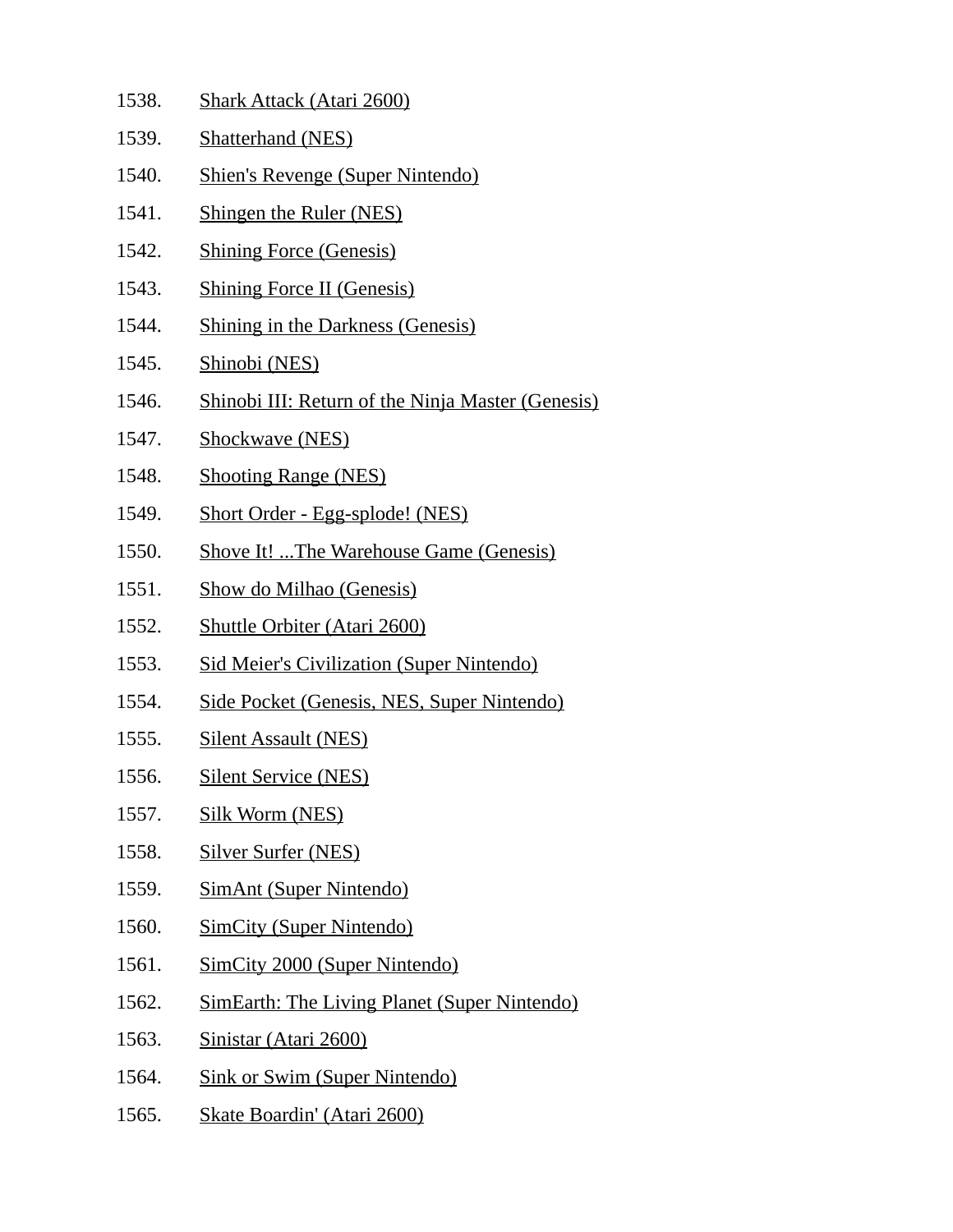- 1566. Skate or Die (NES)
- 1567. Skate or Die 2: The Search for Double Trouble (NES)
- 1568. Skeet Shoot (Atari 2600)
- 1569. Skeleton Krew (Genesis)
- 1570. Ski or Die (NES)
- 1571. Skiing (Atari 2600)
- 1572. Skitchin' (Genesis)
- 1573. Skuljagger: Revolt of the Westicans (Super Nintendo)
- 1574. Skull & Crossbones (NES)
- 1575. Sky Diver (Atari 2600)
- 1576. Sky Jinks (Atari 2600)
- 1577. Sky Kid (NES)
- 1578. Sky Shark (NES)
- 1579. Sky Skipper (Atari 2600)
- 1580. Skyblazer (Super Nintendo)
- 1581. Slalom (NES)
- 1582. Slap Fight MD (Genesis)
- 1583. Slaughter Sport (Genesis)
- 1584. Slot Machine (Atari 2600)
- 1585. Slot Racers (Atari 2600)
- 1586. Smart Ball (Super Nintendo)
- 1587. Smash T.V. (NES)
- 1588. Smurf: Rescue in Gargamel's Castle (Atari 2600)
- 1589. Smurfs save the Day (Atari 2600)
- 1590. Snake Rattle n Roll (Genesis, NES)
- 1591. Snake's Revenge (NES)
- 1592. Snoopy and the Red Baron (Atari 2600)
- 1593. Snoopy's Silly Sports Spectacular! (NES)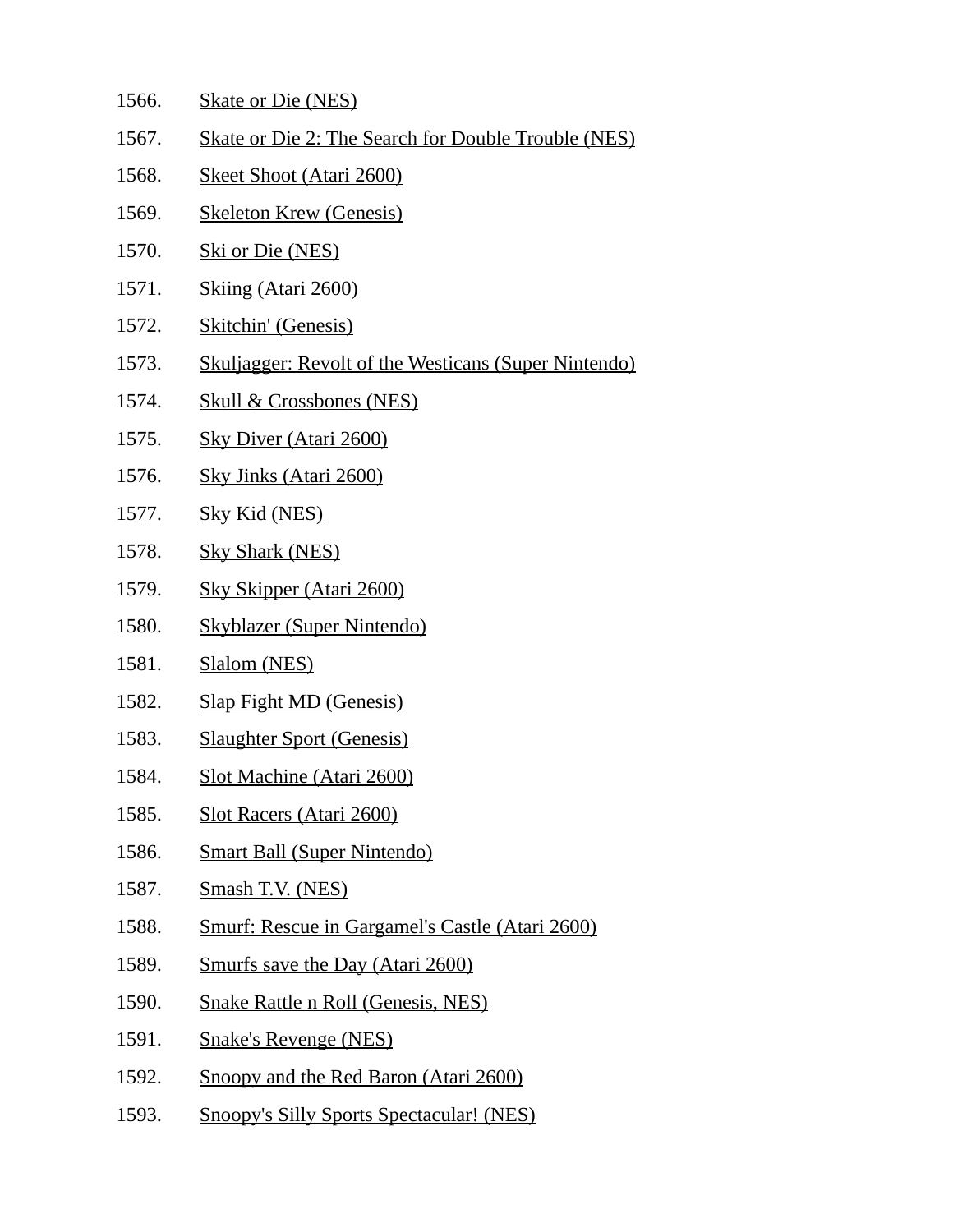| 1594. | <b>Snow Bros. - Nick &amp; Tom (Genesis)</b>             |
|-------|----------------------------------------------------------|
| 1595. | <b>Snow Brothers (NES)</b>                               |
| 1596. | <b>Snow White in Happily Ever After (Super Nintendo)</b> |
| 1597. | <b>Socket (Genesis)</b>                                  |
| 1598. | <b>Sol-Deace (Genesis)</b>                               |
| 1599. | Solar Fox (Atari 2600)                                   |
| 1600. | Solar Jetman: Hunt for the Golden Warpship (NES)         |
| 1601. | Solaris (Atari 2600)                                     |
| 1602. | <b>Soldiers of Fortune (Super Nintendo)</b>              |
| 1603. | <b>Soldiers of fortune (Genesis)</b>                     |
| 1604. | Solitaire (NES)                                          |
| 1605. | Solomon's Key (NES)                                      |
| 1606. | Solstice: The Quest for the Staff of Demnos (NES)        |
| 1607. | <b>Sonic &amp; Knuckles (Genesis)</b>                    |
| 1608. | Sonic & Knuckles + Sonic the Hedgehog 2 (Genesis)        |
| 1609. | Sonic & Knuckles + Sonic the Hedgehog 3 (Genesis)        |
| 1610. | <b>Sonic Blast Man (Super Nintendo)</b>                  |
| 1611. | <b>Sonic Blast Man II (Super Nintendo)</b>               |
| 1612  | <b>Sonic Classics (Genesis)</b>                          |
| 1613. | <b>Sonic Spinball (Genesis)</b>                          |
| 1614. | Sonic and Knuckles & Sonic 1 (Balls) (Genesis)           |
| 1615. | <b>Sonic the Hedgehog (Genesis)</b>                      |
| 1616. | Sonic the Hedgehog 2 (Genesis)                           |
| 1617. | Sonic the Hedgehog 3 (Genesis)                           |
| 1618. | Sorcerer (Atari 2600)                                    |
| 1619. | Sorcerer's Apprentice (Atari 2600)                       |
| 1620. | <b>Sorcerer's Kingdom (Genesis)</b>                      |
| 1621. | <b>Soul Blazer (Super Nintendo)</b>                      |
|       |                                                          |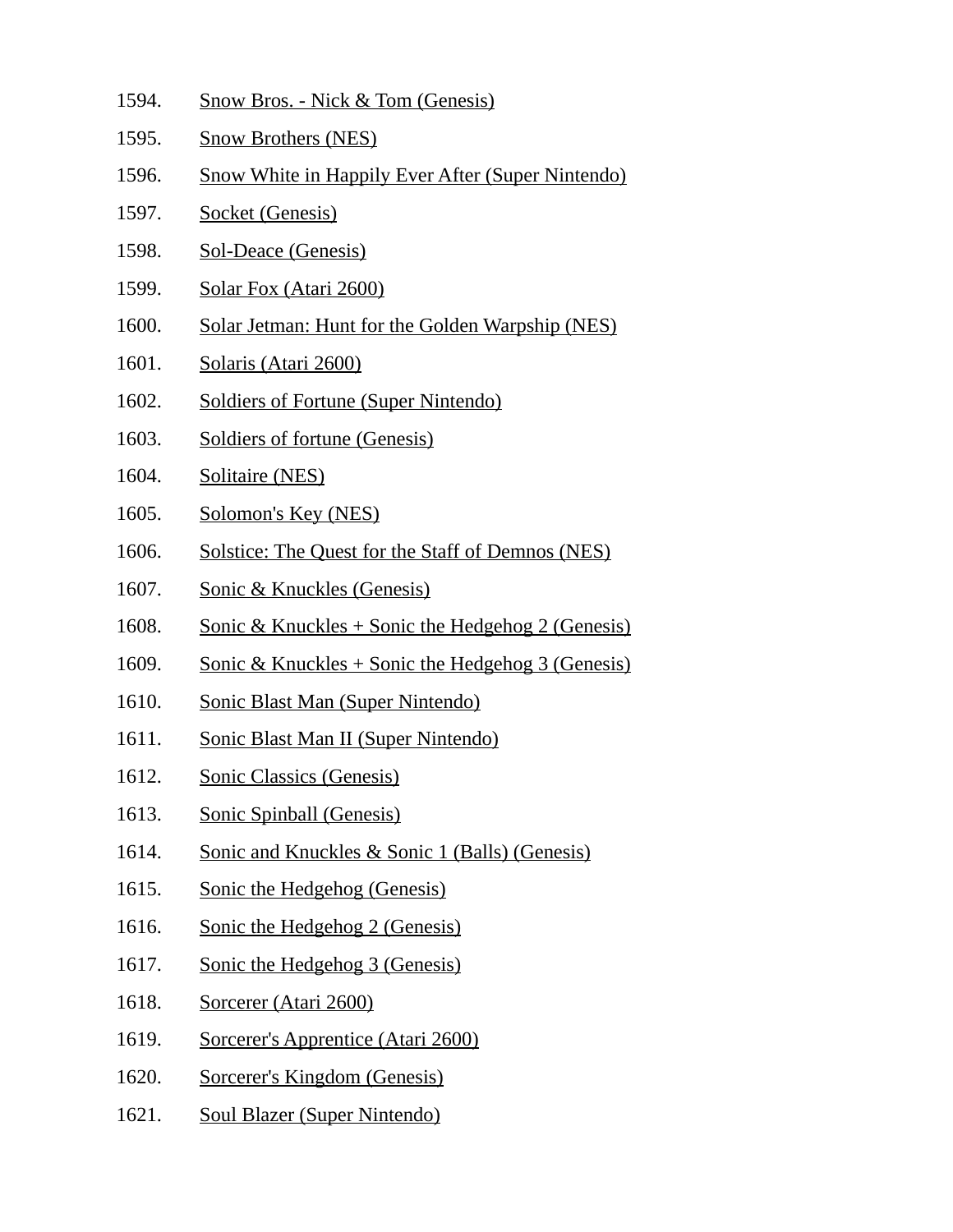- 1622. Space Ace (Super Nintendo)
- 1623. Space Attack (Atari 2600)
- 1624. Space Cavern (Atari 2600)
- 1625. Space Football: One on One (Super Nintendo)
- 1626. Space Harrier II (Genesis)
- 1627. Space Invaders (Atari 2600, NES, Super Nintendo)
- 1628. Space Invaders '91 (Genesis)
- 1629. Space Invaders 90 (Genesis)
- 1630. Space Jockey (Atari 2600)
- 1631. Space Megaforce (Super Nintendo)
- 1632. Space Shuttle Project (NES)
- 1633. Space Shuttle: A Journey Into Space (Atari 2600)
- 1634. Space War (Atari 2600)
- 1635. SpaceMaster X-7 (Atari 2600)
- 1636. Spacechase (Atari 2600)
- 1637. Spanky's Quest (Super Nintendo)
- 1638. Sparkster (Genesis, Super Nintendo)
- 1639. Spectre (Super Nintendo)
- 1640. Speed Racer in My Most Dangerous Adventures (Super Nintendo)
- 1641. Speedball 2: Brutal Deluxe (Genesis)
- 1642. Speedy Gonzales: Los Gatos Bandidos (Super Nintendo)
- 1643. Spellcraft: Aspects of Valor (Super Nintendo)
- 1644. Spelunker (NES)
- 1645. Spider Fighter (Atari 2600)
- 1646. Spider-Man (Atari 2600, Super Nintendo)
- 1647. Spider-Man & Venom: Separation Anxiety (Super Nintendo)
- 1648. Spider-Man & X-Men: Arcade's Revenge (Super Nintendo)
- 1649. Spider-Man . Venom: Maximum Carnage (Genesis)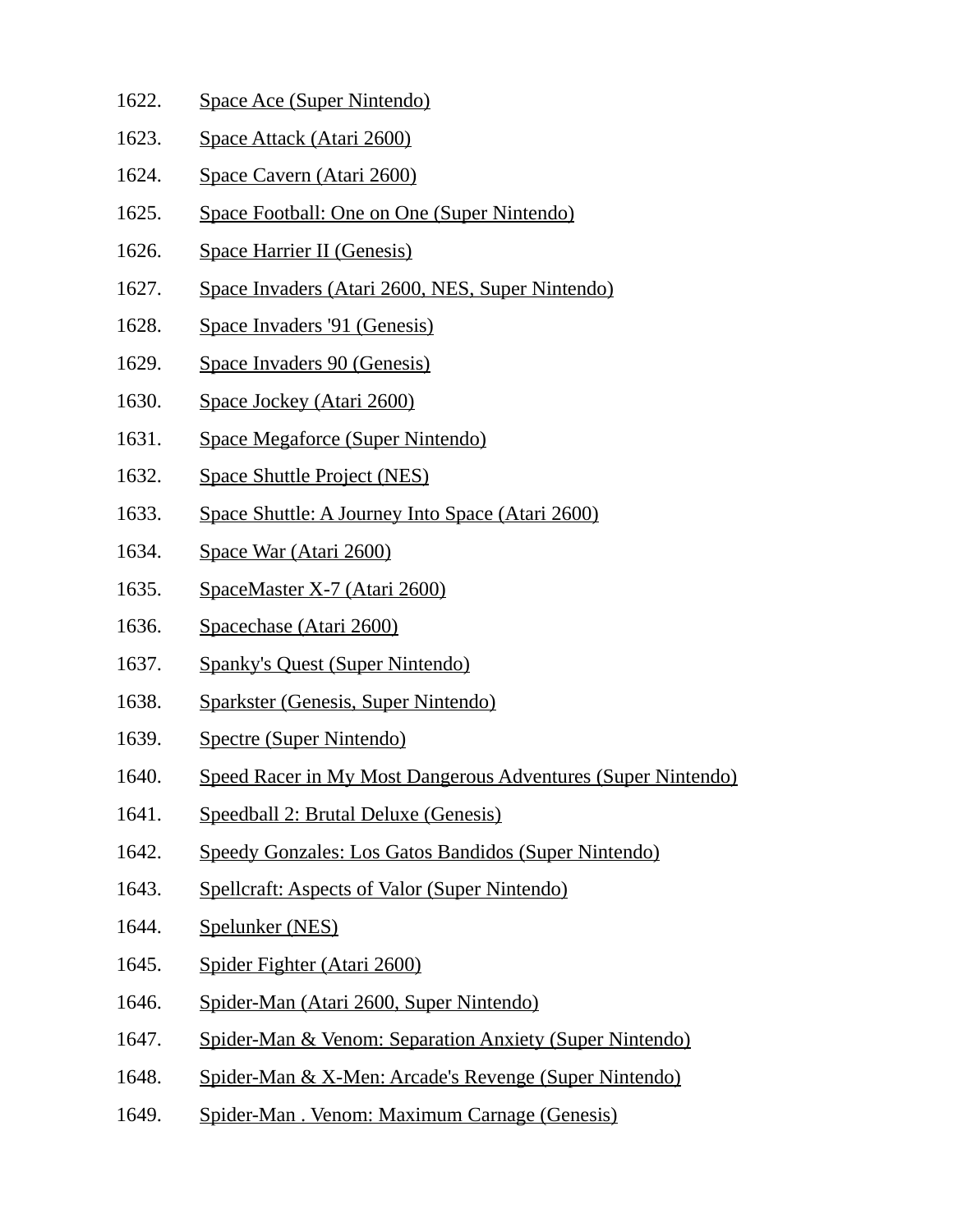- 1650. Spider-Man Animated Series (Genesis)
- 1651. Spider-Man and the X-Men in Arcade's Revenge (Genesis)
- 1652. Spider-Man-Venom: Maximum Carnage (Super Nintendo)
- 1653. Spider-Man: Return of the Sinister Six (NES)
- 1654. Spiderdroid (Atari 2600)
- 1655. Spike's Peak (Atari 2600)
- 1656. Spindizzy Worlds (Super Nintendo)
- 1657. Spiritual Warfare (NES)
- 1658. Spirou (Genesis)
- 1659. Spitfire Attack (Atari 2600)
- 1660. Splatterhouse 2 (Genesis)
- 1661. Splatterhouse 3 (Genesis)
- 1662. Splatterhouse: Wanpaku Graffiti (NES)
- 1663. Sports Illustrated Championship Football & Baseball (Super Nintendo)
- 1664. Sports Talk Baseball (Genesis)
- 1665. Spot Goes To Hollywood (Genesis)
- 1666. Spot: The Video Game (NES)
- 1667. Springer (Atari 2600)
- 1668. Sprint Master (Atari 2600)
- 1669. Spy Hunter (Atari 2600, NES)
- 1670. Spy vs. Spy (NES)
- 1671. Sqoon (NES)
- 1672. Squeeze Box (Atari 2600)
- 1673. Sssnake (Atari 2600)
- 1674. Stadium Events (NES)
- 1675. Stampede (Atari 2600)
- 1676. Stanley: The Search for Dr. Livingston (NES)
- 1677. Star Control (Genesis)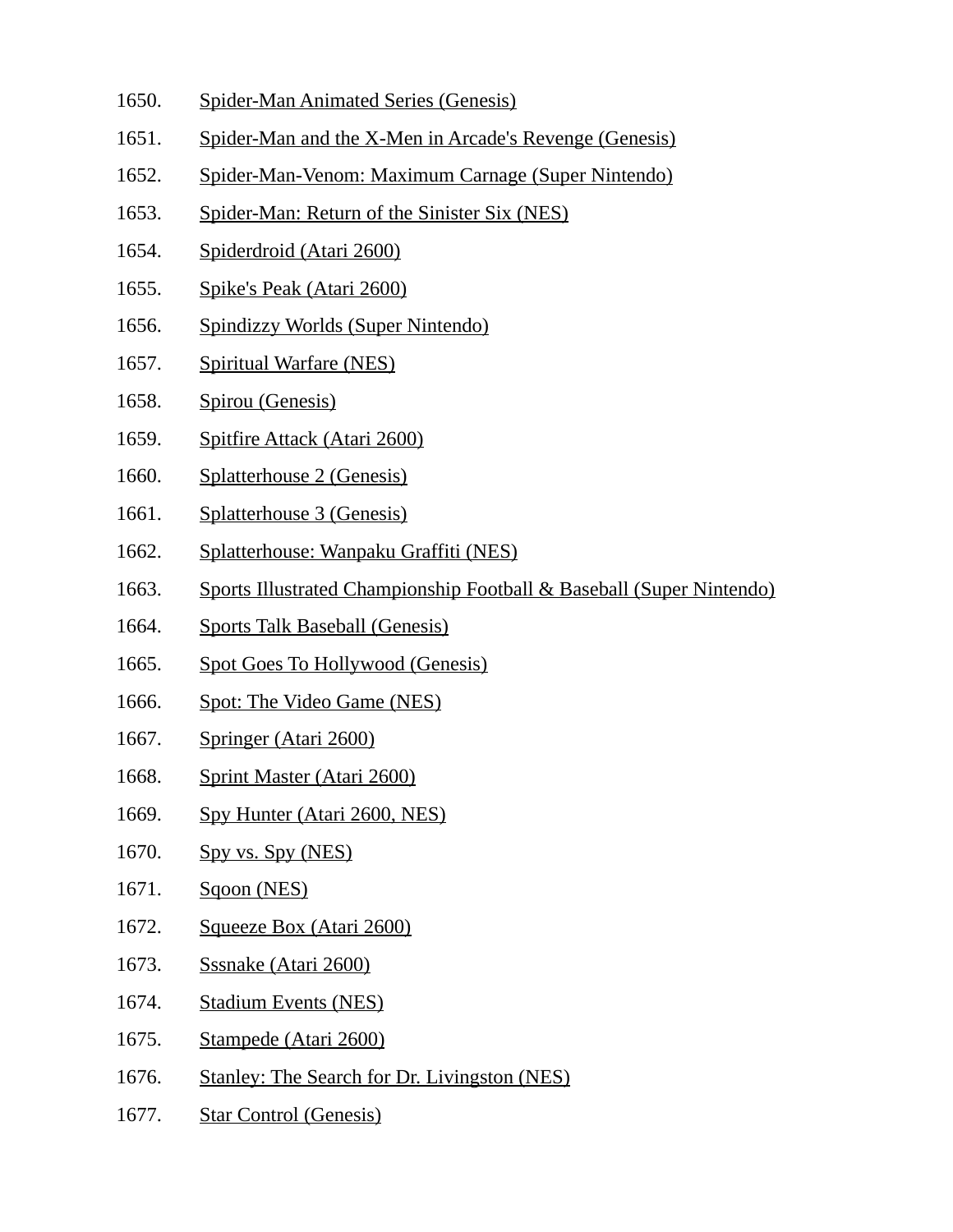- 1678. Star Force (NES)
- 1679. Star Fox (Atari 2600, Super Nintendo)
- 1680. Star Fox: Super Weekend (Super Nintendo)
- 1681. Star Raiders (Atari 2600)
- 1682. Star Soldier (NES)
- 1683. Star Strike (Atari 2600)
- 1684. Star Trek: 25th Anniversary (NES)
- 1685. Star Trek: Deep Space Nine Crossroads of Time (Genesis)
- 1686. Star Trek: Deep Space Nine: Crossroads of Time (Super Nintendo)
- 1687. Star Trek: Starfleet Academy: Starship Bridge Simulator (Super Nintendo)
- 1688. Star Trek: Strategic Operations Simulator (Atari 2600)
- 1689. Star Trek: The Next Generation (NES)
- 1690. Star Trek: The Next Generation: Echoes from the Past (Genesis)
- 1691. Star Trek: The Next Generation: Future's Past (Super Nintendo)
- 1692. Star Voyager (NES)
- 1693. Star Wars (NES)
- 1694. Star Wars: Jedi Arena (Atari 2600)
- 1695. Star Wars: Return of the Jedi: Death Star Battle (Atari 2600)
- 1696. Star Wars: The Arcade Game (Atari 2600)
- 1697. Star Wars: The Empire Strikes Back (Atari 2600, NES)
- 1698. StarMaster (Atari 2600)
- 1699. StarTropics (NES)
- 1700. Starflight (Genesis)
- 1701. Stargate (Atari 2600, Genesis, Super Nintendo)
- 1702. Stargunner (Atari 2600)
- 1703. Starship Hector (NES)
- 1704. Stealth ATF (NES)
- 1705. Steel Empire (Genesis)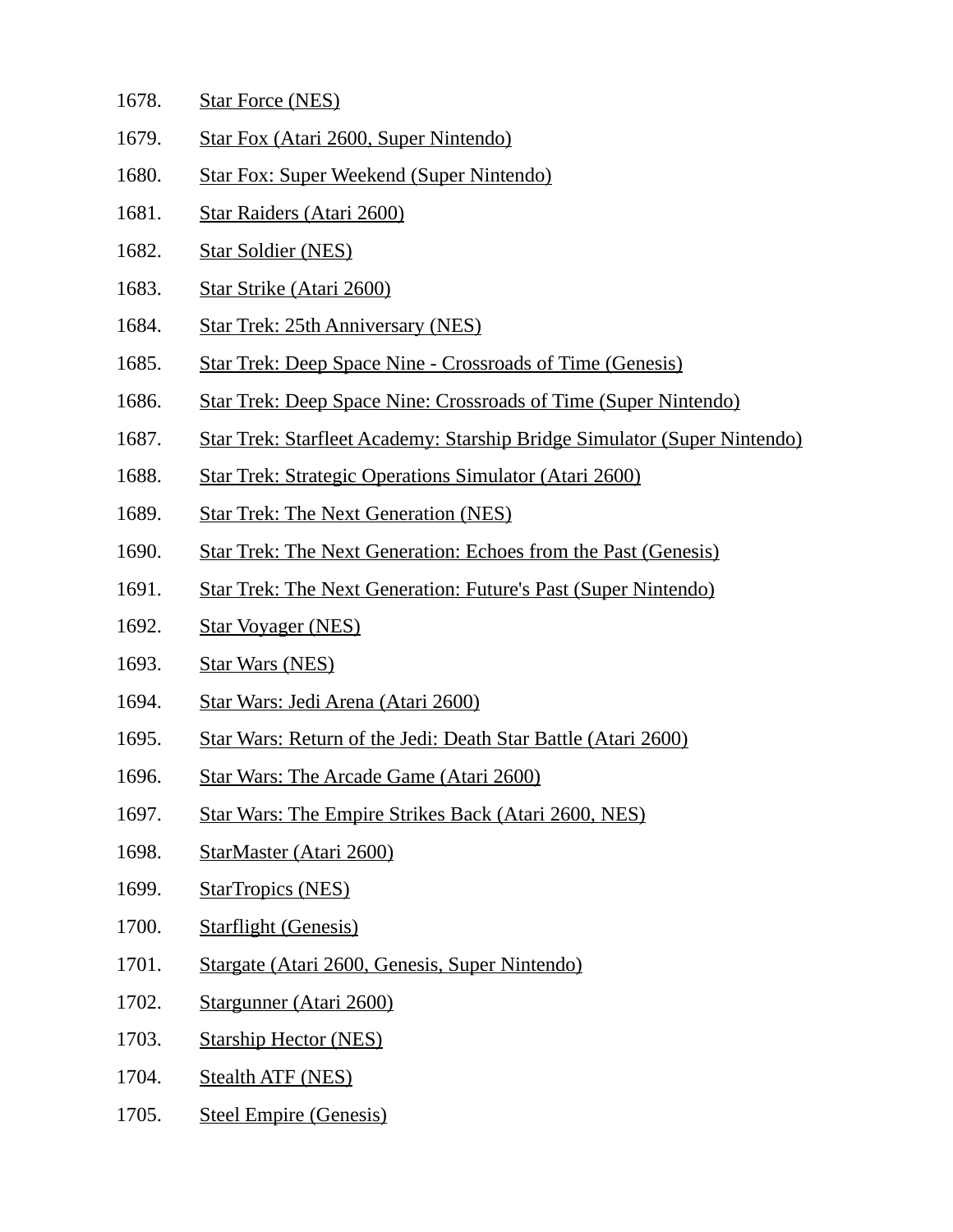1706. Steel Talons (Genesis, Super Nintendo) 1707. Steeplechase (Atari 2600) 1708. Stellar Track (Atari 2600) 1709. Sterling Sharpe: End 2 End (Super Nintendo) 1710. Stinger (NES) 1711. Stone Protectors (Super Nintendo) 1712. Stormlord (Genesis) 1713. Strawberry Shortcake: Musical Match-Ups (Atari 2600) 1714. Street Combat (Super Nintendo) 1715. Street Cop (NES) 1716. Street Fighter 2010: The Final Fight (NES) 1717. Street Fighter Alpha 2 (Super Nintendo) 1718. Street Fighter II (Super Nintendo) 1719. Street Fighter II Turbo (Super Nintendo) 1720. Street Fighter II: Special Champion Edition (Genesis) 1721. Street Hockey '95 (Super Nintendo) 1722. Street Racer (Atari 2600, Genesis, Super Nintendo) 1723. Streets of Rage (Genesis) 1724. Streets of Rage 2 (Genesis) 1725. Streets of Rage 3 (Genesis) 1726. Strider (Genesis, NES) 1727. Strider II (Genesis) 1728. Strike Gunner S.T.G (Super Nintendo) 1729. Stunt Kids (NES) 1730. Stunt Race FX (Super Nintendo) 1731. Sub-Scan (Atari 2600) 1732. Sub-Terrania (Genesis) 1733. Submarine Commander (Atari 2600)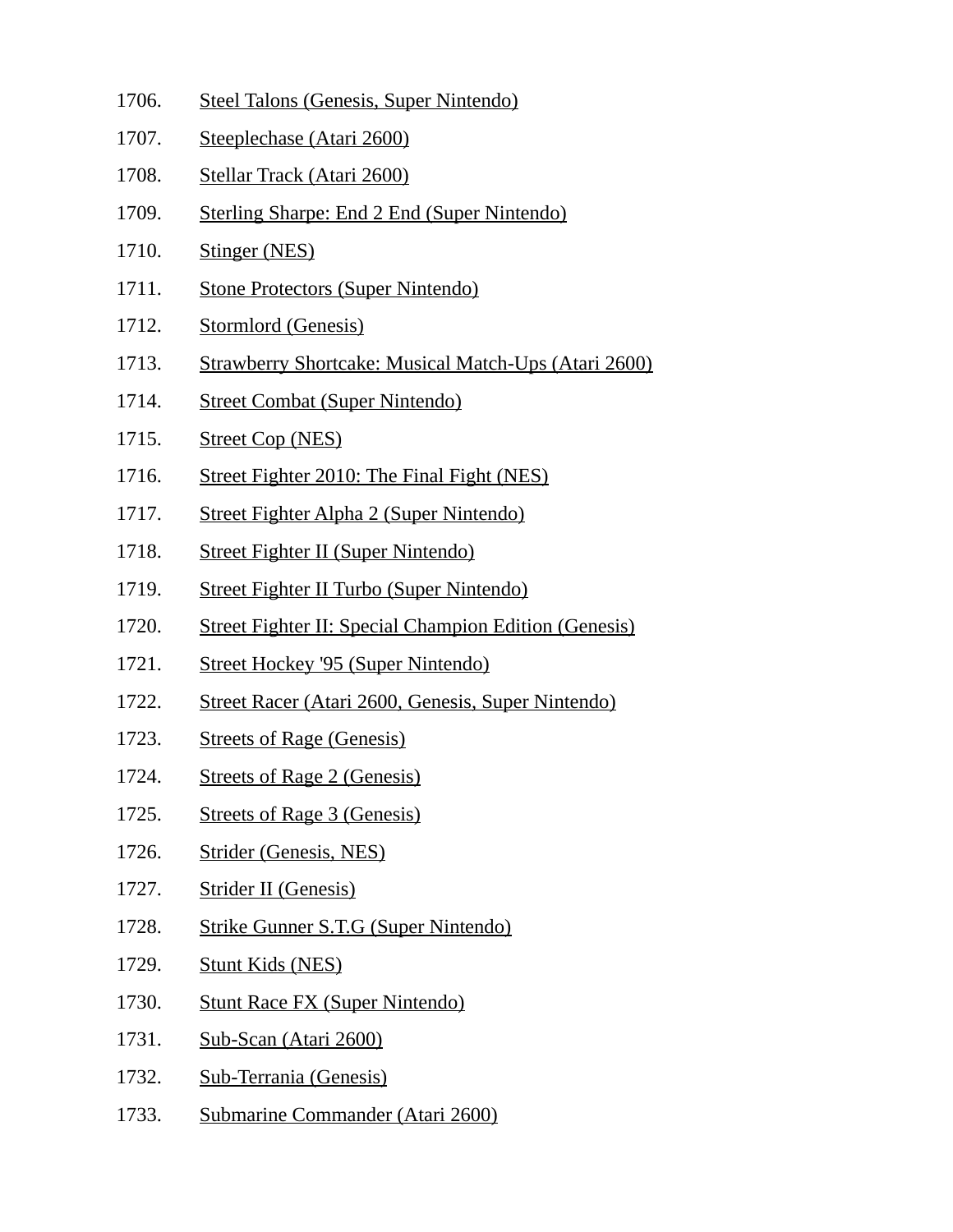- 1734. Summer Challenge (Genesis)
- 1735. Summer Games (Atari 2600)
- 1736. Sunday Funday: The Ride (NES)
- 1737. Sunset Riders (Genesis, Super Nintendo)
- 1738. Super 42 in 1 (NES)
- 1739. Super Adventure Island (Super Nintendo)
- 1740. Super Adventure Island II (Super Nintendo)
- 1741. Super Airwolf (Genesis)
- 1742. Super Alfred Chicken (Super Nintendo)
- 1743. Super Baseball (Atari 2600)
- 1744. Super Baseball 2020 (Genesis)
- 1745. Super Baseball Simulator 1.000 (Super Nintendo)
- 1746. Super Bases Loaded (Super Nintendo)
- 1747. Super Bases Loaded 2 (Super Nintendo)
- 1748. Super Bases Loaded 3: License to Steal (Super Nintendo)
- 1749. Super Batter Up (Super Nintendo)
- 1750. Super Battleship (Genesis, Super Nintendo)
- 1751. Super Battletank 2 (Super Nintendo)
- 1752. Super Battletank: War in the Gulf (Super Nintendo)
- 1753. Super Black Bass (Super Nintendo)
- 1754. Super Bomberman (Super Nintendo)
- 1755. Super Bomberman 2 (Super Nintendo)
- 1756. Super Bonk (Super Nintendo)
- 1757. Super Bowling (Super Nintendo)
- 1758. Super Breakout (Atari 2600)
- 1759. Super Buster Bros. (Super Nintendo)
- 1760. Super C (NES)
- 1761. Super Caesars Palace (Super Nintendo)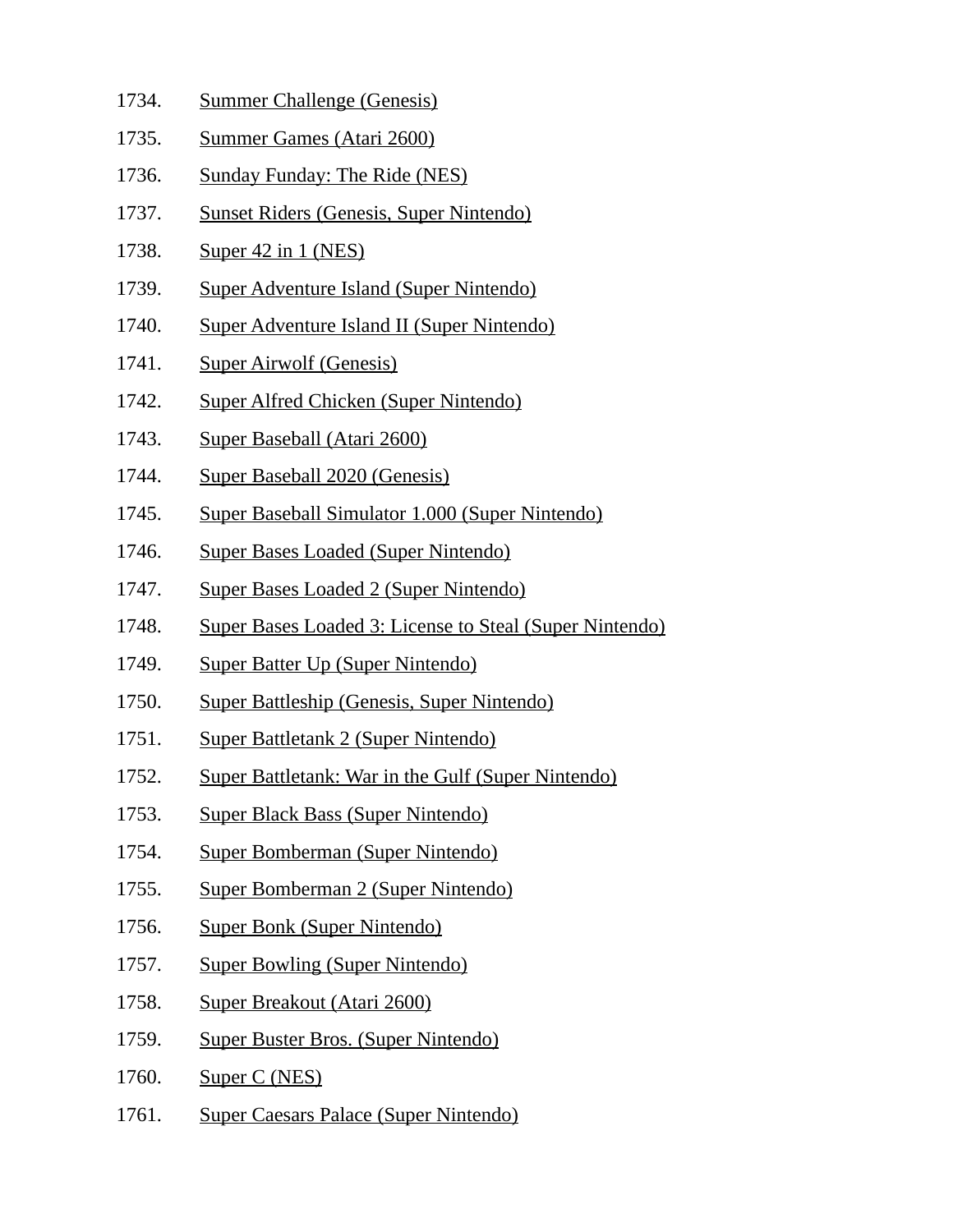| 1762. | <b>Super Cars (NES)</b>                                            |
|-------|--------------------------------------------------------------------|
| 1763. | Super Castlevania IV (Super Nintendo)                              |
| 1764. | Super Challenge Baseball (Atari 2600)                              |
| 1765. | Super Challenge Football (Atari 2600)                              |
| 1766. | Super Chase H.Q. (Super Nintendo)                                  |
| 1767. | Super Cobra (Atari 2600)                                           |
| 1768. | <b>Super Conflict: The Mideast (Super Nintendo)</b>                |
| 1769. | <b>Super Dodge Ball (NES)</b>                                      |
| 1770. | <b>Super Double Dragon (Super Nintendo)</b>                        |
| 1771. | <b>Super Dyna'mix Badminton (NES)</b>                              |
| 1772. | <b>Super Fantasy Zone (Genesis)</b>                                |
| 1773. | <b>Super Football (Atari 2600)</b>                                 |
| 1774. | <b>Super Ghouls'n Ghosts (Super Nintendo)</b>                      |
| 1775. | <b>Super Glove Ball (NES)</b>                                      |
| 1776. | Super Goal! 2 (Super Nintendo)                                     |
| 1777. | Super Godzilla (Super Nintendo)                                    |
| 1778. | Super H.Q. (Genesis)                                               |
| 1779. | <b>Super Hang-On (Genesis)</b>                                     |
| 1780. | Super High Impact (Genesis, Super Nintendo)                        |
| 1781. | <b>Super Hydlide (Genesis)</b>                                     |
| 1782. | <b>Super James Pond (Super Nintendo)</b>                           |
| 1783. | <b>Super Jeopardy! (NES)</b>                                       |
| 1784. | <b>Super Kick Off (Genesis)</b>                                    |
| 1785. | <b>Super League (Genesis)</b>                                      |
| 1786. | <b>Super Mario All-Stars (Super Nintendo)</b>                      |
| 1787. | <u> Super Mario All-Stars + Super Mario World (Super Nintendo)</u> |
| 1788. | <b>Super Mario Bros. (NES)</b>                                     |
| 1789. | Super Mario Bros. + Duck Hunt (NES)                                |
|       |                                                                    |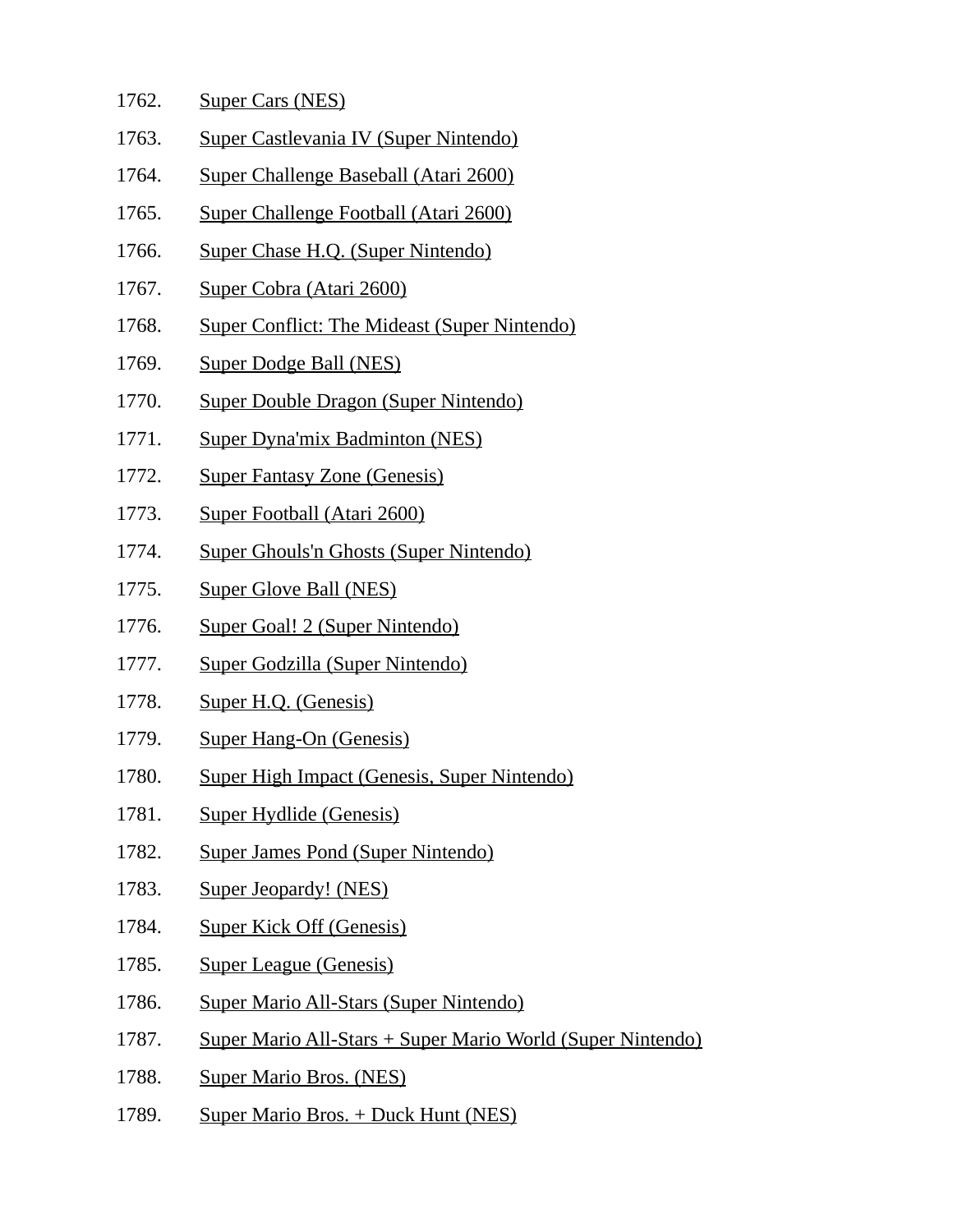- 1790. Super Mario Bros. 2 (NES)
- 1791. Super Mario Bros. 3 (NES)
- 1792. Super Mario Kart (Super Nintendo)
- 1793. Super Mario RPG: Legend of the Seven Stars (Super Nintendo)
- 1794. Super Mario World (Super Nintendo)
- 1795. Super Mario World 2: Yoshi's Island (Super Nintendo)
- 1796. Super Metroid (Super Nintendo)
- 1797. Super Monaco GP (Genesis)
- 1798. Super Ninja Boy (Super Nintendo)
- 1799. Super Noah's Ark 3D (Super Nintendo)
- 1800. Super Nova (Super Nintendo)
- 1801. Super Off Road (Genesis, Super Nintendo)
- 1802. Super Off Road: The Baja (Super Nintendo)
- 1803. Super Pinball: Behind the Mask (Super Nintendo)
- 1804. Super Pitfall (NES)
- 1805. Super Play Action Football (Super Nintendo)
- 1806. Super Punch-Out!! (Super Nintendo)
- 1807. Super Putty (Super Nintendo)
- 1808. Super R-Type (Super Nintendo)
- 1809. Super R.B.I. Baseball (Super Nintendo)
- 1810. Super Real Basketball (Mega Drive) (Genesis)
- 1811. Super Shadow of the Beast (Super Nintendo)
- 1812. Super Skidmarks (Genesis)
- 1813. Super Slam Dunk (Super Nintendo)
- 1814. Super Slap Shot (Super Nintendo)
- 1815. Super Smash T.V. (Genesis, Super Nintendo)
- 1816. Super Soccer (Super Nintendo)
- 1817. Super Soccer Champ (Super Nintendo)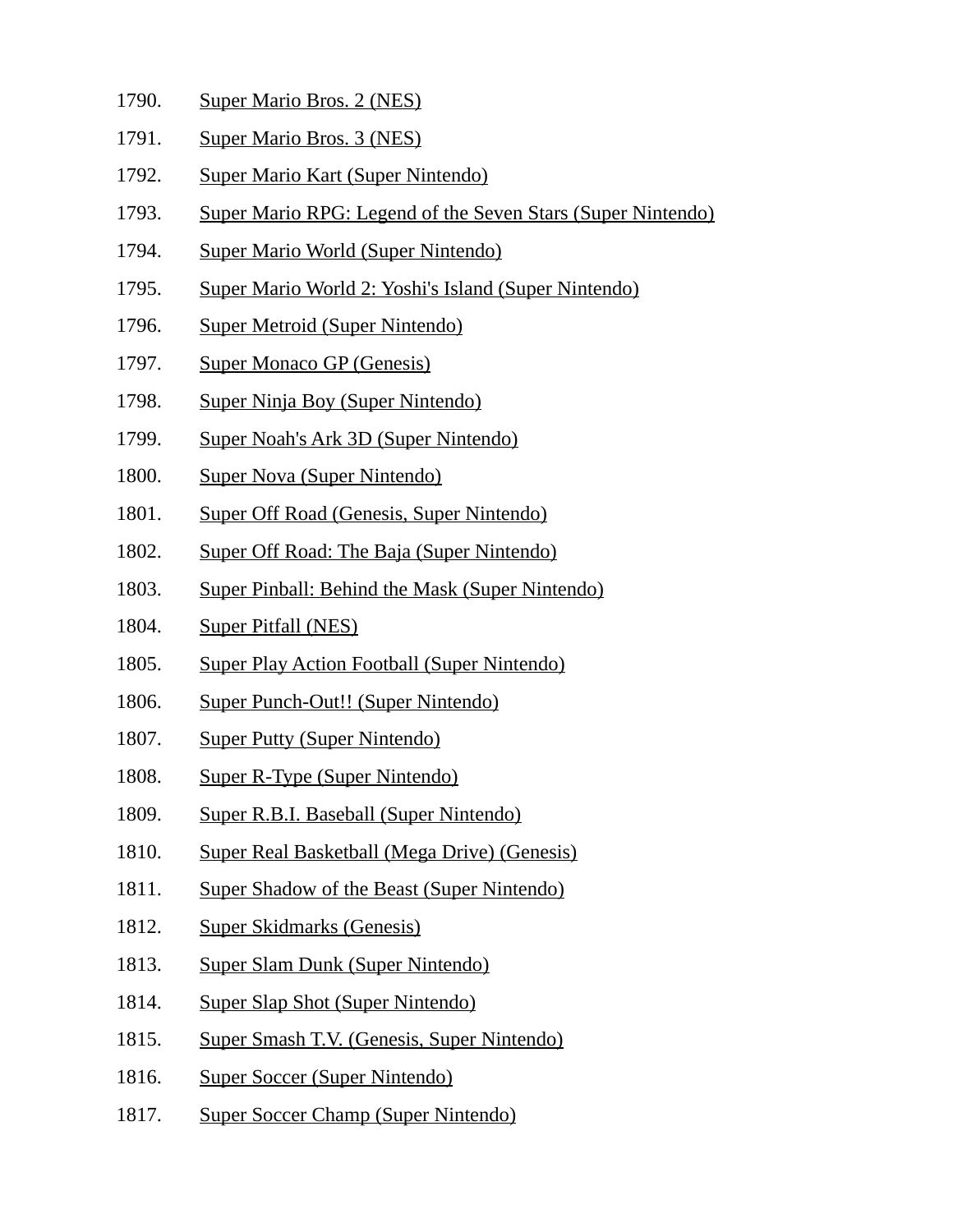- 1818. Super Solitaire (Super Nintendo)
- 1819. Super Spike V'Ball (NES)
- 1820. Super Spike V'Ball + Nintendo World Cup (NES)
- 1821. Super Sprint (NES)
- 1822. Super Spy Hunter (NES)
- 1823. Super Star Wars (Super Nintendo)
- 1824. Super Star Wars: Return of the Jedi (Super Nintendo)
- 1825. Super Star Wars: The Empire Strikes Back (Super Nintendo)
- 1826. Super Street Fighter II (Super Nintendo)
- 1827. Super Street Fighter II: The New Challengers (Genesis)
- 1828. Super Strike Eagle (Super Nintendo)
- 1829. Super Team Games (NES)
- 1830. Super Tennis (Super Nintendo)
- 1831. Super Thunder Blade (Genesis)
- 1832. Super Troll Islands (Super Nintendo)
- 1833. Super Turrican (Super Nintendo)
- 1834. Super Turrican 2 (Super Nintendo)
- 1835. Super Valis IV (Super Nintendo)
- 1836. Super Volley Ball (Genesis)
- 1837. Super Widget (Super Nintendo)
- 1838. Superman (Atari 2600, Genesis, NES)
- 1839. Surround (Atari 2600)
- 1840. Survival Run (Atari 2600)
- 1841. Suzuka 8 Hours (Super Nintendo)
- 1842. Swamp Thing (NES)
- 1843. Sword Master (NES)
- 1844. Sword of Sodan (Genesis)
- 1845. Sword of Vermilion (Genesis)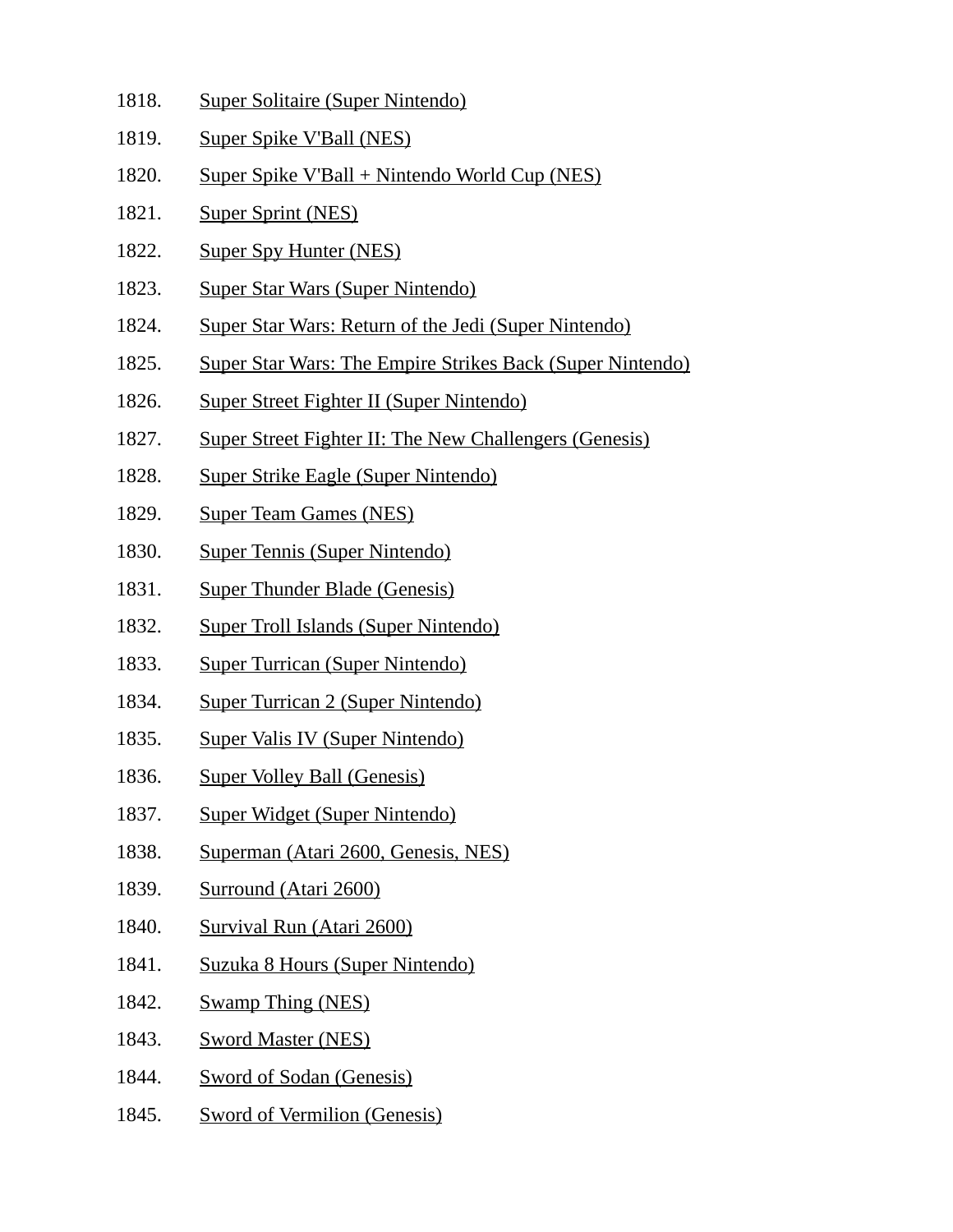- 1846. SwordQuest: EarthWorld (Atari 2600)
- 1847. SwordQuest: FireWorld (Atari 2600)
- 1848. SwordQuest: WaterWorld (Atari 2600)
- 1849. Swordfight (Atari 2600)
- 1850. Swords and Serpents (NES)
- 1851. Syd of Valis (Genesis)
- 1852. Sylvester and Tweety in Cagey Capers (Genesis)
- 1853. Syndicate (Genesis, Super Nintendo)
- 1854. T2: The Arcade Game (Genesis, Super Nintendo)
- 1855. TKO Super Championship Boxing (Super Nintendo)
- 1856. TNN Bass Tournament of Champions (Super Nintendo)
- 1857. TNN Outdoors Bass Tournament '96 (Genesis)
- 1858. TRON: Deadly Discs (Atari 2600)
- 1859. Taboo: The Sixth Sense (NES)
- 1860. Tac-Scan (Atari 2600)
- 1861. Tag Team Match: M.U.S.C.L.E. (NES)
- 1862. Tag Team Wrestling (NES)
- 1863. Tagin' Dragon (NES)
- 1864. TaleSpin (NES)
- 1865. Tank Brigade (Atari 2600)
- 1866. Tapeworm (Atari 2600)
- 1867. Tapper (Atari 2600)
- 1868. Target Earth (Genesis)
- 1869. Target Renegade (NES)
- 1870. Task Force (Atari 2600)
- 1871. Task Force Harrier EX (Genesis)
- 1872. Tax Avoiders (Atari 2600)
- 1873. Taz (Atari 2600)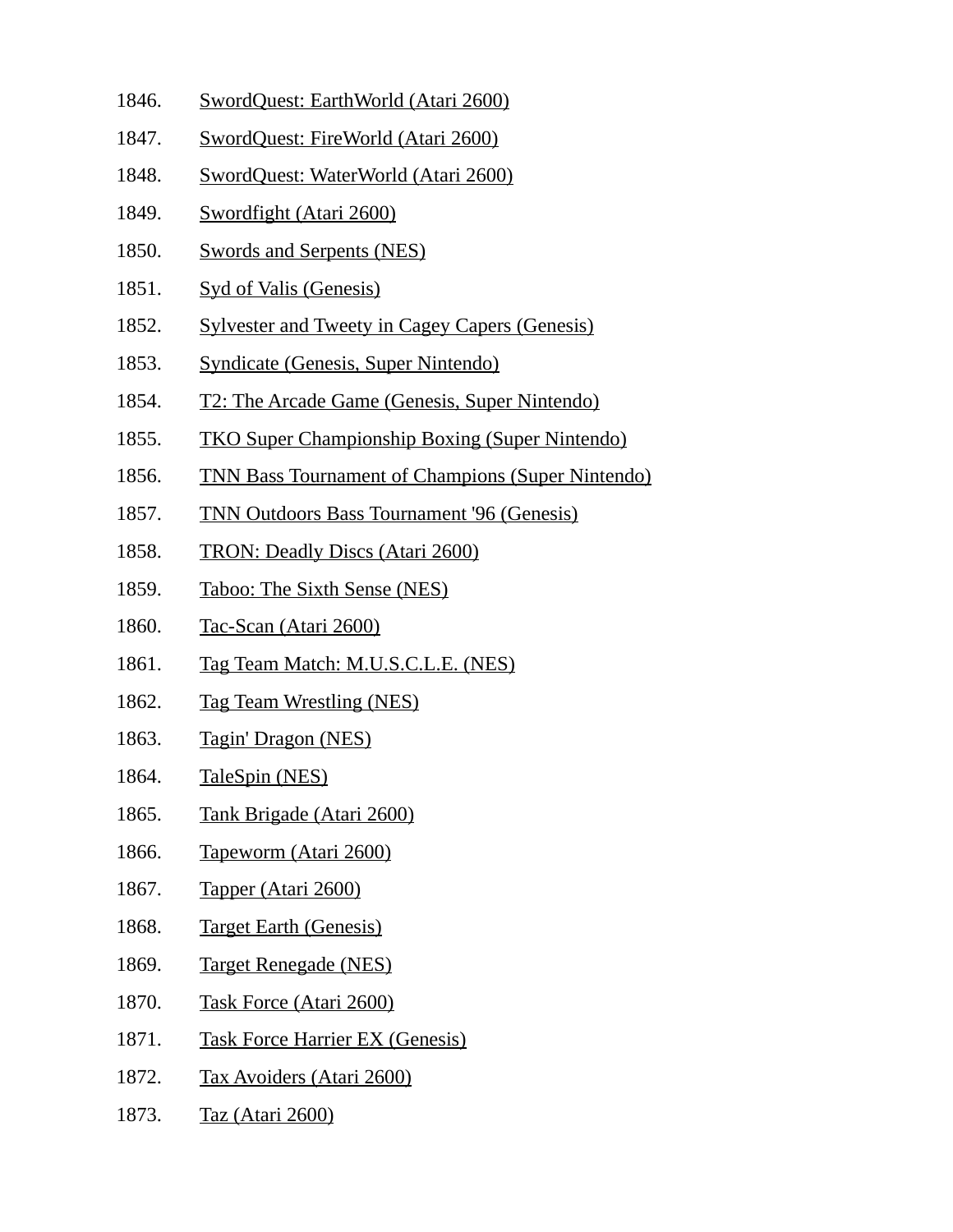- 1874. Taz in Escape From Mars (Genesis)
- 1875. Taz-Mania (Genesis, Super Nintendo)
- 1876. Team USA Basketball (Genesis)
- 1877. TechnoClash (Genesis)
- 1878. Technocop (Genesis)
- 1879. Tecmo Baseball (NES)
- 1880. Tecmo Bowl (NES)
- 1881. Tecmo Cup: Soccer Game (NES)
- 1882. Tecmo NBA Basketball (NES)
- 1883. Tecmo Secret of the Stars (Super Nintendo)
- 1884. Tecmo Super Baseball (Genesis, Super Nintendo)
- 1885. Tecmo Super Bowl (Genesis, NES, Super Nintendo)
- 1886. Tecmo Super Bowl II: Special Edition (Super Nintendo)
- 1887. Tecmo Super Bowl III: Final Edition (Super Nintendo)
- 1888. Tecmo Super Hockey (Genesis)
- 1889. Tecmo Super NBA Basketball (Genesis, Super Nintendo)
- 1890. Tecmo World Cup (Genesis)
- 1891. Tecmo World Wrestling (NES)
- 1892. Teenage Mutant Hero Turtles: Tournament Fighters (Genesis)
- 1893. Teenage Mutant Ninja Turtles (NES)
- 1894. Teenage Mutant Ninja Turtles II: The Arcade Game (NES)
- 1895. Teenage Mutant Ninja Turtles III: The Manhattan Project (NES)
- 1896. Teenage Mutant Ninja Turtles IV: Turtles in Time (Super Nintendo)
- 1897. Teenage Mutant Ninja Turtles: The Hyperstone Heist (Genesis)
- 1898. Teenage Mutant Ninja Turtles: Tournament Fighters (NES, Super Nintendo)
- 1899. Tennis (Atari 2600, NES)
- 1900. Terminator 2: Judgment Day (Genesis, NES, Super Nintendo)
- 1901. Terra Cresta (NES)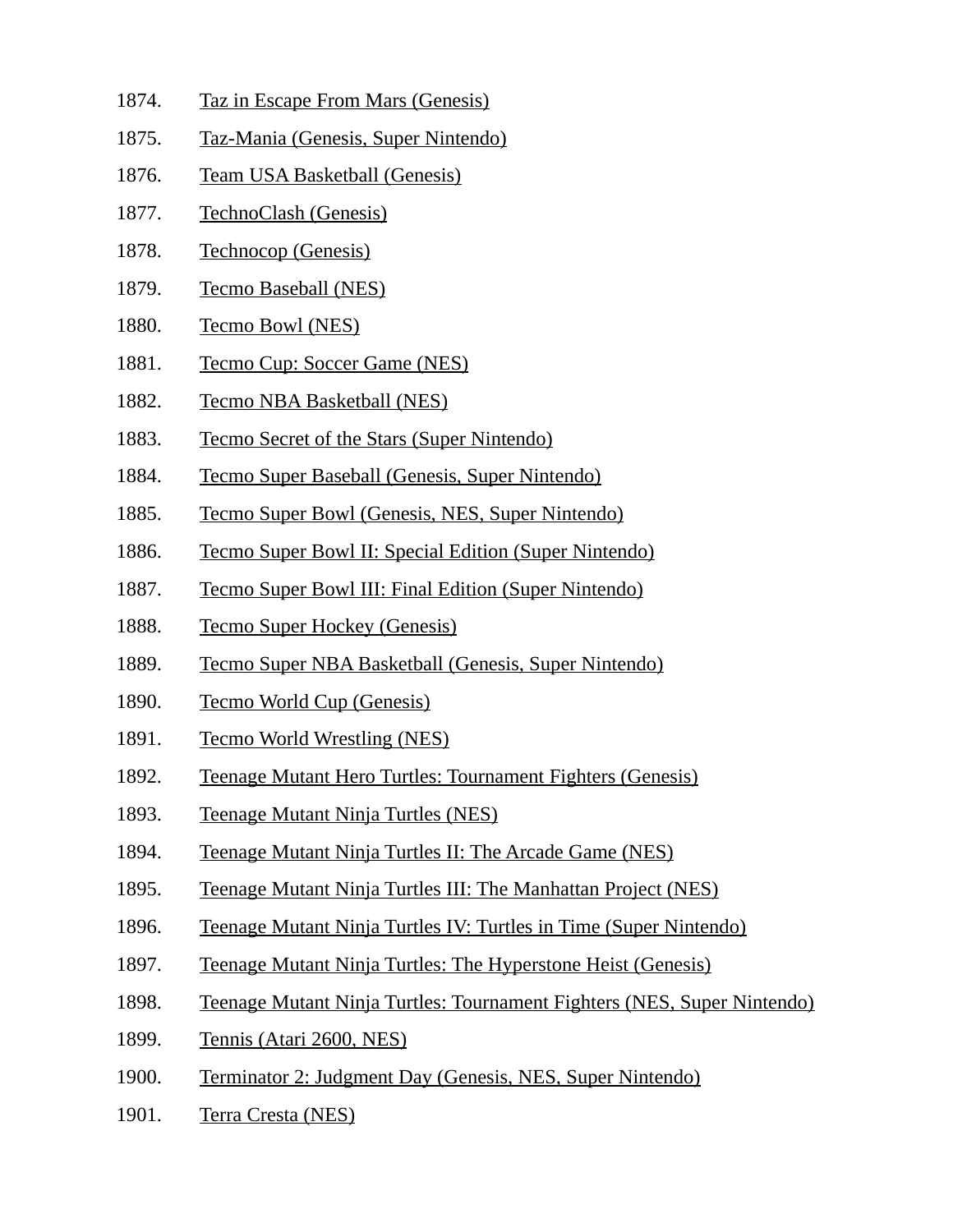- 1902. Test Drive II: The Duel (Genesis)
- 1903. Tetris (Genesis, NES)
- 1904. Tetris & Dr. Mario (Super Nintendo)
- 1905. Tetris 2 (NES, Super Nintendo)
- 1906. Tetris Attack (Super Nintendo)
- 1907. Texas Chainsaw Massacre (Atari 2600)
- 1908. The 7th Saga (Super Nintendo)
- 1909. The A-Team (Atari 2600)
- 1910. The Activision Decathlon (Atari 2600)
- 1911. The Addams Family (Genesis, NES, Super Nintendo)
- 1912. The Addams Family: Pugsley's Scavenger Hunt (NES, Super Nintendo)
- 1913. The Adventures of Batman & Robin (Genesis, Super Nintendo)
- 1914. The Adventures of Bayou Billy (NES)
- 1915. The Adventures of Dr. Franken (Super Nintendo)
- 1916. The Adventures of Gilligan's Island (NES)
- 1917. The Adventures of Kid Kleets (Super Nintendo)
- 1918. The Adventures of Mighty Max (Genesis)
- 1919. The Adventures of Rad Gravity (NES)
- 1920. The Adventures of Rocky and Bullwinkle and Friends (NES, Super Nintendo)
- 1921. The Amazing Spider-Man vs The Kingpin (Genesis)
- 1922. The Aquatic Games Starring James Pond and the Aquabats (Genesis)
- 1923. The Bard's Tale (NES)
- 1924. The Battle of Olympus (NES)
- 1925. The Berenstain Bears' Camping Adventure (Genesis)
- 1926. The Black Bass (NES)
- 1927. The Blue Marlin (NES)
- 1928. The Blues Brothers (NES, Super Nintendo)
- 1929. The Brainies (Super Nintendo)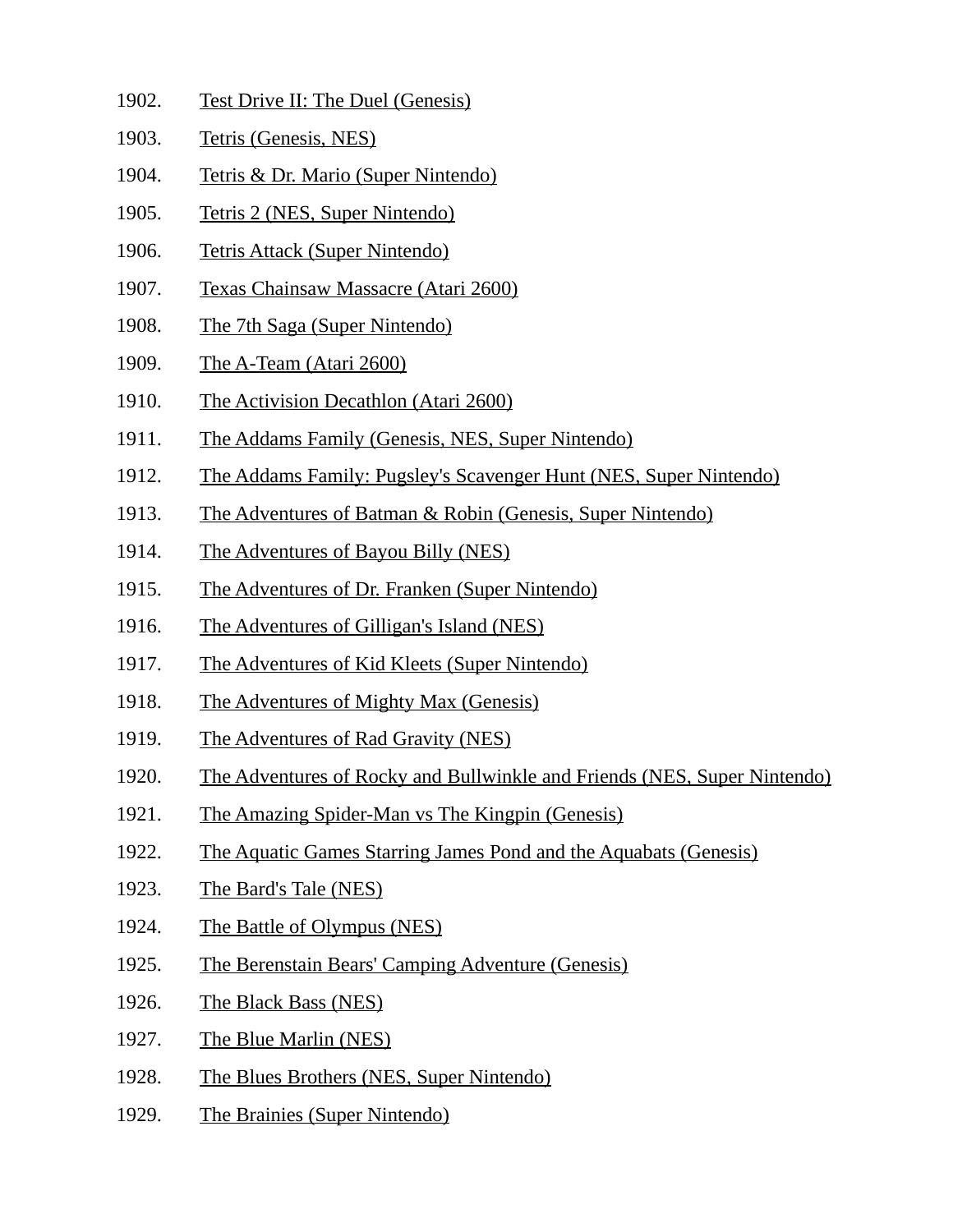- 1930. The Bugs Bunny Birthday Blowout (NES)
- 1931. The Bugs Bunny Crazy Castle (NES)
- 1932. The Challenge of.... Nexar (Atari 2600)
- 1933. The Chaos Engine (Genesis)
- 1934. The Chessmaster (NES, Super Nintendo)
- 1935. The Combatribes (Super Nintendo)
- 1936. The Death and Return of Superman (Genesis, Super Nintendo)
- 1937. The Duel: Test Drive II (Super Nintendo)
- 1938. The Faery Tale Adventure (Genesis)
- 1939. The Fantastic Adventures of Dizzy (NES)
- 1940. The Flintstones (Genesis, Super Nintendo)
- 1941. The Flintstones: The Rescue of Dino & Hoppy (NES)
- 1942. The Flintstones: The Surprise at Dinosaur Peak! (NES)
- 1943. The Flintstones: The Treasure of Sierra Madrock (Super Nintendo)
- 1944. The Goonies II (NES)
- 1945. The Great Circus Mystery Starring Mickey & Minnie (Genesis, Super Nintendo)
- 1946. The Great Waldo Search (Genesis, NES, Super Nintendo)
- 1947. The Guardian Legend (NES)
- 1948. The Humans (Genesis)
- 1949. The Hunt for Red October (NES, Super Nintendo)
- 1950. The Ignition Factor (Super Nintendo)
- 1951. The Immortal (Genesis, NES)
- 1952. The Incredible Crash Dummies (Genesis, NES, Super Nintendo)
- 1953. The Incredible Hulk (Genesis, Super Nintendo)
- 1954. The Irem Skins Game (Super Nintendo)
- 1955. The Itchy & Scratchy Game (Genesis, Super Nintendo)
- 1956. The Jetsons: Cogswell's Caper (NES)
- 1957. The Jetsons: Invasion of the Planet Pirates (Super Nintendo)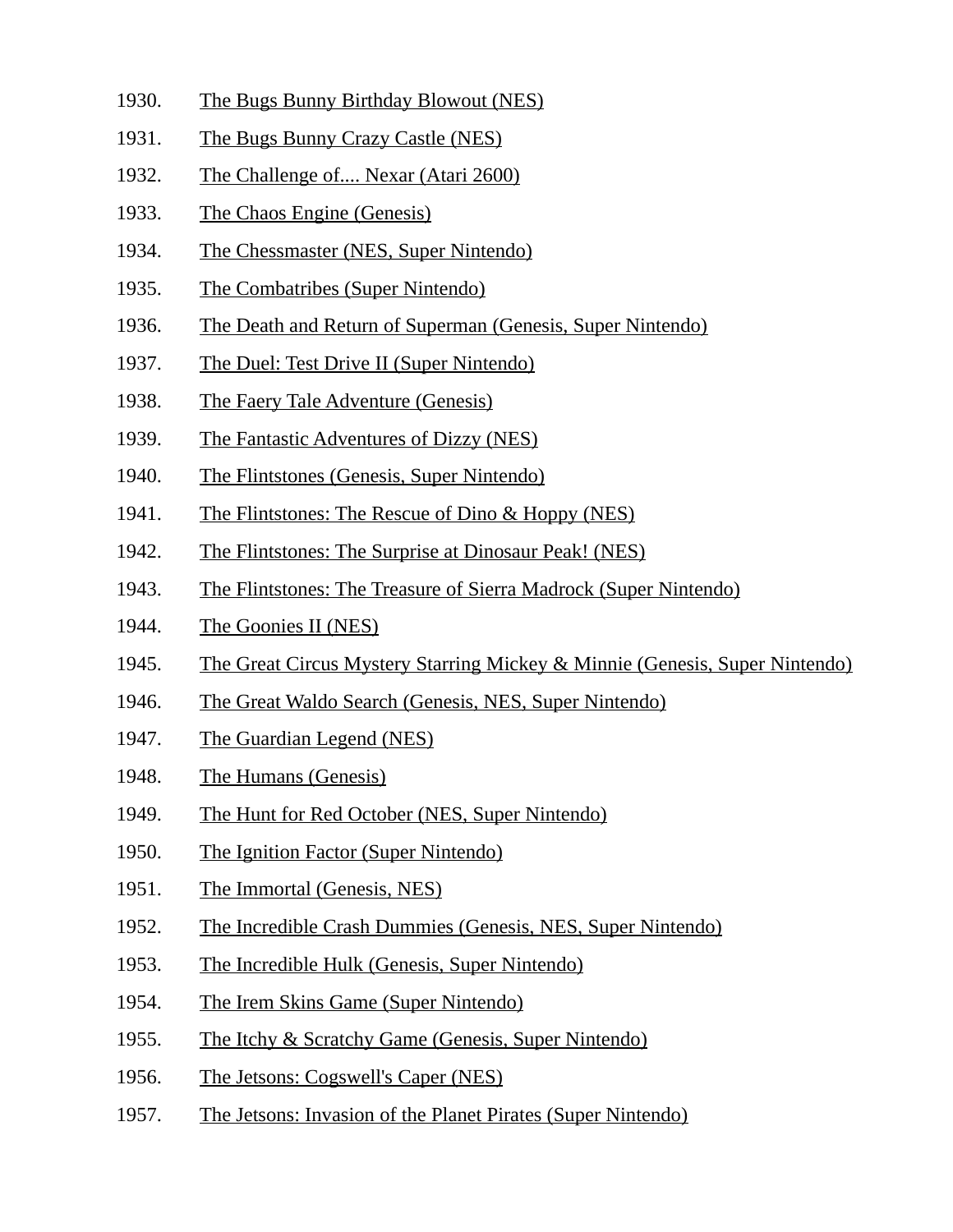- 1958. The Jungle Book (Genesis, NES, Super Nintendo)
- 1959. The Karate Kid (NES)
- 1960. The Krion Conquest (NES)
- 1961. The Last Ninja (NES)
- 1962. The Last Starfighter (NES)
- 1963. The Lawnmower Man (Genesis, Super Nintendo)
- 1964. The Legend of Kage (NES)
- 1965. The Legend of Zelda (NES)
- 1966. The Legend of Zelda: A Link to the Past (Super Nintendo)
- 1967. The Legend of the Mystical Ninja (Super Nintendo)
- 1968. The Lion King (Genesis, Super Nintendo)
- 1969. The Little Mermaid (NES)
- 1970. The Lone Ranger (NES)
- 1971. The Lost Vikings (Genesis, Super Nintendo)
- 1972. The Lost World: Jurassic Park (Genesis)
- 1973. The Mafat Conspiracy (NES)
- 1974. The Magic of Scheherazade (NES)
- 1975. The Magical Quest Starring Mickey Mouse (Super Nintendo)
- 1976. The Mask (Super Nintendo)
- 1977. The Mutant Virus: Crisis in a Computer World (NES)
- 1978. The New Zealand Story (Genesis)
- 1979. The Ooze (Genesis)
- 1980. The Ottifants (Genesis)
- 1981. The Pagemaster (Genesis, Super Nintendo)
- 1982. The Peace Keepers (Super Nintendo)
- 1983. The Pirates of Dark Water (Genesis, Super Nintendo)
- 1984. The Punisher (Genesis, NES)
- 1985. The Ren & Stimpy Show Presents: Stimpy's Invention (Genesis)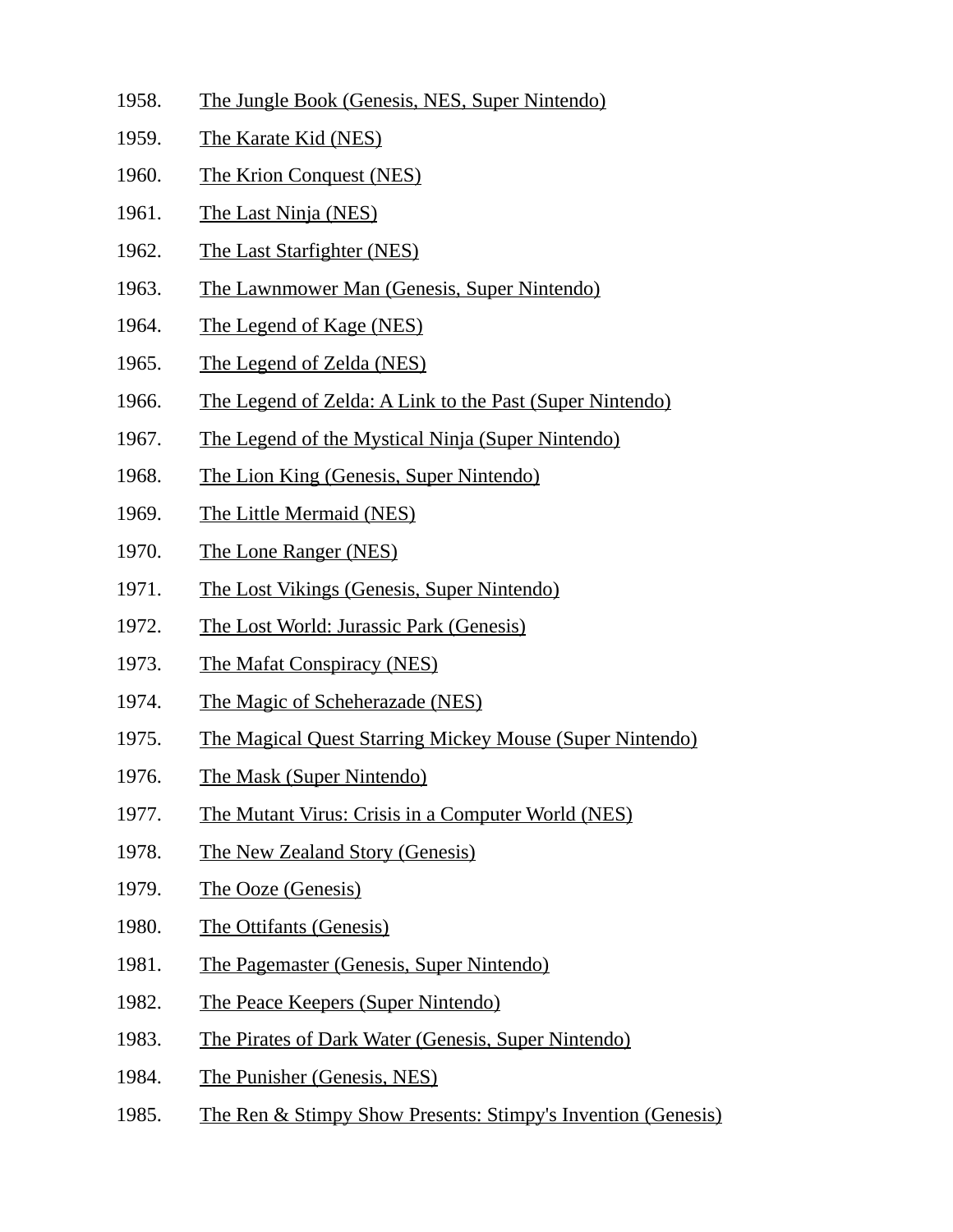- 1986. The Ren & Stimpy Show: Buckeroo\$! (NES)
- 1987. The Ren & Stimpy Show: Fire Dogs (Super Nintendo)
- 1988. The Ren & Stimpy Show: Time Warp (Super Nintendo)
- 1989. The Ren & Stimpy Show: Veediots! (Super Nintendo)
- 1990. The Revenge of Shinobi (Genesis)
- 1991. The Rocketeer (NES, Super Nintendo)
- 1992. The Shadow (Super Nintendo)
- 1993. The Simpsons: Bart vs. the Space Mutants (Genesis, NES)
- 1994. The Simpsons: Bart vs. the World (NES)
- 1995. The Simpsons: Bart's Nightmare (Genesis, Super Nintendo)
- 1996. The Simpsons: Bartman Meets Radioactive Man (NES)
- 1997. The Smurfs (Genesis, NES)
- 1998. The Smurfs Travel the World (Genesis)
- 1999. The Sporting News Baseball (Super Nintendo)
- 2000. The Super Aquatic Games Starring the Aquabats (Super Nintendo)
- 2001. The Super Shinobi II (Genesis)
- 2002. The Terminator (Genesis, NES, Super Nintendo)
- 2003. The Three Stooges (NES)
- 2004. The Tick (Genesis, Super Nintendo)
- 2005. The Twisted Tales of Spike McFang (Super Nintendo)
- 2006. The Ultimate Stuntman (NES)
- 2007. The Uncanny X-Men (NES)
- 2008. The Untouchables (NES, Super Nintendo)
- 2009. The Wizard of Oz (Super Nintendo)
- 2010. The Young Indiana Jones Chronicles (NES)
- 2011. Theme Park (Genesis)
- 2012. Thomas the Tank Engine & Friends (Super Nintendo)
- 2013. Threshold (Atari 2600)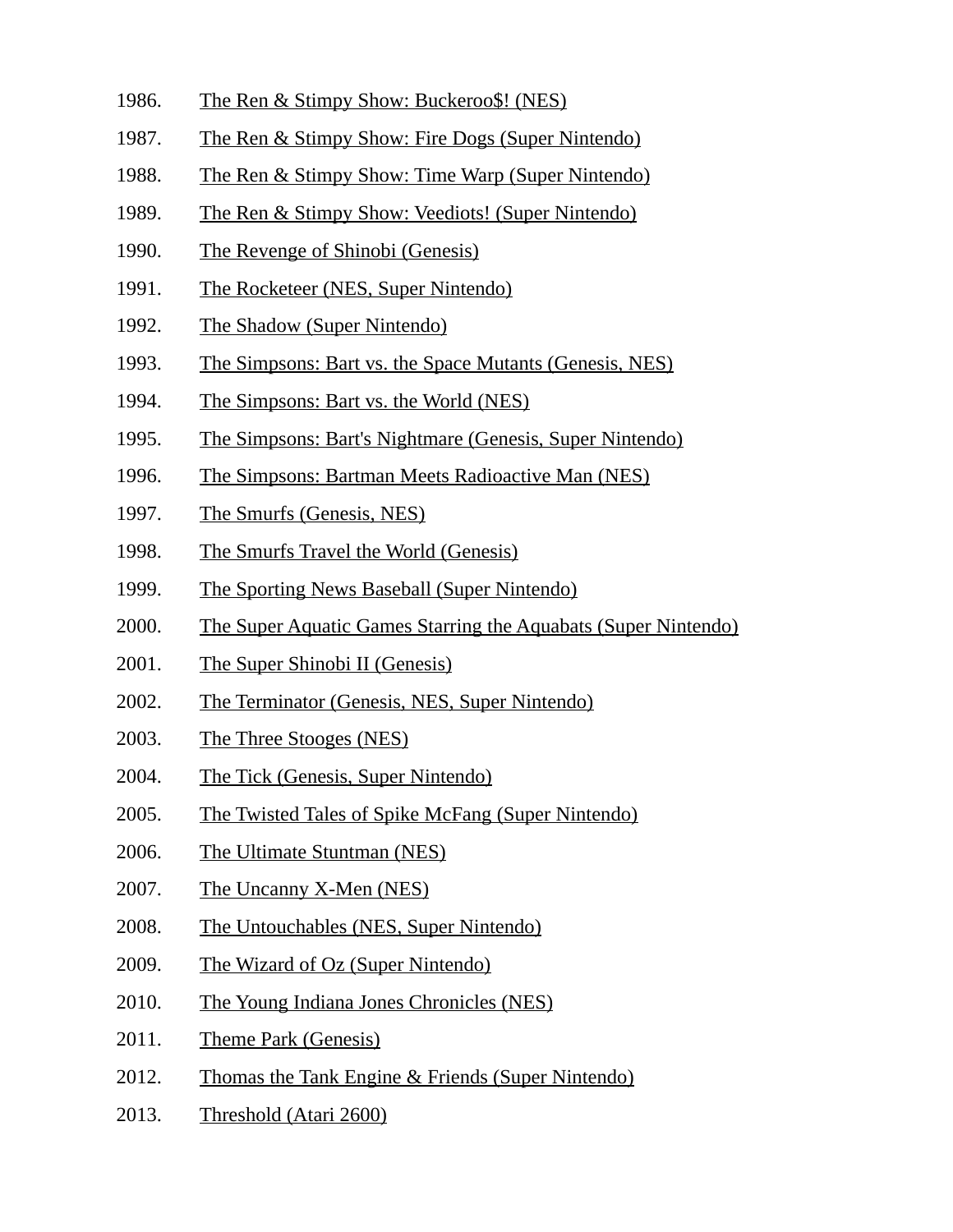- 2014. Thunder & Lightning (NES)
- 2015. Thunder Force II (Genesis)
- 2016. Thunder Force III (Genesis)
- 2017. Thunder Force IV (Genesis)
- 2018. Thunder Spirits (Super Nintendo)
- 2019. Thunderbirds (NES)
- 2020. Thundercade (NES)
- 2021. Thunderground (Atari 2600)
- 2022. Tiger-Heli (NES)
- 2023. Tiles of Fate (NES)
- 2024. Time Killers (Genesis)
- 2025. Time Lord (NES)
- 2026. Time Pilot (Atari 2600)
- 2027. Time Slip (Super Nintendo)
- 2028. Time Trax (Super Nintendo)
- 2029. Time Warp (Atari 2600)
- 2030. Timecop (Super Nintendo)
- 2031. Times of Lore (NES)
- 2032. Timon & Pumbaa's Jungle Games (Super Nintendo)
- 2033. Tin Star (Super Nintendo)
- 2034. TinHead (Genesis)
- 2035. Tiny Toon Adventures (NES)
- 2036. Tiny Toon Adventures 2: Trouble in Wackyland (NES)
- 2037. Tiny Toon Adventures Cartoon Workshop (NES)
- 2038. Tiny Toon Adventures: Acme All-Stars (Genesis)
- 2039. Tiny Toon Adventures: Buster Busts Loose! (Super Nintendo)
- 2040. Tiny Toon Adventures: Buster's Hidden Treasure (Genesis)
- 2041. Tiny Toon Adventures: Wacky Sports Challenge (Super Nintendo)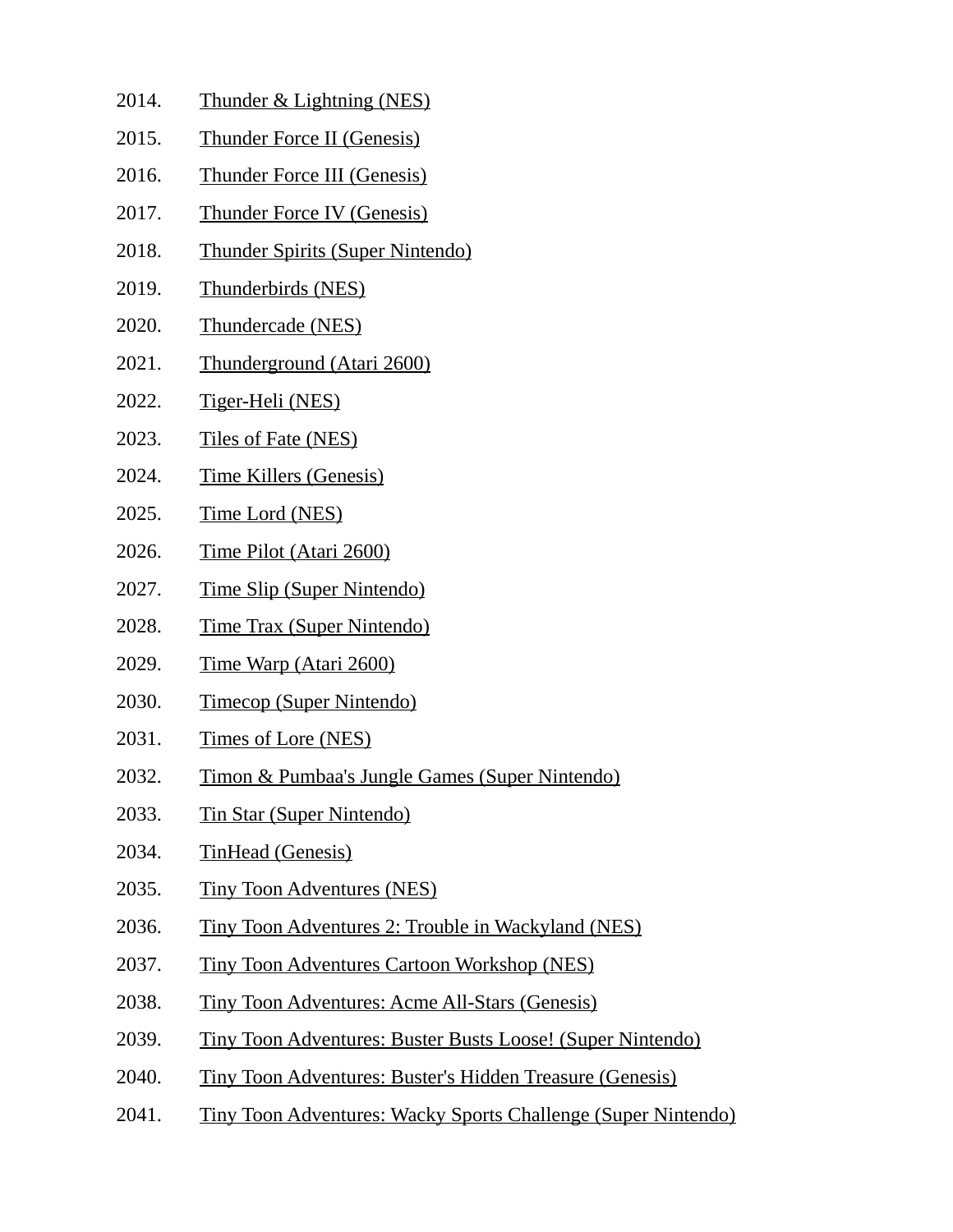- 2042. Title Match Pro Wrestling (Atari 2600)
- 2043. To the Earth (NES)
- 2044. Todd McFarlane's Spawn: The Video Game (Super Nintendo)
- 2045. Todd's Adventures in Slime World (Genesis)
- 2046. ToeJam & Earl (Genesis)
- 2047. ToeJam & Earl in Panic on Funkotron (Genesis)
- 2048. Toki (NES)
- 2049. Toki: Going Ape Spit (Genesis)
- 2050. Tom & Jerry: The Ultimate Game of Cat and Mouse! (NES)
- 2051. Tom and Jerry (Super Nintendo)
- 2052. Tom and Jerry: Frantic Antics (Genesis)
- 2053. Tomarc the Barbarian (Atari 2600)
- 2054. Tombs & Treasure (NES)
- 2055. Tomcat: The F-14 Fighter Simulator (Atari 2600)
- 2056. Tommy Lasorda Baseball (Genesis)
- 2057. Tommy Moe's Winter Extreme: Skiing & Snowboarding (Super Nintendo)
- 2058. Tony La Russa Baseball (Genesis)
- 2059. Tony Meola's Sidekicks Soccer (Super Nintendo)
- 2060. Toobin' (NES)
- 2061. Top Gear (Super Nintendo)
- 2062. Top Gear 2 (Genesis, Super Nintendo)
- 2063. Top Gear 3000 (Super Nintendo)
- 2064. Top Gun (NES)
- 2065. Top Gun: The Second Mission (NES)
- 2066. Top Pro Golf (Genesis)
- 2067. Top Pro Golf 2 (Genesis)
- 2068. Total Carnage (Super Nintendo)
- 2069. Total Football (Genesis)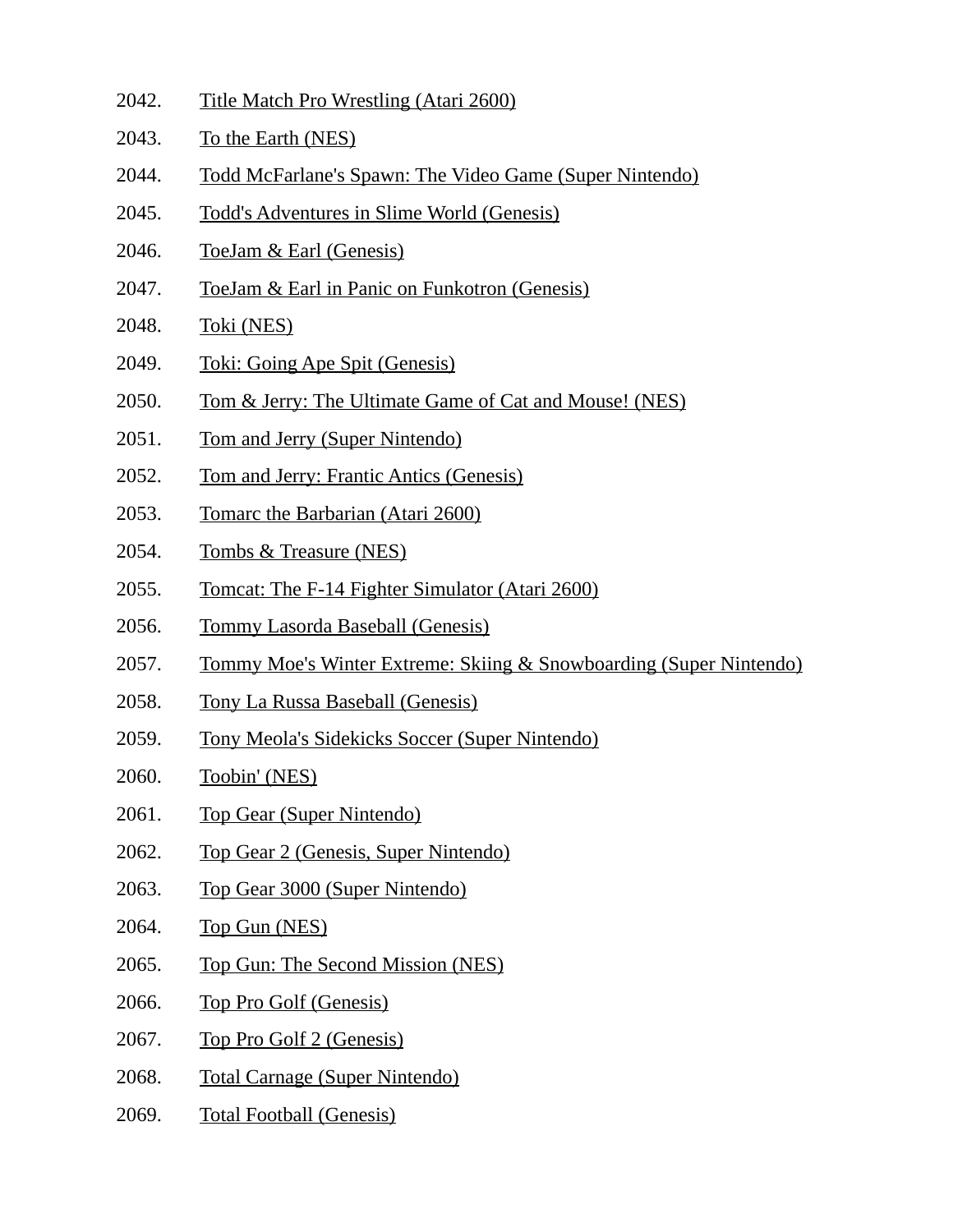| 2070. | <b>Total Recall (NES)</b> |  |
|-------|---------------------------|--|
|       |                           |  |

- 2071. Totally Rad (NES)
- 2072. Touch Down Fever (NES)
- 2073. Toughman Contest (Genesis)
- 2074. Towering Inferno (Atari 2600)
- 2075. Town & Country Surf Designs: Thrilla's Surfari (NES)
- 2076. Town & Country Surf Designs: Wood & Water Rage (NES)
- 2077. Toxic Crusaders (Genesis, NES)
- 2078. Toy Story (Super Nintendo)
- 2079. Toys (Genesis, Super Nintendo)
- 2080. Track & Field (Atari 2600, NES)
- 2081. Track & Field II (NES)
- 2082. Trampoline Terror! (Genesis)
- 2083. Transformers: Convoy no Nazo (NES)
- 2084. Traysia (Genesis)
- 2085. Treasure Master (NES)
- 2086. Triple Play 96 (Genesis)
- 2087. Triple Play: Gold Edition (Genesis)
- 2088. Troddlers (Super Nintendo)
- 2089. Trog! (NES)
- 2090. Trojan (NES)
- 2091. Trolls on Treasure Island (NES)
- 2092. Trouble Shooter (Genesis)
- 2093. Troy Aikman NFL Football (Genesis, Super Nintendo)
- 2094. True Golf Classics: Pebble Beach Golf Links (Super Nintendo)
- 2095. True Golf Classics: Waialae Country Club (Super Nintendo)
- 2096. True Golf Classics: Wicked 18 (Super Nintendo)
- 2097. True Lies (Genesis, Super Nintendo)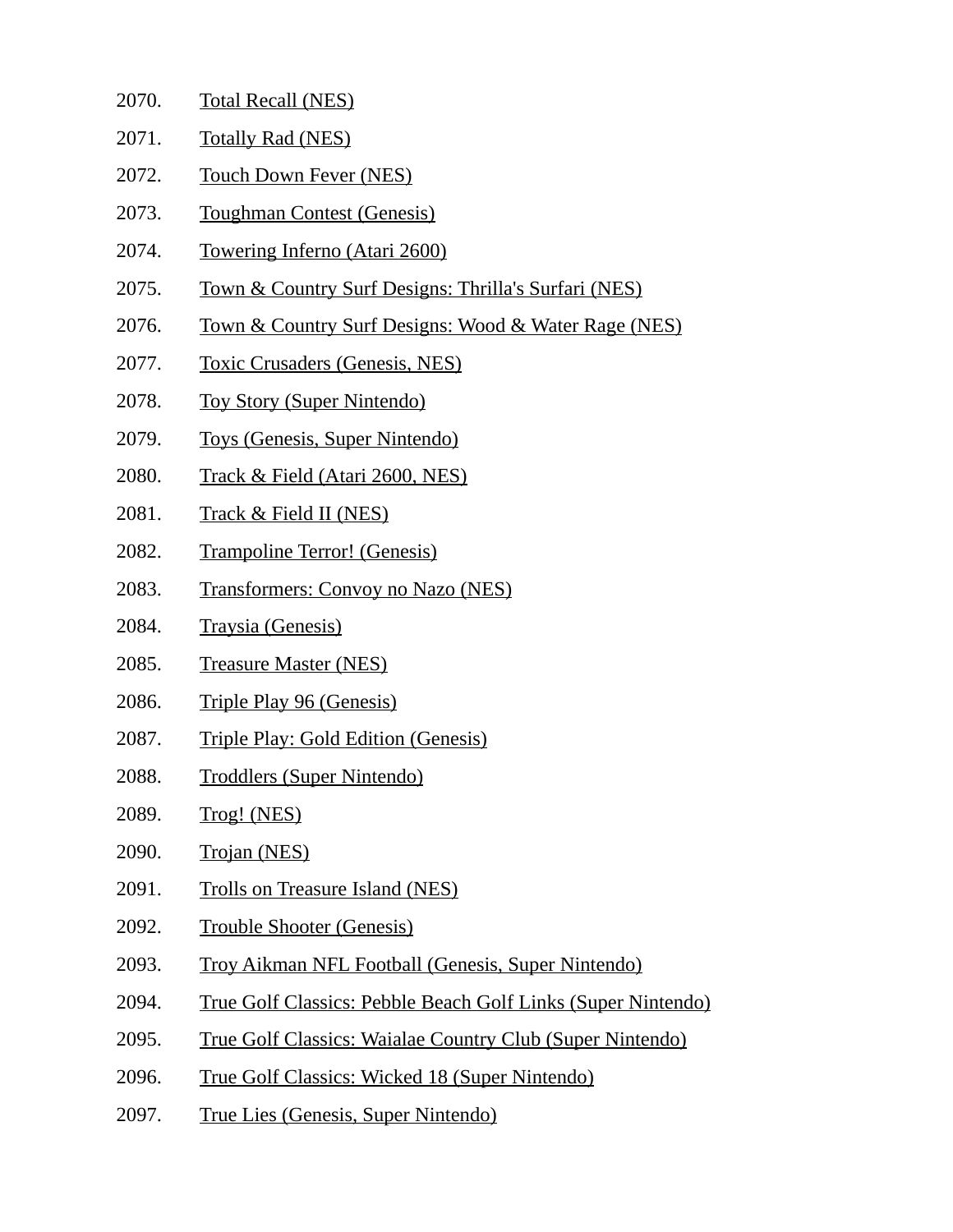| 2098. | <b>Truxton (Genesis)</b>                           |
|-------|----------------------------------------------------|
| 2099. | <b>Tuff E Nuff (Super Nintendo)</b>                |
| 2100. | <b>Tunnel Runner (Atari 2600)</b>                  |
| 2101. | Turbo OutRun (Genesis)                             |
| 2102. | <b>Turmoil (Atari 2600)</b>                        |
| 2103. | Turn and Burn: No-Fly Zone (Super Nintendo)        |
| 2104. | <b>Turrican (Genesis)</b>                          |
| 2105. | <u>Tutankham (Atari 2600)</u>                      |
| 2106. | <b>Twin Cobra (Genesis, NES)</b>                   |
| 2107. | <u>Twin Eagle (NES)</u>                            |
| 2108. | <b>Twin Hawk (Genesis)</b>                         |
| 2109. | <b>Two Crude Dudes (Genesis)</b>                   |
| 2110. | <b>Two Tribes: Populous II (Genesis)</b>           |
| 2111. | <u>U.N. Squadron (Super Nintendo)</u>              |
| 2112. | Ultima: Exodus (NES)                               |
| 2113. | Ultima: Quest of the Avatar (NES)                  |
| 2114. | Ultima: Runes of Virtue II (Super Nintendo)        |
| 2115. | Ultima: The Black Gate (Super Nintendo)            |
| 2116. | <b>Ultima: The False Prophet (Super Nintendo)</b>  |
| 2117. | <b>Ultima: Warriors of Destiny (NES)</b>           |
| 2118. | <b>Ultimate Air Combat (NES)</b>                   |
| 2119. | <b>Ultimate Basketball (NES)</b>                   |
| 2120. | Ultimate Fighter (Super Nintendo)                  |
| 2121. | Ultimate League Soccer (NES)                       |
| 2122. | Ultimate Mortal Kombat 3 (Genesis, Super Nintendo) |
| 2123. | <b>Ultimate QIX (Genesis)</b>                      |
| 2124. | <b>Ultimate Soccer (Genesis)</b>                   |
| 2125. | Ultraman (Genesis, Super Nintendo)                 |
|       |                                                    |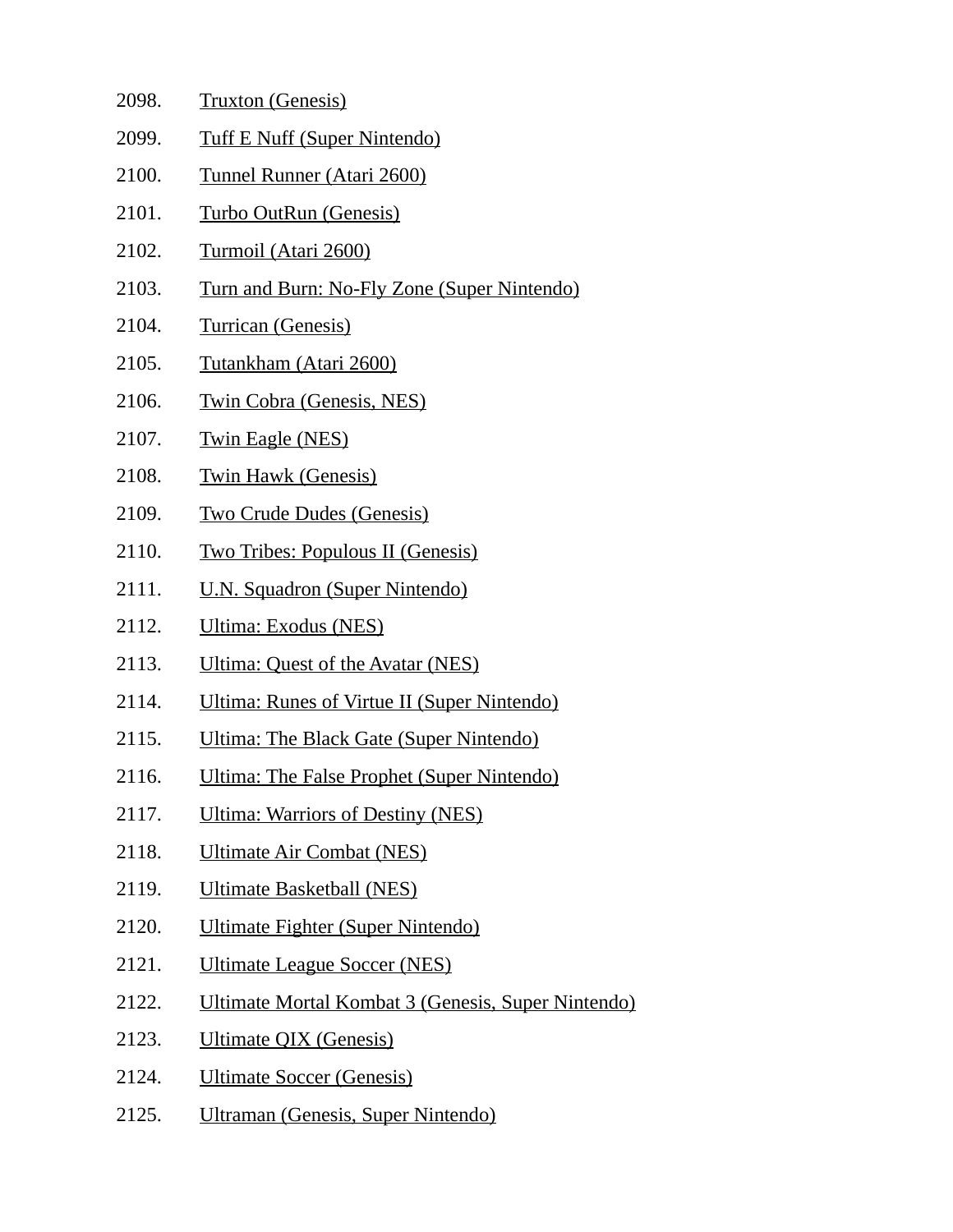- 2126. Uncharted Waters (Genesis, NES, Super Nintendo)
- 2127. Undead Line (Genesis)
- 2128. Uninvited (NES)
- 2129. Uniracers (Super Nintendo)
- 2130. Universal Soldier (Genesis, Super Nintendo)
- 2131. Unnecessary Roughness '95 (Genesis)
- 2132. Up 'n Down (Atari 2600)
- 2133. Urban Champion (NES)
- 2134. Urban Strike (Genesis, Super Nintendo)
- 2135. Utopia: The Creation of a Nation (Super Nintendo)
- 2136. VR Troopers (Genesis)
- 2137. Valis (Genesis)
- 2138. Valis III (Genesis)
- 2139. Vanguard (Atari 2600)
- 2140. Vapor Trail (Genesis)
- 2141. Vectorman (Genesis)
- 2142. Vectorman 2 (Genesis)
- 2143. Vegas Dream (NES)
- 2144. Vegas Stakes (Super Nintendo)
- 2145. Venice Beach Volleyball (NES)
- 2146. Venom . Spider-Man: Separation Anxiety (Genesis)
- 2147. Venture (Atari 2600)
- 2148. Venture II (Atari 2600)
- 2149. Vice: Project Doom (NES)
- 2150. Video Checkers (Atari 2600)
- 2151. Video Chess (Atari 2600)
- 2152. Video Olympics (Atari 2600)
- 2153. Video Pinball (Atari 2600)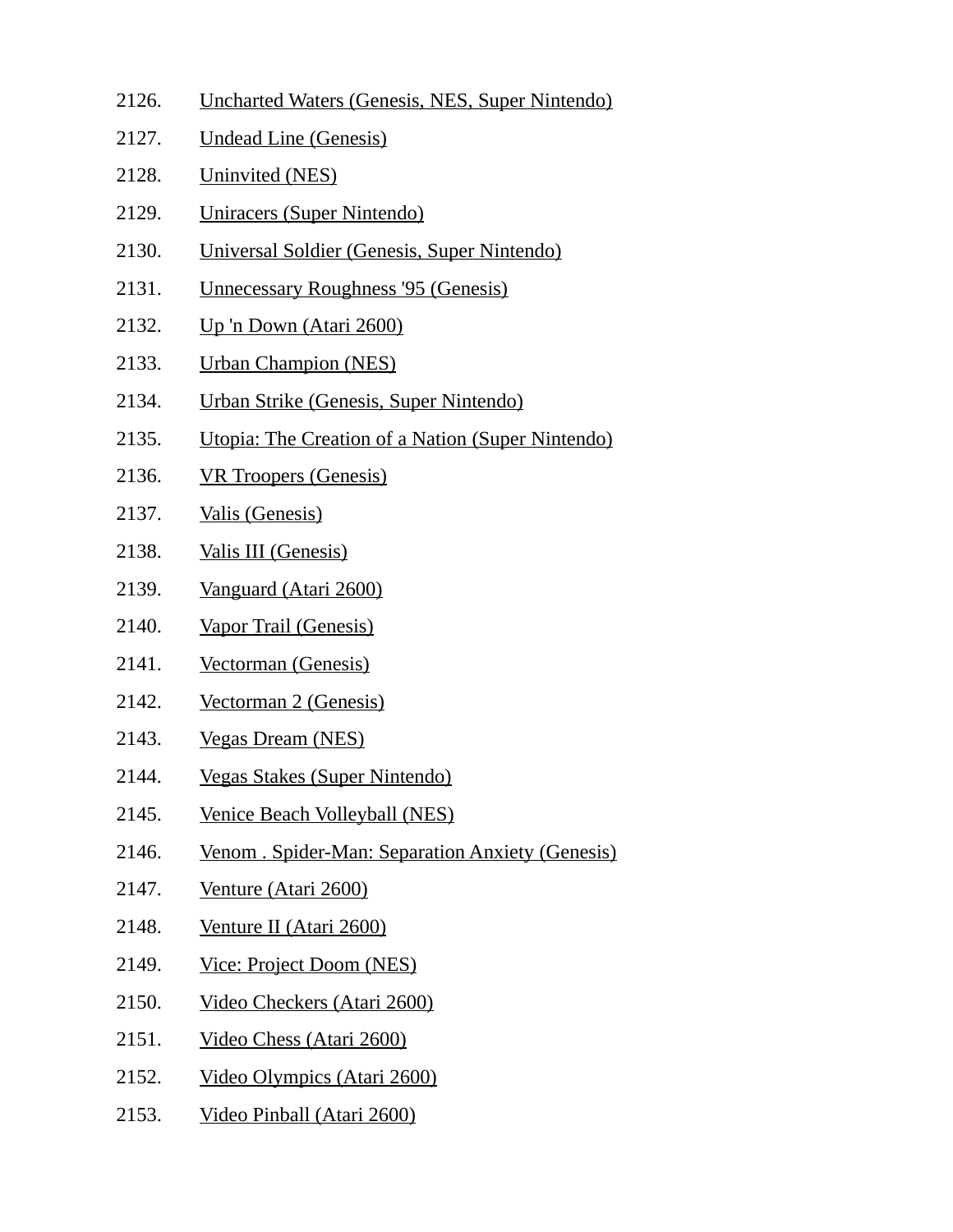| 2154. | <b>Videomation (NES)</b>                                  |
|-------|-----------------------------------------------------------|
| 2155. | <b>Vindicators (NES)</b>                                  |
| 2156. | Virtua Fighter 2 (Genesis)                                |
| 2157. | <b>Virtua Racing (Genesis)</b>                            |
| 2158. | Virtual Bart (Genesis, Super Nintendo)                    |
| 2159. | <u>Virtual Pinball (Genesis)</u>                          |
| 2160. | Vixen 357 (Genesis)                                       |
| 2161. | <b>Volfied (Genesis)</b>                                  |
| 2162. | <b>Volleyball (NES)</b>                                   |
| 2163. | Vortex (Super Nintendo)                                   |
| 2164. | <b>WCW Super Brawl Wrestling (Super Nintendo)</b>         |
| 2165. | <b>WCW World Championship Wrestling (NES)</b>             |
| 2166. | WWF King of the Ring (NES)                                |
| 2167. | <b>WWF Raw (Genesis, Super Nintendo)</b>                  |
| 2168. | <b>WWF Royal Rumble (Genesis, Super Nintendo)</b>         |
| 2169. | <b>WWF Super WrestleMania (Genesis, Super Nintendo)</b>   |
| 2170. | <b>WWF WrestleMania: The Arcade Game (Super Nintendo)</b> |
| 2171. | <b>WWF Wrestlemania (NES)</b>                             |
| 2172. | <b>WWF Wrestlemania Challenge (NES)</b>                   |
| 2173. | <b>WWF Wrestlemania Steel Cage Challenge (NES)</b>        |
| 2174. | <b>WWF: Super Wrestlemania (Genesis)</b>                  |
| 2175. | <b>Wabbit (Atari 2600)</b>                                |
| 2176. | <b>Wacky Races (NES)</b>                                  |
| 2177. | <b>Wacky Worlds Creativity Studio (Genesis)</b>           |
| 2178. | <b>Wagyan Land 2 (NES)</b>                                |
| 2179. | Walker (Atari 2600)                                       |
| 2180. | <b>Wall Ball (Atari 2600)</b>                             |
| 2181. | <b>Wall Street Kid (NES)</b>                              |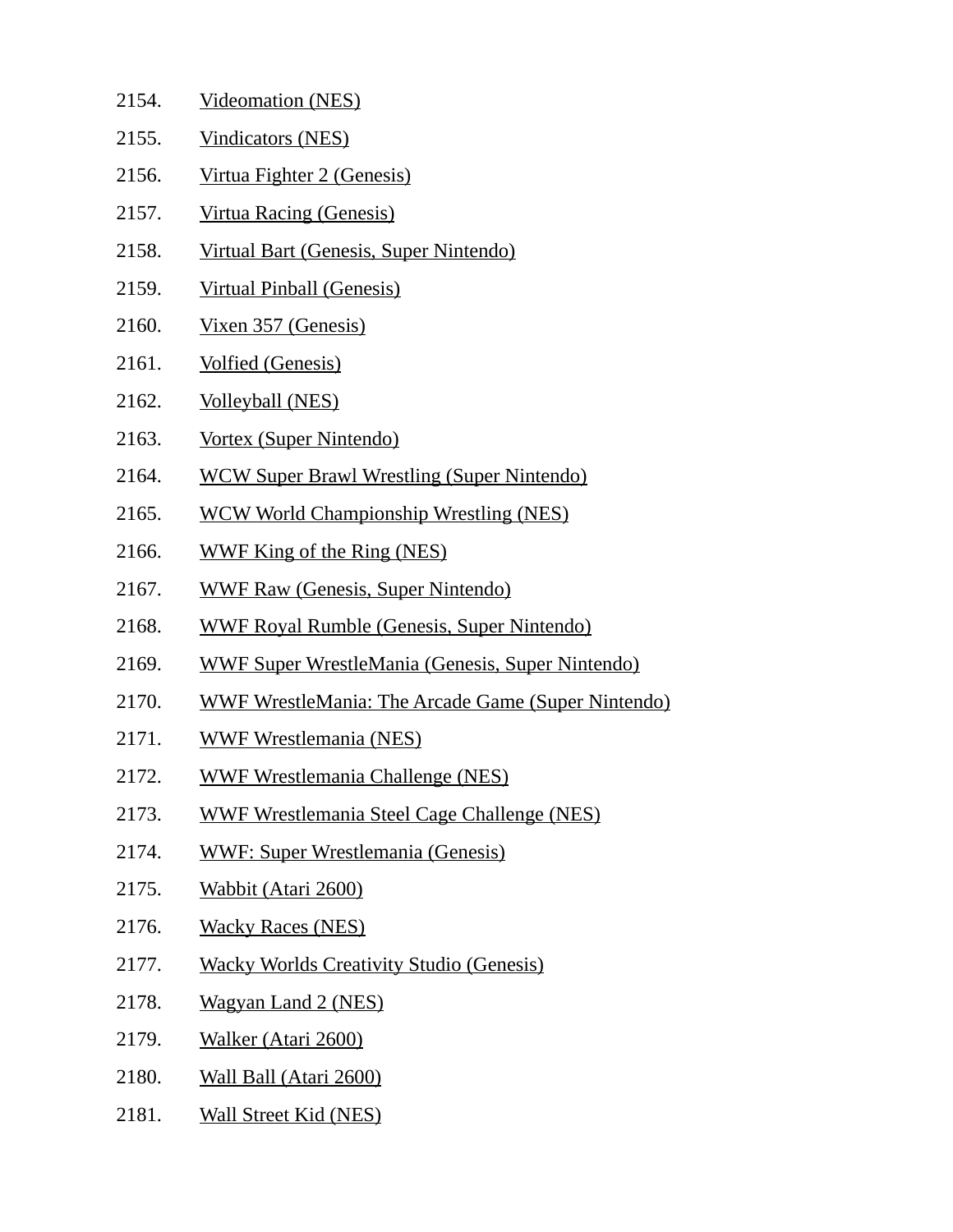2182. Wally Bear and the No! Gang (NES) 2183. War 2410 (Super Nintendo) 2184. War 3010: The Revolution (Super Nintendo) 2185. Wardner (Genesis) 2186. Wario's Woods (NES, Super Nintendo) 2187. Warlock (Genesis, Super Nintendo) 2188. Warlords (Atari 2600) 2189. WarpSpeed (Genesis, Super Nintendo) 2190. Warplock (Atari 2600) 2191. Warrior of Rome (Genesis) 2192. Warsong (Genesis) 2193. Waterworld (Genesis) 2194. Wayne Gretzky Hockey (NES) 2195. Wayne Gretzky and the NHLPA All-Stars (Genesis, Super Nintendo) 2196. Wayne's World (NES, Super Nintendo) 2197. We're Back!: A Dinosaur's Story (Super Nintendo) 2198. WeaponLord (Genesis, Super Nintendo) 2199. Werewolf: The Last Warrior (NES) 2200. Wheel of Fortune (Genesis, NES, Super Nintendo) 2201. Wheel of Fortune Featuring Vanna White (NES) 2202. Wheel of Fortune: Deluxe Edition (Super Nintendo) 2203. Wheel of Fortune: Family Edition (NES) 2204. Wheel of Fortune: Junior Edition (NES) 2205. Where in Time Is Carmen Sandiego (Genesis, NES, Super Nintendo) 2206. Where in the World Is Carmen Sandiego (Genesis, Super Nintendo) 2207. Where's Waldo (NES) 2208. Whip Rush (Genesis) 2209. Whizz (Super Nintendo)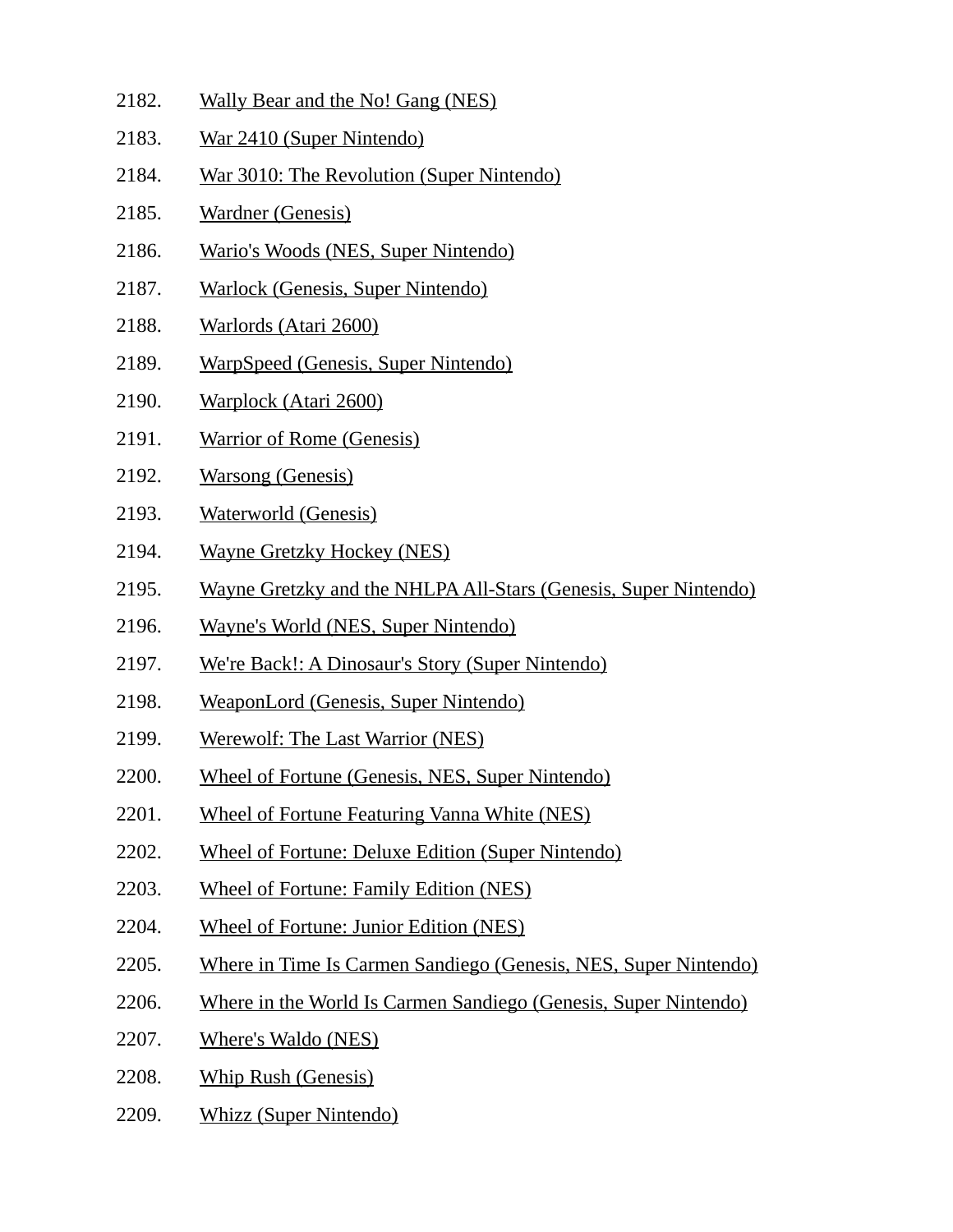| 2210. | <b>Who Framed Roger Rabbit (NES)</b>                        |
|-------|-------------------------------------------------------------|
| 2211. | Whomp 'Em (NES)                                             |
| 2212. | Widget (NES)                                                |
| 2213. | <b>Wild Gunman (NES)</b>                                    |
| 2214. | <b>Wild Guns (Super Nintendo)</b>                           |
| 2215. | <b>Wild Snake (Super Nintendo)</b>                          |
| 2216. | <b>Williams Arcade's Greatest Hits (Super Nintendo)</b>     |
| 2217. | <b>Willow (NES)</b>                                         |
| 2218. | <b>Wimbledon Championship Tennis (Genesis)</b>              |
| 2219. | Win, Lose or Draw (NES)                                     |
| 2220. | <b>Wing Commander (Super Nintendo)</b>                      |
| 2221. | <b>Wing Commander: The Secret Missions (Super Nintendo)</b> |
| 2222. | Wings 2: Aces High (Super Nintendo)                         |
| 2223. | <b>Winter Challenge (Genesis)</b>                           |
| 2224. | Winter Games (Atari 2600, NES)                              |
| 2225. | Winter Olympic Games Lillehammer 94 (Genesis)               |
| 2226. | Winter Olympic Games: Lillehammer '94 (Super Nintendo)      |
| 2227. | Wiz'n'Liz (Genesis)                                         |
| 2228. | Wizard of Wor (Atari 2600)                                  |
| 2229. | <b>Wizardry V: Heart of the Maelstrom (Super Nintendo)</b>  |
| 2230. | Wizardry: Knight of Diamonds: The Second Scenario (NES)     |
| 2231. | <b>Wizardry: Proving Grounds of the Mad Overlord (NES)</b>  |
| 2232. | <b>Wizards &amp; Warriors (NES)</b>                         |
| 2233. | Wizards & Warriors III: Kuros Visions of Power (NES)        |
| 2234. | <b>Wolfchild (Genesis, Super Nintendo)</b>                  |
| 2235. | <b>Wolfenstein 3-D (Super Nintendo)</b>                     |
| 2236. | <b>Wolverine (NES)</b>                                      |
| 2237. | <b>Wolverine: Adamantium Rage (Genesis, Super Nintendo)</b> |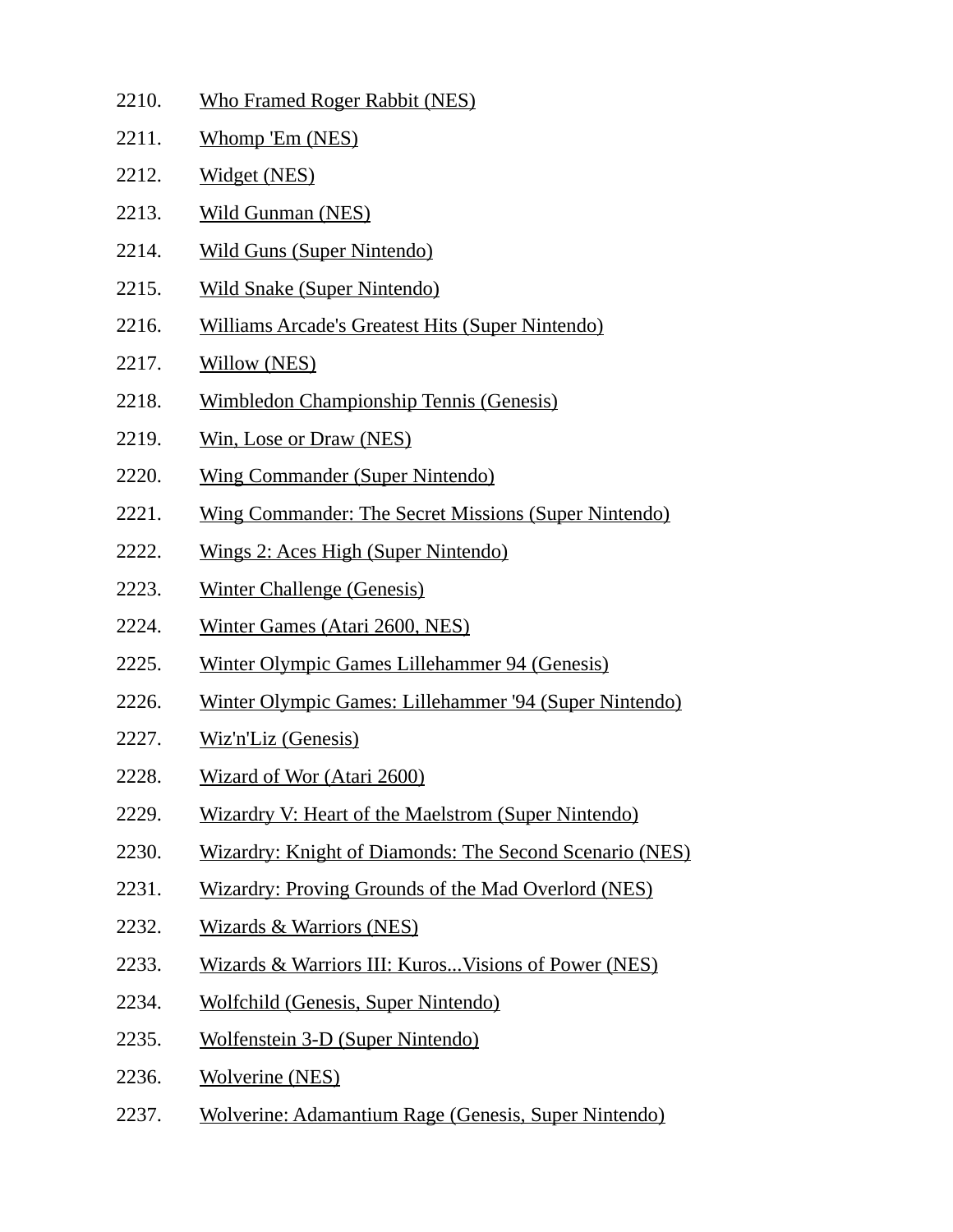- 2238. Wonder Boy III: Monster Lair (Genesis)
- 2239. Wonder Boy in Monster World (Genesis)
- 2240. Wordtris (Super Nintendo)
- 2241. World Champ: Super Boxing Great Fight (NES)
- 2242. World Championship Soccer (Genesis)
- 2243. World Championship Soccer 2 (Genesis)
- 2244. World Championship Soccer II (Genesis)
- 2245. World Class Leaderboard Golf (Genesis)
- 2246. World Class Track Meet (NES)
- 2247. World Cup Italia '90 (Genesis)
- 2248. World Cup USA 94 (Genesis, Super Nintendo)
- 2249. World Games (NES)
- 2250. World Heroes (Genesis, Super Nintendo)
- 2251. World Heroes 2 (Super Nintendo)
- 2252. World League Soccer (Super Nintendo)
- 2253. World Series Baseball (Genesis)
- 2254. World Series Baseball '95 (Genesis)
- 2255. World Series Baseball '96 (Genesis)
- 2256. World Soccer 94: Road to Glory (Super Nintendo)
- 2257. World Trophy Soccer (Genesis)
- 2258. World of Illusion Starring Mickey Mouse and Donald Duck (Genesis)
- 2259. Worm War I (Atari 2600)
- 2260. Worms (Genesis)
- 2261. Wrath of the Black Manta (NES)
- 2262. Wrecking Crew (NES)
- 2263. Wrestle War (Genesis)
- 2264. Wurm: Journey to the Center of the Earth! (NES)
- 2265. X Zone (Super Nintendo)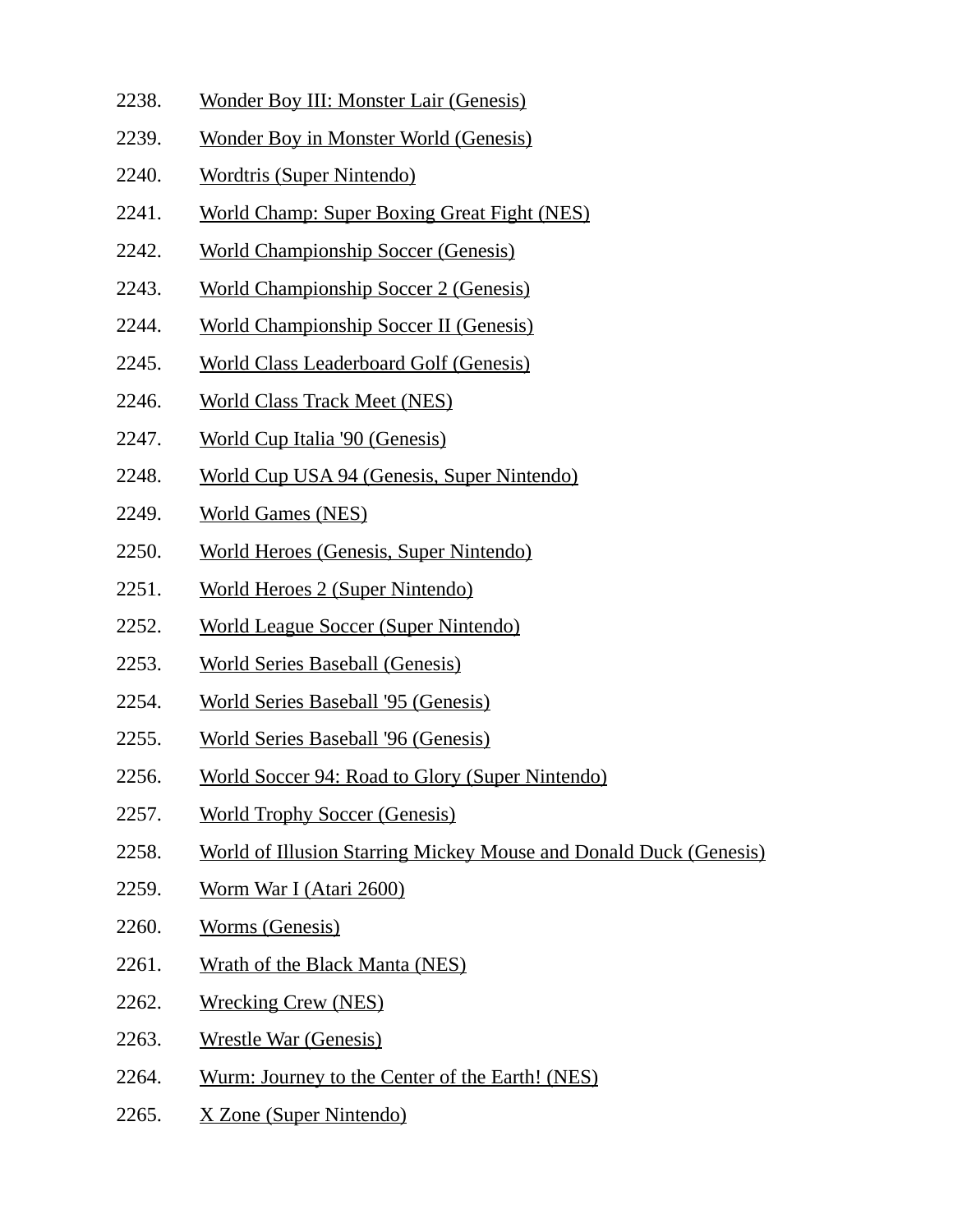| 2266. | X-Kaliber 2097 (Super Nintendo)                             |
|-------|-------------------------------------------------------------|
| 2267. | X-Men (Genesis)                                             |
| 2268. | <u>X-Men 2: Clone Wars (Genesis)</u>                        |
| 2269. | <u>X-Men: Mutant Apocalypse (Super Nintendo)</u>            |
| 2270. | X-Perts (Genesis)                                           |
| 2271. | XDR: X-Dazedly-Ray (Genesis)                                |
| 2272. | <b>Xardion (Super Nintendo)</b>                             |
| 2273. | <u> Xenon 2: Megablast (Genesis)</u>                        |
| 2274. | Xenophobe (NES)                                             |
| 2275. | <b>Xevious: The Avenger (NES)</b>                           |
| 2276. | <u>Xexyz (NES)</u>                                          |
| 2277. | <u> Xonox - Robin Hood/Sir Lancelot (Atari 2600)</u>        |
| 2278. | <u>Yars' Revenge (Atari 2600)</u>                           |
| 2279. | <u>Yo! Noid (NES)</u>                                       |
| 2280. | Yoshi (NES)                                                 |
| 2281. | <b>Yoshi's Cookie (NES, Super Nintendo)</b>                 |
| 2282. | <u>Yoshi's Safari (Super Nintendo)</u>                      |
| 2283. | <b>Young Merlin (Super Nintendo)</b>                        |
| 2284. | <u>Ys II: Ancient Ys Vanished – The Final Chapter (NES)</u> |
| 2285. | <b>Ys III: Wanderers from Ys (NES, Super Nintendo)</b>      |
| 2286. | <b>Ys: Ancient Ys Vanished (NES)</b>                        |
| 2287. | Zanac (NES)                                                 |
| 2288. | <b>Zany Golf (Genesis)</b>                                  |
| 2289. | Zaxxon (Atari 2600)                                         |
| 2290. | <b>Zelda II: The Adventure of Link (NES)</b>                |
| 2291. | <u> Zen: Intergalactic Ninja (NES)</u>                      |
| 2292. | <b>Zero Tolerance (Genesis)</b>                             |
| 2293. | <b>Zero Wing (Genesis)</b>                                  |
|       |                                                             |